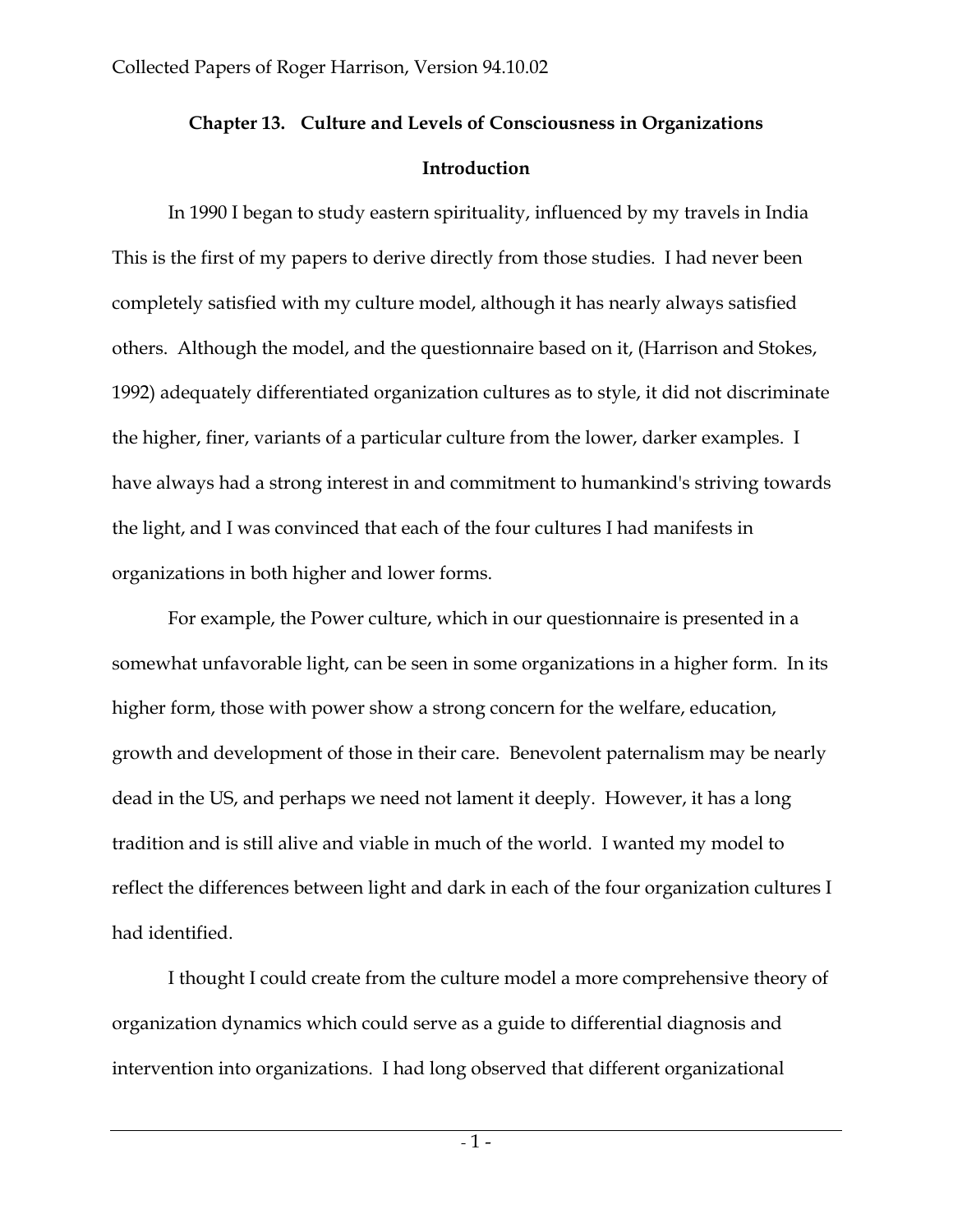cultures seemed to call for different kinds of interventions. For example, team building was often much my intervention of choice in what I was calling the Achievement culture, whereas I got better results working one on one with individual leaders in Power cultures. I wanted to create a model that would explain these differences, and permit me and others to plan change strategies which would be more effective and less painful for all concerned.

I also wanted my model to account for differences in *enlightenment* or *level of consciousness* between examples of a particular form of organization culture. I had been working since 1987 on a model of levels of consciousness in organizations, and I found support for my thinking in the ancient idea of the *gunas* in Hindu spiritual thought. The idea is of a progression from lower levels which are heavy, dull, and self oriented, to higher levels which have more energy, more light, and less attachment to sense gratification.

I could see similar differences in organization cultures. For example, the Power culture can be expressed in oppression and exploitation of underlings, or it can be seen in a benevolent idea of the responsibilities of the powerful for those in their care. The latter and higher form of the Power culture includes ideas of stewardship, protection, loving support and responsibility that are missing in the former and lower form. The idea of the gunas was also helpful in pointing to possible organization cultures that are different from those we observe, cultures we do not see because the right conditions for their flowering do not currently exist in our society.

*-* 2 -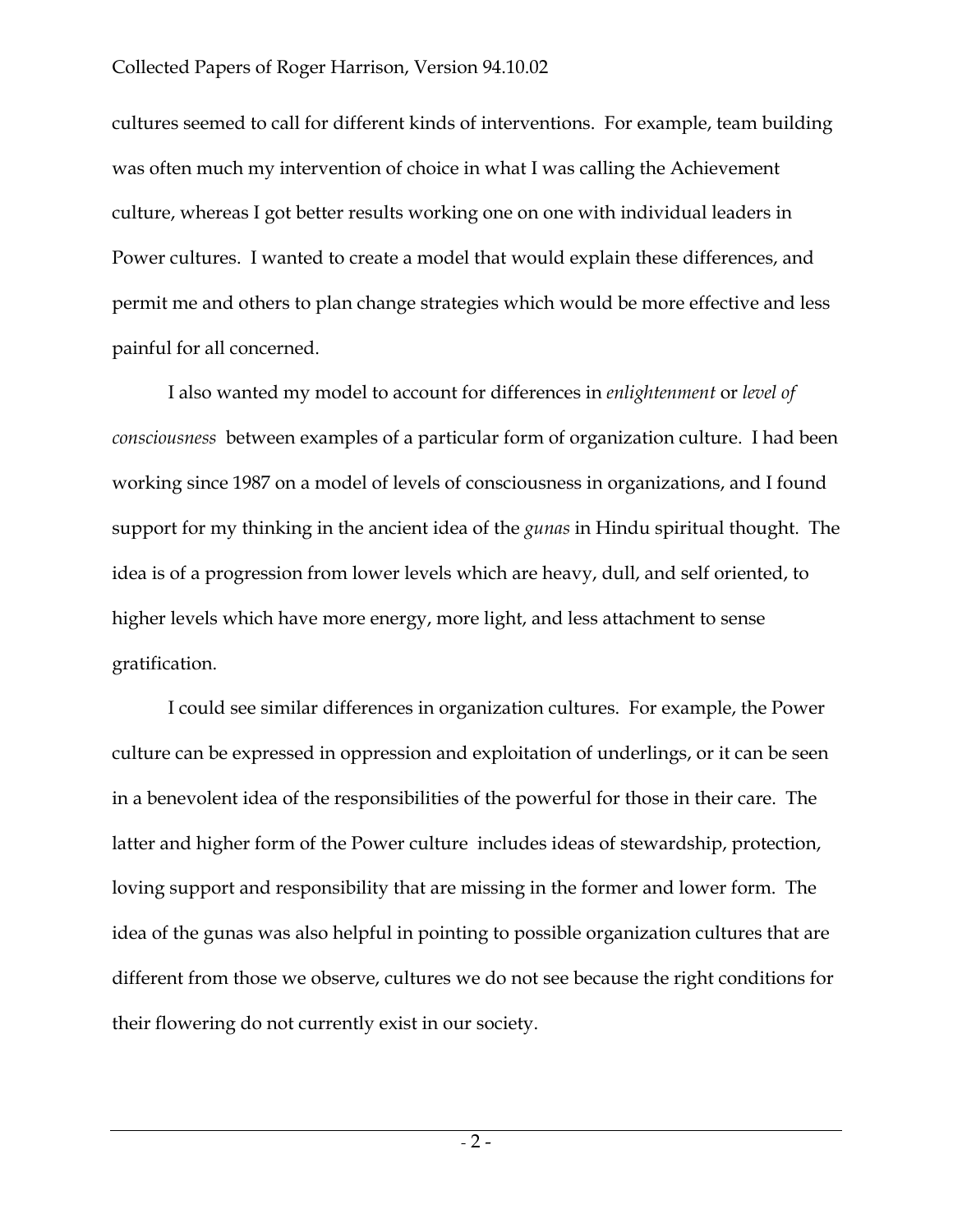I presented the first version of my new culture model in the spring of 1990, at a meeting on the future of organizations convened by the Association of Teachers of Management at Stratford-Upon-Avon. The model, though ragged, was well received. I was asked by the conference organizers to write a longer piece for inclusion in a book on organization futures. The request was a real gift, because it provided me with the impetus to think through the details of my emerging model. However, the editors had difficulties finding a publisher, and by the time the book was finally published in 1994, I felt my new work on organization learning (Harrison, 1994\*)was more appropriate to its audience. Therefore, although it has been much circulated in draft form, this piece has not yet been published. In this volume of my collected papers, the earlier model of four earlier organization cultures is fully described in the preceding paper, "Organization Culture & Quality of Service.

Since writing that piece in 1987, I have worked over the model several times. My new work has found its way into a book on the planning and management of change, *Humanizing Change: Matching Interventions to Organizational Realities.* (Harrison, Cooper, and Dawes, 1991). I now have two models I am happy with, one "big" and one "little." The more elaborate and complex model satisfies my need for completeness and elegance, and it stimulates the interests of more theoretically inclined colleagues. The briefer one is useful for presentations to more general or pragmatically inclined audiences. I am satisfied with each, and the work feels complete, in that I am ready to move on. Both models are presented in this revised version of the original paper.

#### **Adding Depth to the Culture Model: The Concept of Levels of Consciousness**

*-* 3 -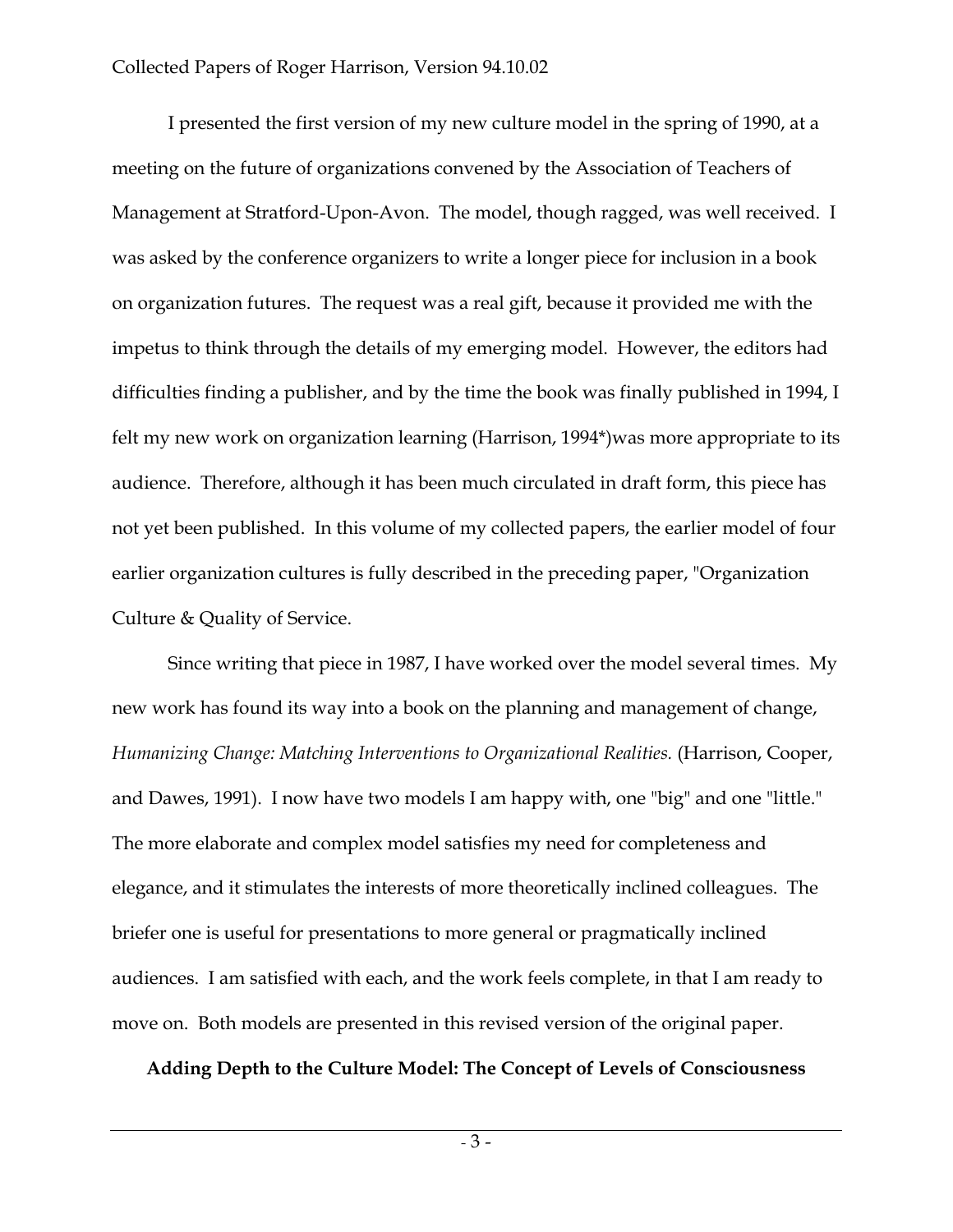One of the beliefs and principles underlying my work as a consultant is that organizations differ in their *levels of consciousness,* just as all living organisms do. By a higher "level of consciousness" I mean a greater awareness, the ability to take in from the environment a wider range of information, and also more complex information, organize it, and *respond to it* in a way which enhances the survivability and the quality of life of the organism.

The "good" organization has a higher level of consciousness which permits it to deal more effectively with internal and external change and stress, play its part in taking care of the environment, and provide a healthy and satisfying place to work for its members. For an organization, higher consciousness leads to greater success, not only as measured by limited financial criteria, but also when judged against the same sorts of criteria we might apply to evaluating a person's life: contribution to society, morality and godliness, quality of relationships with others, and so on.

For those who cannot accept the idea of an organization having a consciousness, or indeed, being more than a collection of people, all I ask here is that you join with me in exploring how organizations act *as if* they were living systems. Think of it as a metaphor or construct, no more real, but perhaps as useful as the idea of a "national character." In Table 13.1.below, I show how I anchor the definition of higher and lower consciousness in organizations.

Table 13.1 Characteristics of Higher and Lower Consciousness in Organizations

| <b>Lower Consciousness in Organizations</b> | <b>Higher Consciousness in Organizations</b> |
|---------------------------------------------|----------------------------------------------|
|                                             |                                              |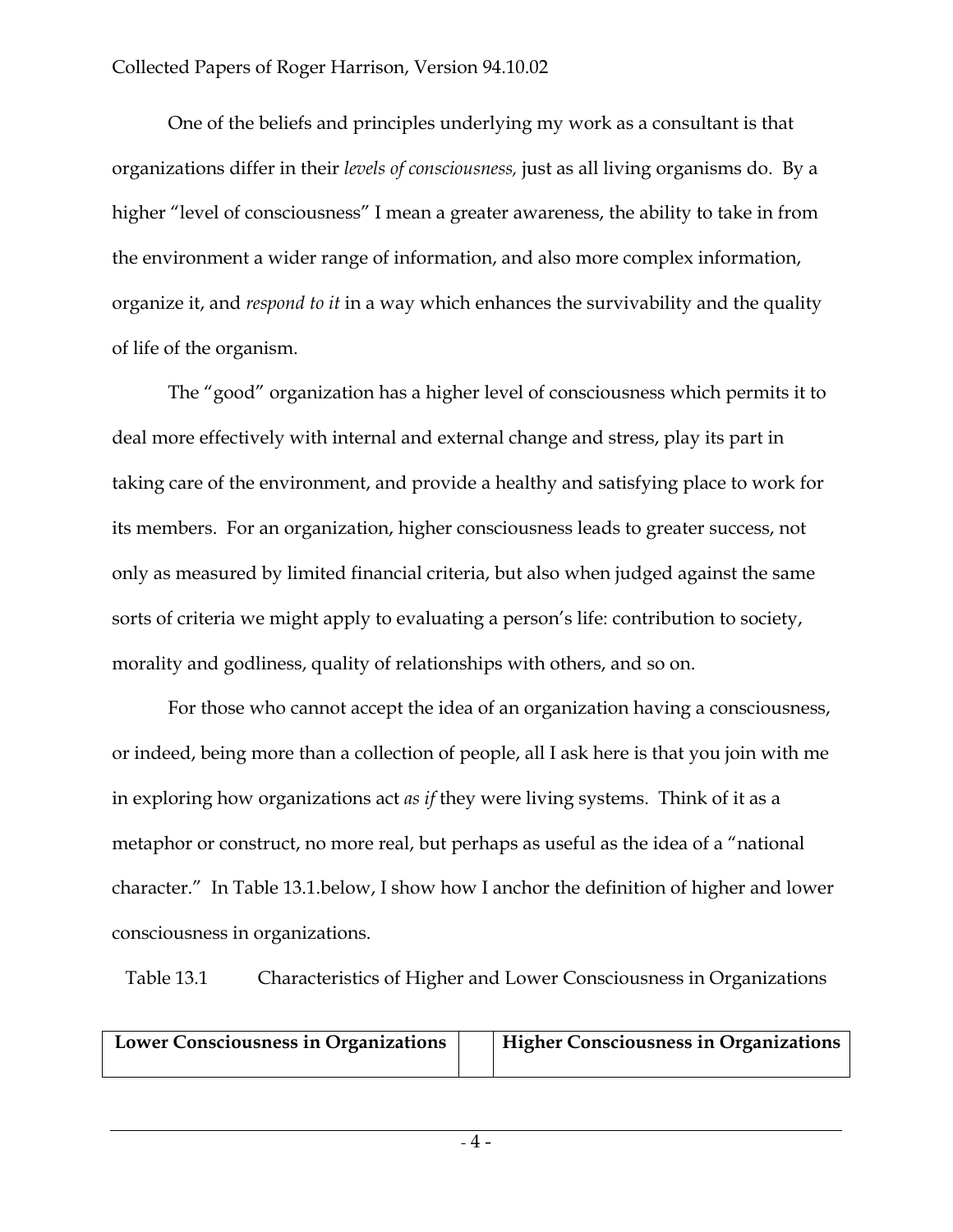| Fear is an important element in            | Internal commitment is the important      |
|--------------------------------------------|-------------------------------------------|
| controlling and directing behavior.        | element in controlling and directing      |
|                                            | behavior.                                 |
| Links between organization parts are       | There are many links between parts;       |
| few; information flow is typically one-    | communication is typically two-way and    |
| way and rigidly constrained.               | unconstrained.                            |
| The organization tends to react without    | The organization reflects on its          |
| reflection, or consideration of alternate  | alternatives before acting. Long-range    |
| responses. Short-range considerations      | considerations often prevail. The         |
| usually prevail. The organization's        | organization's behavior is internally     |
| behavior is "caused" by outside forces     | "caused" by the conscious desires and     |
| and events.                                | decisions of its members.                 |
| The organization has a narrow and          | There is a wide range and variety in      |
| stereotyped repertoire of responses to     | responses. The organization deals well    |
| situations. It deals poorly with diversity | with change and diversity.                |
| and change.                                |                                           |
| The organization learns by trial and       | The organization invests significant time |
| error, rather than by design. Time and     | and energy in learning about its          |
| energy are directed into action, not       | environment, and studying and             |
| learning.                                  | improving its performance.                |
| The organization is closed to information  | The organization actively seeks feedback  |
| from outside which disconfirms its self-   | from outside and engages regularly in     |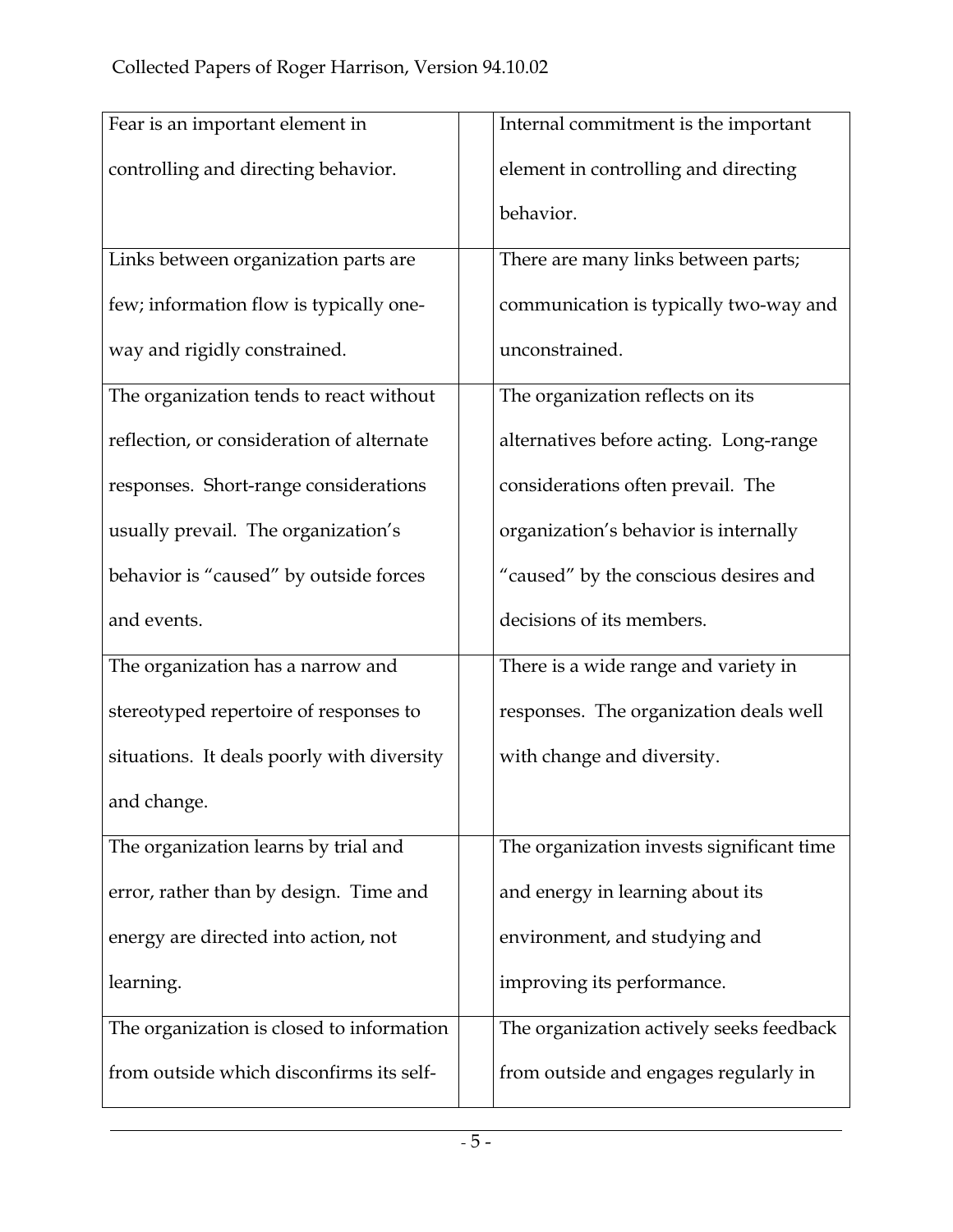| image; internal questioning is            | self-questioning.                            |
|-------------------------------------------|----------------------------------------------|
| discouraged.                              |                                              |
| The organization is fragmented. The       | The organization is integrated. Parts        |
| parts are isolated from one another.      | understand the needs of the whole. They      |
| They act to maximize their own            | consider the effects of their actions on the |
| performance without considering the       | whole and act to maximize the overall        |
| effects of their actions upon the whole.  | results.                                     |
| The organization is motivated primarily   | The organization is motivated by a sense     |
| by the hope of material gain.             | of high purpose and a wish to serve.         |
| The organization is untrusting and        | The organization tends to trust other        |
| exploitative in its stakeholder           | entities and it follows high principles of   |
| relationships (with customers, suppliers, | "right action" (integrity and fairness) in   |
| employees, the community).                | its stakeholder relationships.               |
| Conflict between parts of the             | Conflict is about what is the "best way,"    |
| organization is personalized and is       | "what's right," or "what is the caring       |
| resolved by who is strongest or can       | thing to do." Conflict is resolved by        |
| muster the most allies.                   | reference to reason, principles, and love.   |
| There is a split between the sacred and   | There is a merging of the secular and the    |
| the secular. The organization's life is   | spiritual. Work becomes to some degree       |
| almost entirely materialistic. Higher     | spiritualized, and non-materialistic         |
| values are seen as inappropriate criteria | values are invoked as criteria for practice. |
| for decisions.                            |                                              |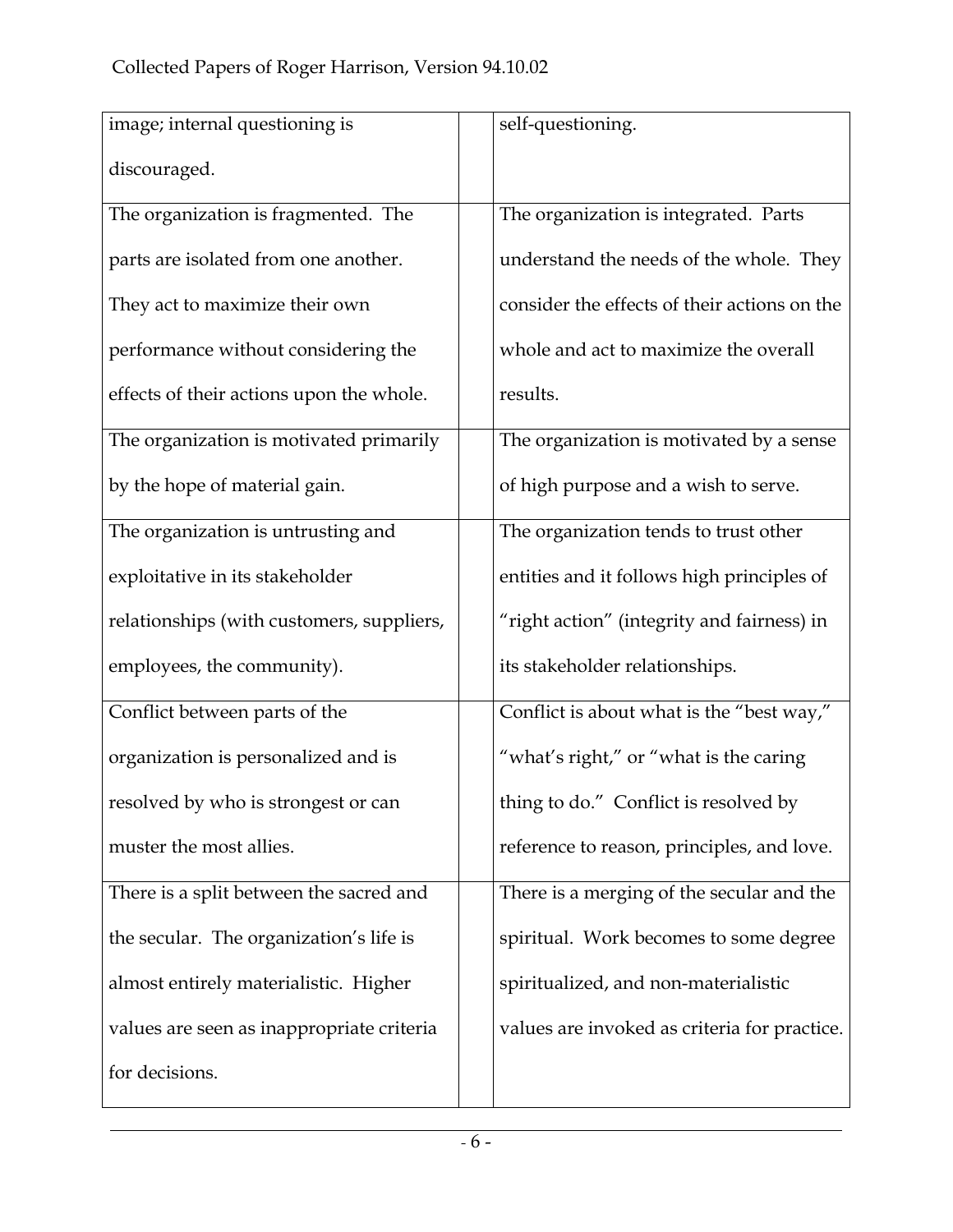#### *Current Issues of Consciousness in Business Organizations:*

The importance of shifting from lower to higher levels of consciousness in organizations has surfaced recently in management writing and thinking, although others do not usually use my terms. My model resembles others in the *genre* of transformational thinking about management. From the "excellent companies" work (Peters and Waterman, 1982), Peters's *Thriving on Chaos* (Peters and Austin, 1985), through Pascale's *The Art of Japanese Management* and *Managing on the Edge* (Pascale, Incomplete citation-a; Pascale, Incomplete citation-b) there runs a theme which relates organizational effectiveness to such qualities as those I have identified as typical of higher states of organizational consciousness: integrity; high purpose; ability to manage diversity, tension and contention; the integration of the spiritual and the mundane; and an emphasis on serving the organization's stakeholders. These qualities are in the air today. The idea of levels of organizational consciousness seems to me a useful way of talking about them and planning how to develop them.

#### *Consciousness and the Management of Diversity*

In his interesting and useful book, *Managing on the Edge,*(Pascale, Incomplete citation-b) Richard Pascale makes a strong case for the skill of "contention management" as a central factor which differentiates consistently successful organizations from their competitors. Organizations which are good at contention management do not choke off controversy and debate through the use of power, or through the avoidance of conflict. They seem to be able to tolerate more or less continuous disagreement, even on rather fundamental issues of strategy, structures and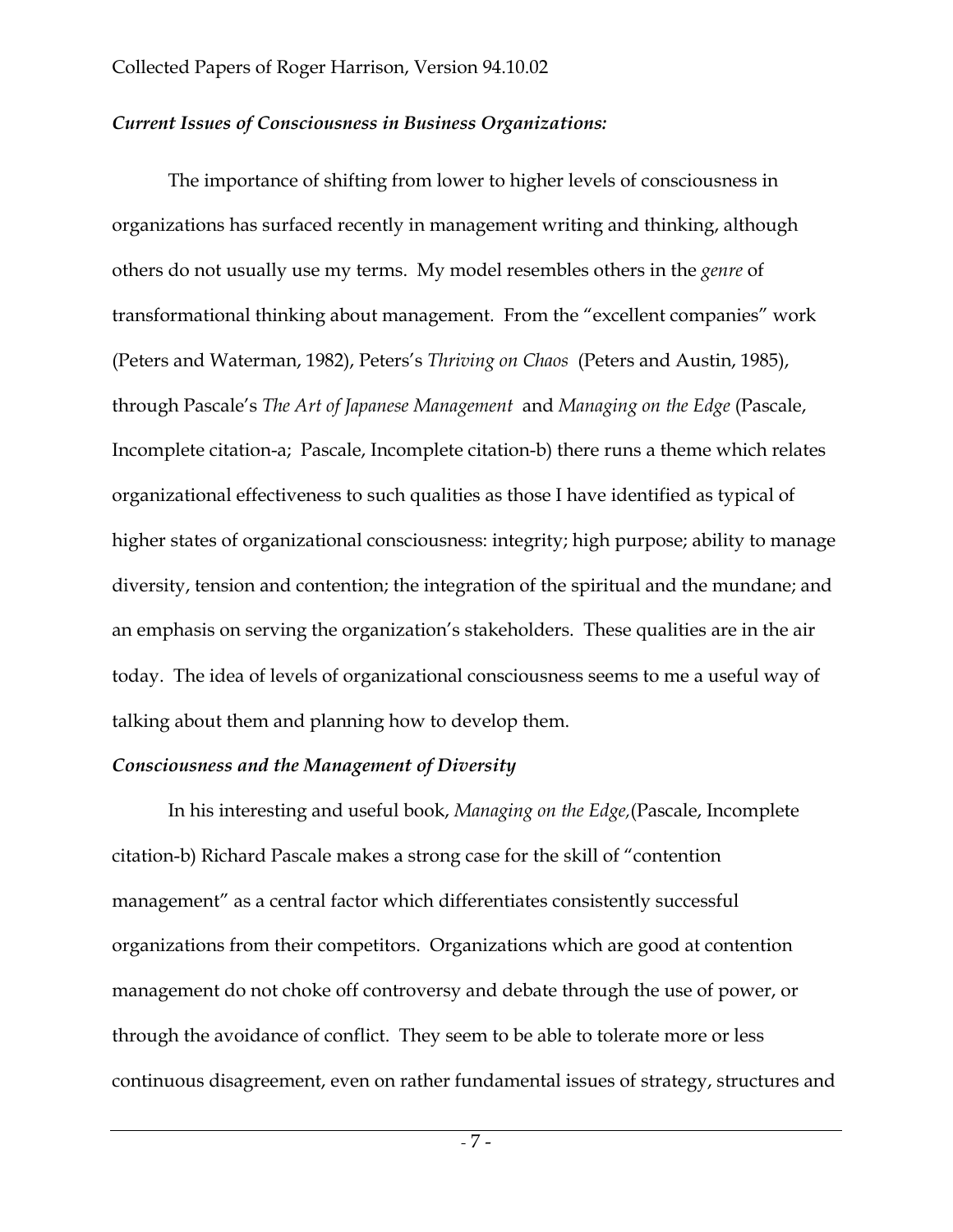policies, without becoming overly anxious, or disorganized and chaotic. This ability to tolerate diversity of views is certainly typical of higher levels of consciousness, in organizations, as in individuals.

#### *Consciousness and Spirituality*

Pascale also notes that in the West, work and spirituality have been radically separated, and he gives some credit for the greater energy and commitment in Japanese business organizations to their ability to integrate the secular and the sacred. He points out the role of science in splitting our minds from our souls, and our doing from our feeling, and he asserts that our current task is to heal those splits. After all, people in our society experience most of their social contact at work, and often socialize outside of work with people they meet there. Our organizations tend to split people into their personal and productive parts, and then deny themselves access to the higher, finer part at work. Thus it is small wonder that business, in the US at least, focuses so exclusively on such material values as profit and market share, neglecting the care of the soul, and the care of the whole society. Higher levels of organization culture lead to more integration of the whole person into work. They permit the business to broaden as well, taking on the function of making meaning as well as making money, and giving employees an opportunity to contribute to making a better life for others (Pascale, Incomplete citation-b)..

#### **Motivation and Consciousness**

#### *A New Theory of the Hierarchy of Needs*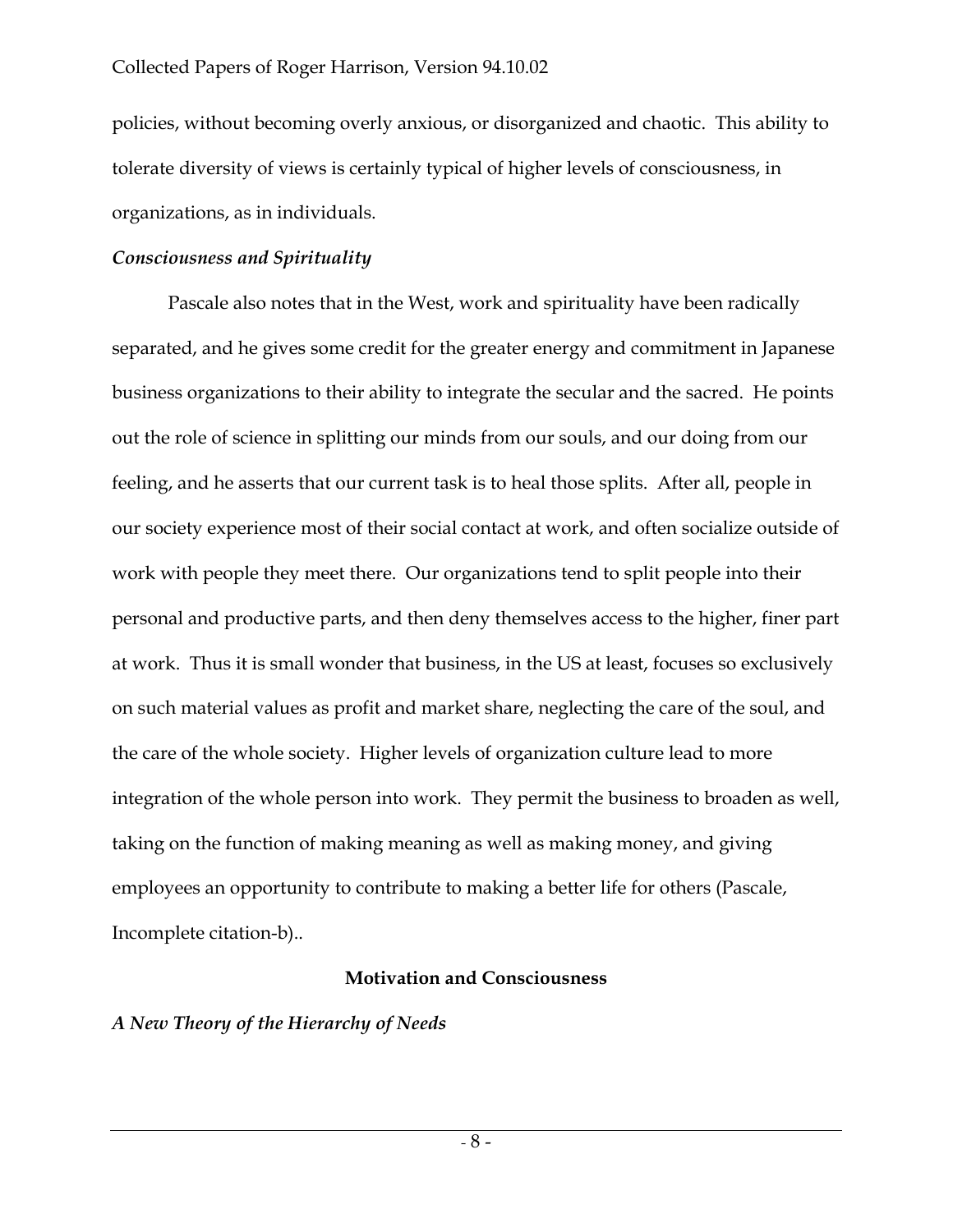Abraham Maslow popularized the idea that a satisfied need is not a motivator. Human needs exist in a hierarchy, and as soon as one is satisfied, the next higher one emerges (Maslow, 1954). Maslow's theory of the hierarchy of needs is now known by almost every manager who has ever attended a behaviorally oriented course. My understanding of Maslow's model is outlined in Figure 13.1.

Figure 13.1. Maslow's Motivation Model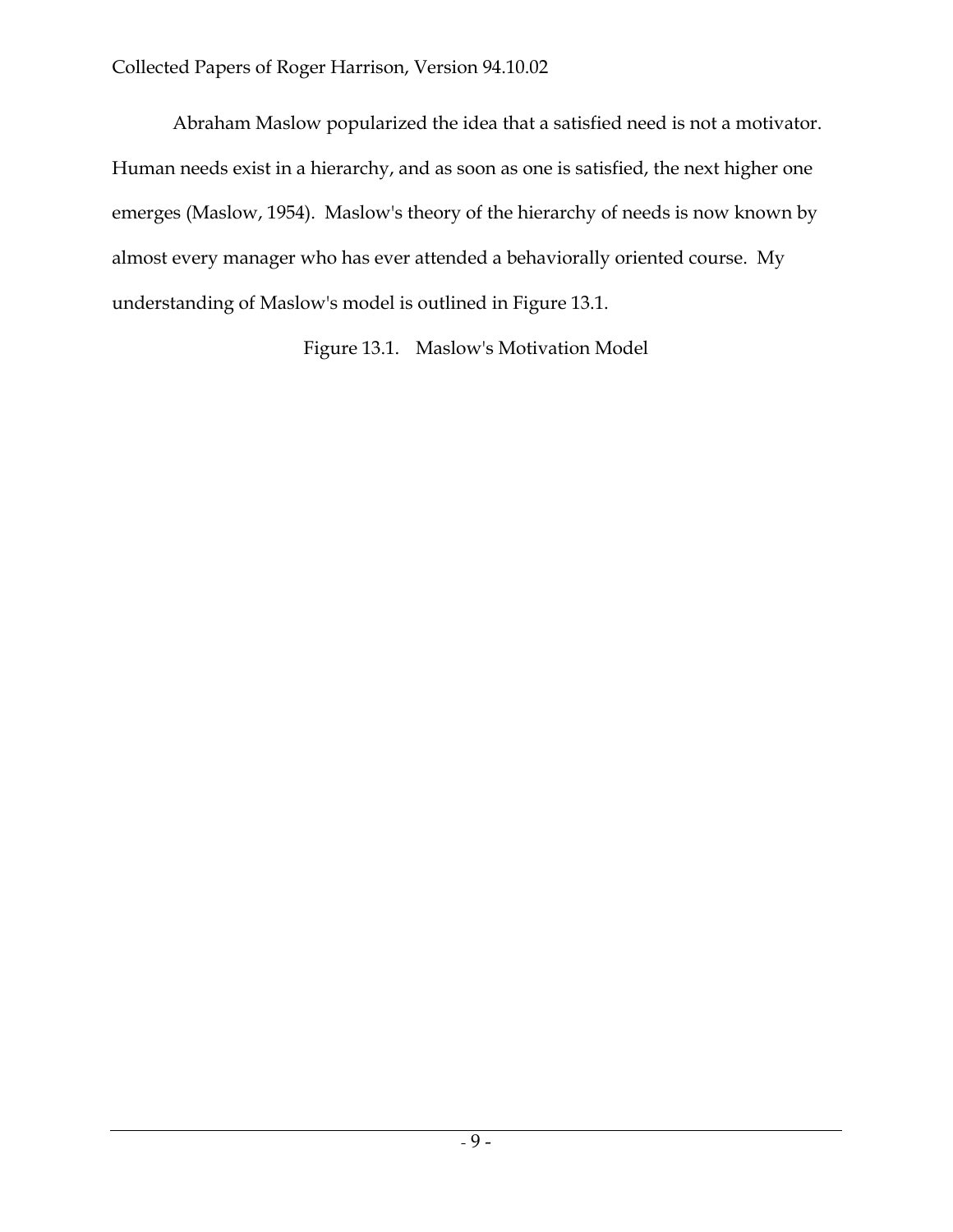



When I was teaching organization behavior at Yale in the sixties, I asked my students to conduct some informal research on Maslow's model by interviewing their friends. Most of their respondents reported that their Ego needs were rather well satisfied, but they felt deprived in their Social needs. I pondered these results, which seemed to me to cast some doubt on Maslow's model, and I looked at another model of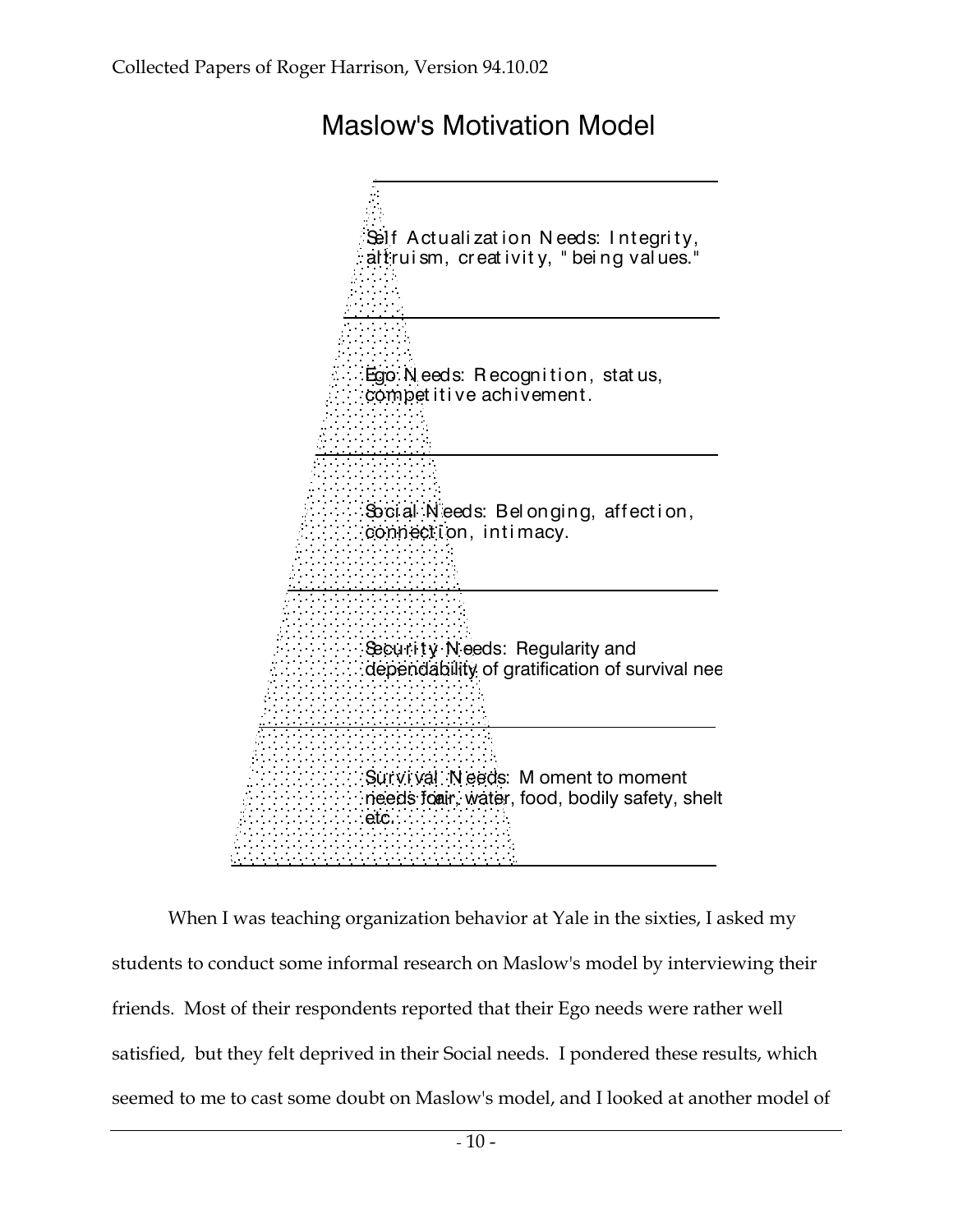human needs, McClelland's tripartite model of motivation. He identified *Power, Achievement* and *Affiliation* as the basic human motives (McClelland and others, 1953). Eventually, I hit on the idea of a new model in which Maslow's idea of a hierarchy was combined with McClelland's idea of the three basic motives.

I believe that Maslow mixed up motives with what I call "levels of consciousness" in his model. A better map of the territory of human needs would define the Survival, Social and Ego needs as basic, and universal. As each of these three basic needs is met at a lower level of consciousness, the individual moves up the ladder, and begins to operate at the next higher level in meeting his or her needs in that area, or *motivational domain.*

Maslow's Survival need seems to me a basic human motive for physical sustenance and protection from harm. I see it as the root need behind the drive for power, one of McClellands basic motives. There are different "levels of consciousness" at which one experiences the need and meets it. One begins by depending on others for everything one needs, and then reaches out into the world to exert more and more control and self determination over the sources of gratification (food, shelter, clothing, and the sources of sensory pain and pleasure; also money, the means to procure and secure these things). We compete with others for material goods and sensory pleasures, but we may also become altruistic, taking pleasure out of giving these to others.

Maslow's Social needs refer to the basic human need for love and nurturance. McClelland has called this domain the need for Affiliation. We know that this need, too, is fundamental and present in all humans, from studies which show that infants do

*-* 11 -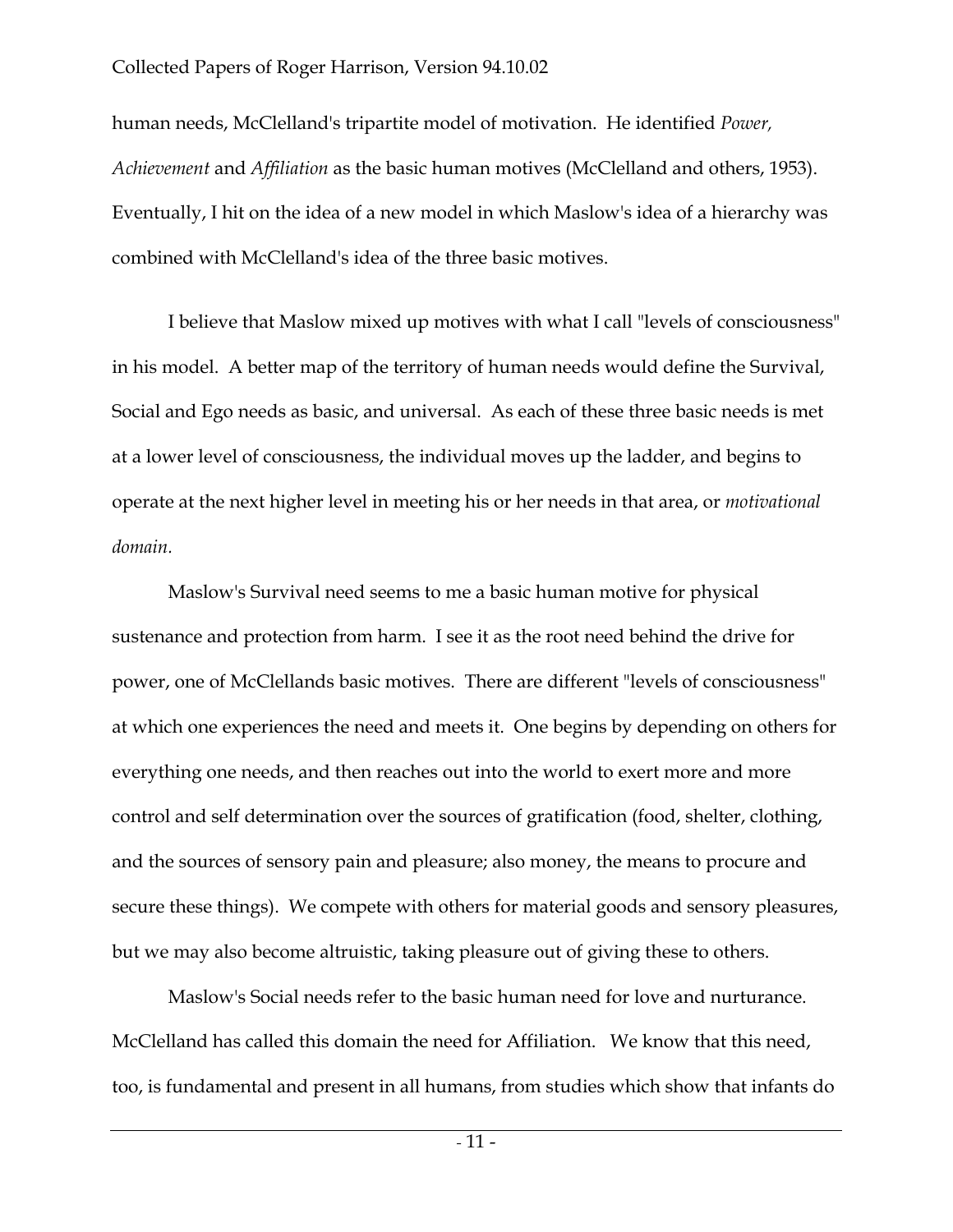very poorly when not held, stroked, etc. Again, there are different levels. As infants we first respond to loving from others, then develop means and skills for drawing it to ourselves. Later we may discover as much joy in giving love as in receiving it.

Maslow's Ego needs seem to me to refer to basic needs for competence, mastery of skills and knowlege, and learning. McClelland labels them the need for Achievement. Because they are higher up on Maslow's pyramid, they are described in his model in terms that suggest a higher level of consciousness than does his description of Survival and Social needs. As I see the need, from the lowest to higher levels, I see the infant needing help in learning how to do things and how the world works. Very early, though, children begin to explore and experiment on their own. They begin to learn from their own experiences, and they practice their skills. They are still sensitive, however, to evaluation of their competence by others, whether adults or peers, and thus their self esteem is dependent upon others. Later, the individual competes with others to demonstrate skills, learning and creativity. At higher levels of competence, the individual may become quite immune to criticism and praise. She or he develops internal standards of achievement and competence that are used to reward the self for good work. At the highest level, competence is exercised for the sheer joy of the art, and for the intrinsic satisfaction of learning new skills and knowledge.

For my derivative model, I have chosen to call these three *Motivational Domains* by the names that McClelland has given them in his careful research to classify human needs and motives (McClelland and others, 1953). Thus, in Figure 13.2. I use the terms, *Power, Achievement* and *Affiliation* to refer to three basic domains, each of which can exist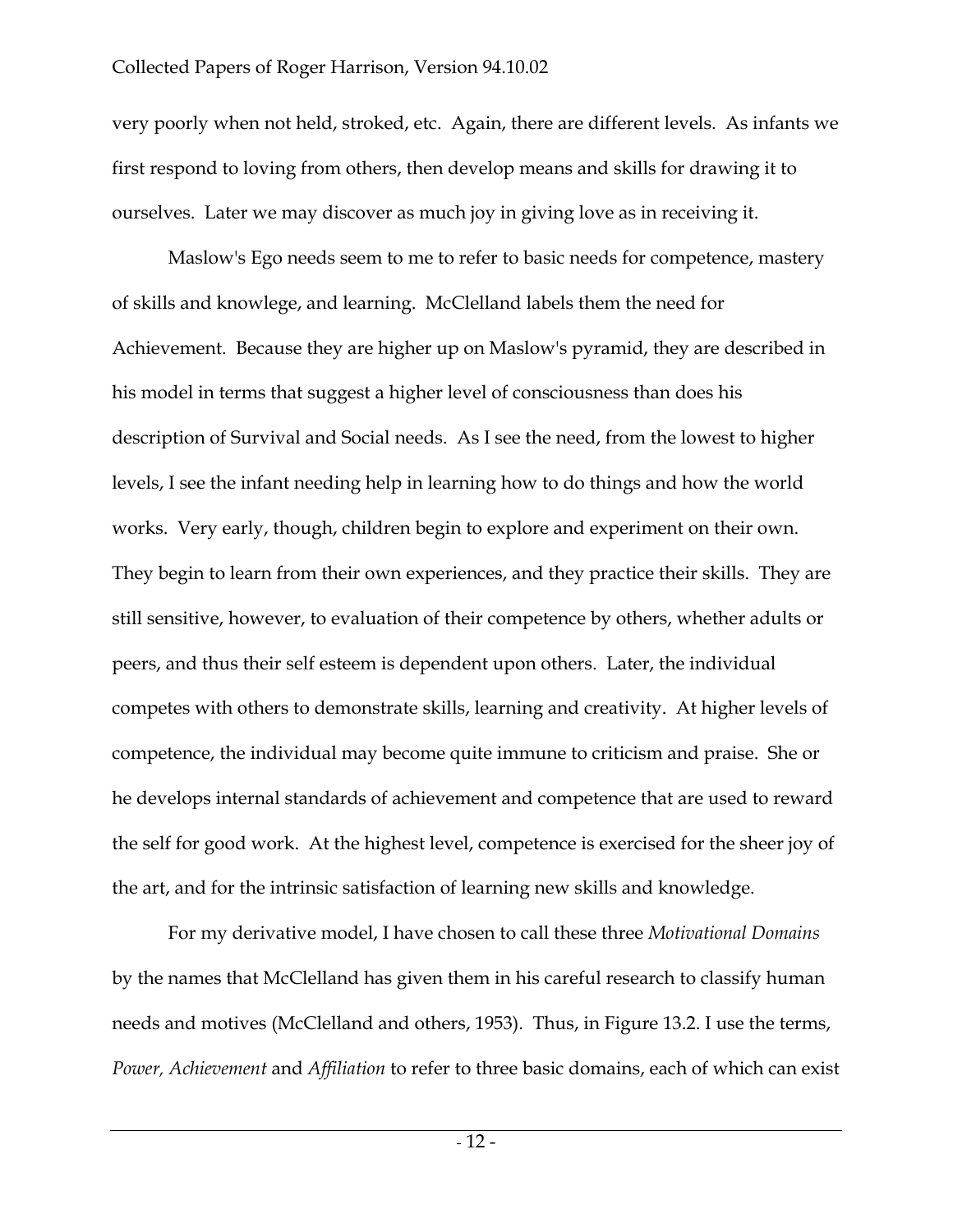at one of four levels, *Survival, Security, Self Expression* (Maslow's Ego Gratification

level)and *Transcendent* (Maslow's Self Actualization level).

Figure 13.2. Integration of Maslow's Hierarchy with McClelland's Three Basic Motives



# Integration of Maslow's Hierarchy with McClelland's Three Basic Motives

The four levels point to different means or processes for gratifying our needs. I think of them as different *levels of consciousness.* At the Survival level, we go for immediate gratification in the moment, without much thought for the future. At the Security level, we are dependent upon others for gratification of our needs, and we endeavor to find and maintain stable relationships with others, in which they will meet our needs.

At the level of Self Expression, our interest is in taking charge of the means of gratifying our needs. As adolescents and young adults we rebel against those who seek to control us, or keep us in the dependence of the Security level. We compete with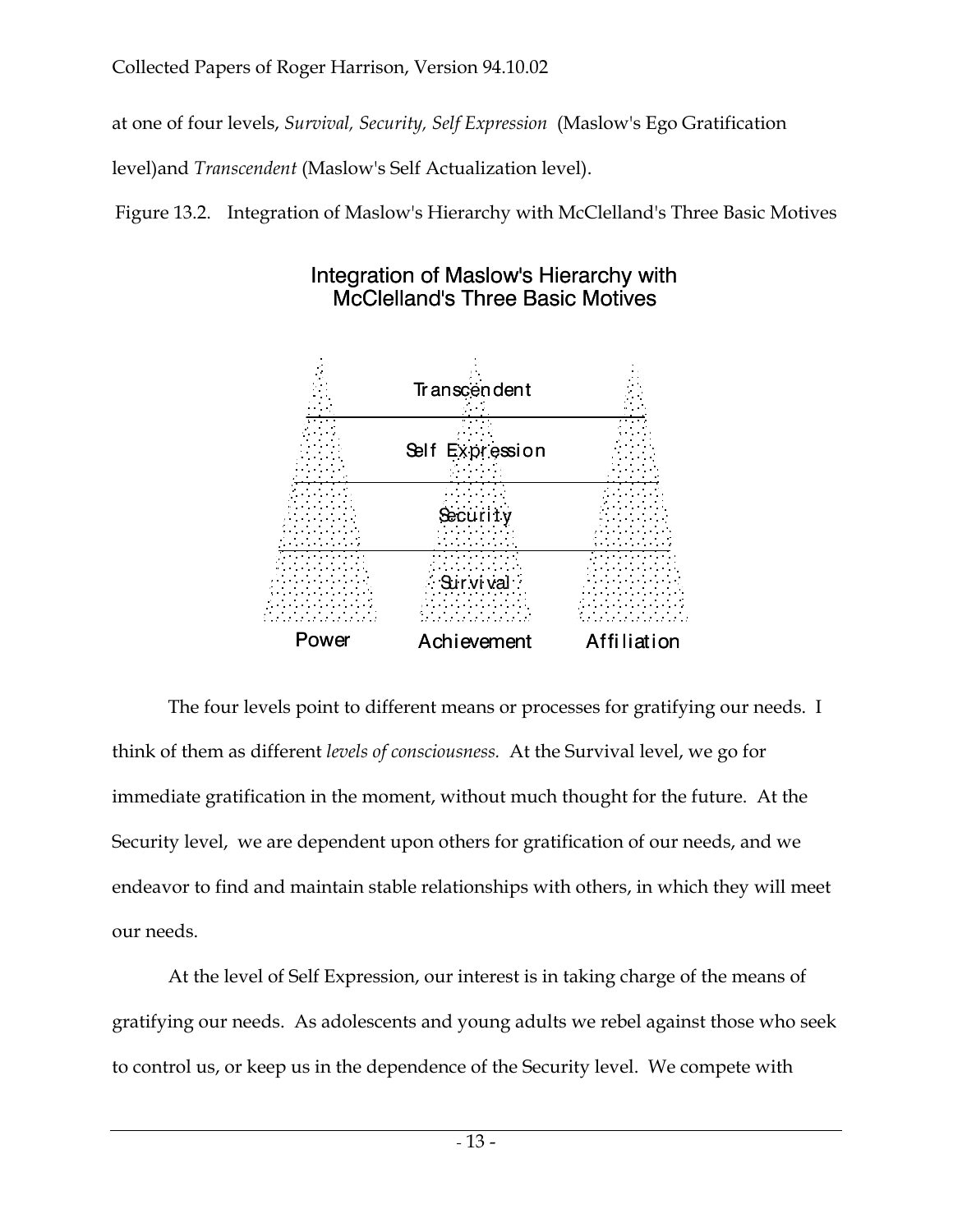others to be the strongest or wealthiest (Power), the cleverest or most skilled (Achievement) or the most attractive (Affiliation). We take satisfaction from recognition of our qualities in these areas, from seeing ourselves as exemplifying high levels of personal development. We seek to increase our skills, our artistry, our creativity and our level of functioning in whichever of the domains we are operating.

At the level of Transcendence, we take pleasure in giving, creating, and behaving according to the highest values of a given domain. We obtain intrinsic satisfactions from "right action," regardless of the fruits of the action. We operate from a state of consciousness that is seen in the world's great ethical and spiritual systems as a very high level of being and doing in the world. For example, in the domain of Power, a person might take satisfaction in securing justice for others, in protecting the weak from exploitation and harm, and in exercising power as for the highest good of the whole (stewardship). In the domain of Achievement, the person obtains intrinsic satisfaction from learning, from craftsmanship, and from creating, regardless of whether anyone else sees or values one's achievement. In the domain of Affiliation, one enjoys giving love and nurturing others, whether or not the affection is returned.

# *Differences within Individuals in Levels of Consciousness*

An individual may be at different levels on each of the three pyramids, because the circumstances of life offer varied opportunities for challenge and fulfillment in the different domains. Thus, the Yale students whose interviews provoked my original venture into theory building had lots of opportunities to internalize self concepts of competence and achievement—just to be selected to attend Yale was a recognition of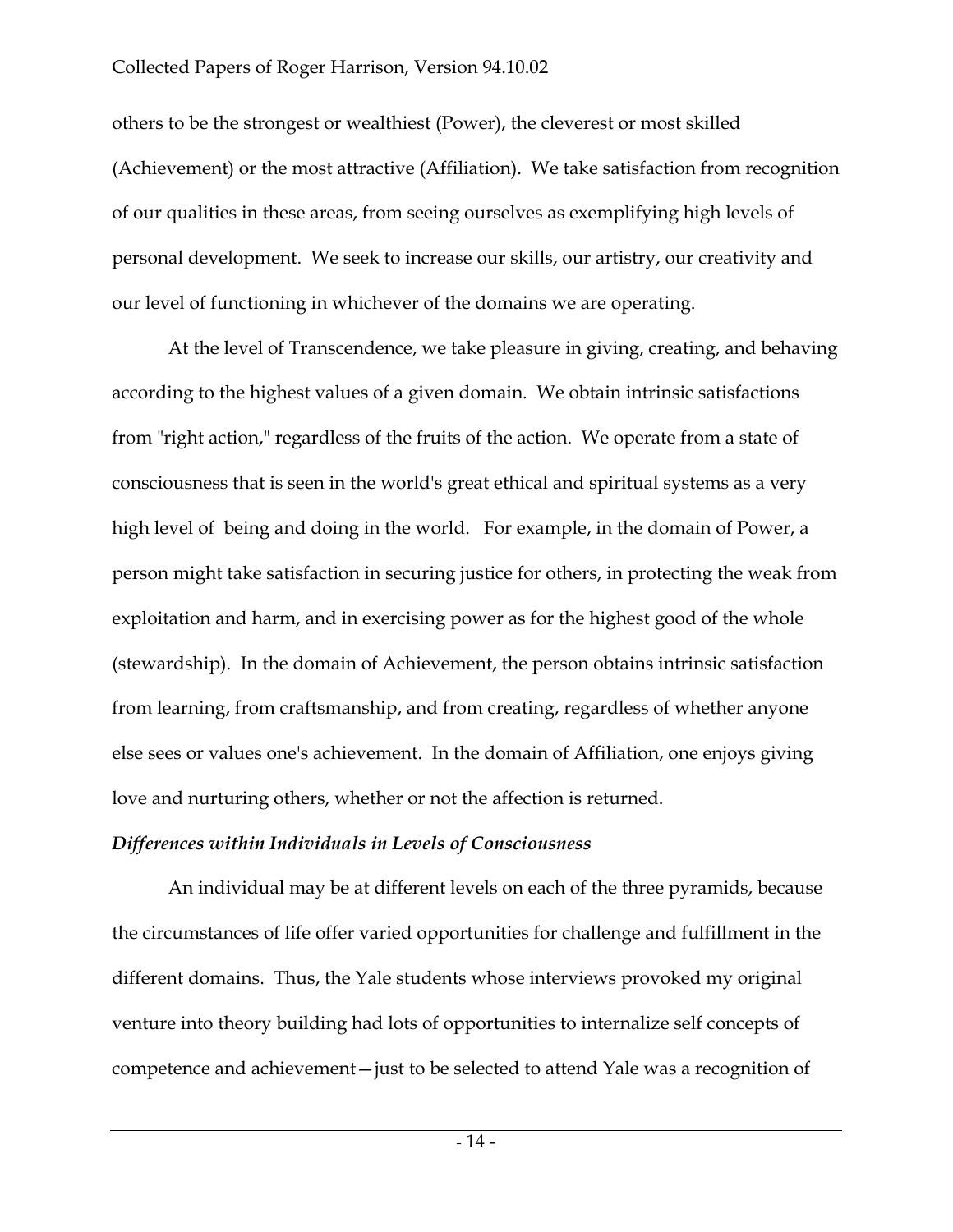scholastic attainment. They came from families that valued and rewarded achievement. Their personal Affliliation histories were probably more mixed. For many, love and affection were problematic needs, uncertain of gratification.

I worked on my integrated model for a number of years before I thought I had it right. I was interested in the way individual growth seems to cycle between polar opposites, in this case between separation and connection. At the lowest level, Survival, the individual is isolated and alienated. Then he or she connects to others in a dependent mode, Security. As the egoistic Self Expression needs emerge, the individual differentiates, perhaps rebels, and separates emotionally from those on whom he or she is dependent. Once having freed themselves, people are able to establish connections and relationships on a more equal, mutual basis.

#### *Adapting the Model to Organizations*

I first published my model some years after I did the original work (Harrison, 1979). When I began to think about levels of organization culture, I reviewed the earlier work and decided the model would serve my needs well. It seemed to me that organizations I was working with were going through the change from Security to Self Expression, and in those that had made that shift, I could feel longings emerging for renewed connection and cooperation. When I shared my emerging model of levels of organizational consciousness with colleagues and clients, the feedback confirmed my impressions. Here is a description of the model as applied to organizations.

# **Levels of Organization Consciousness**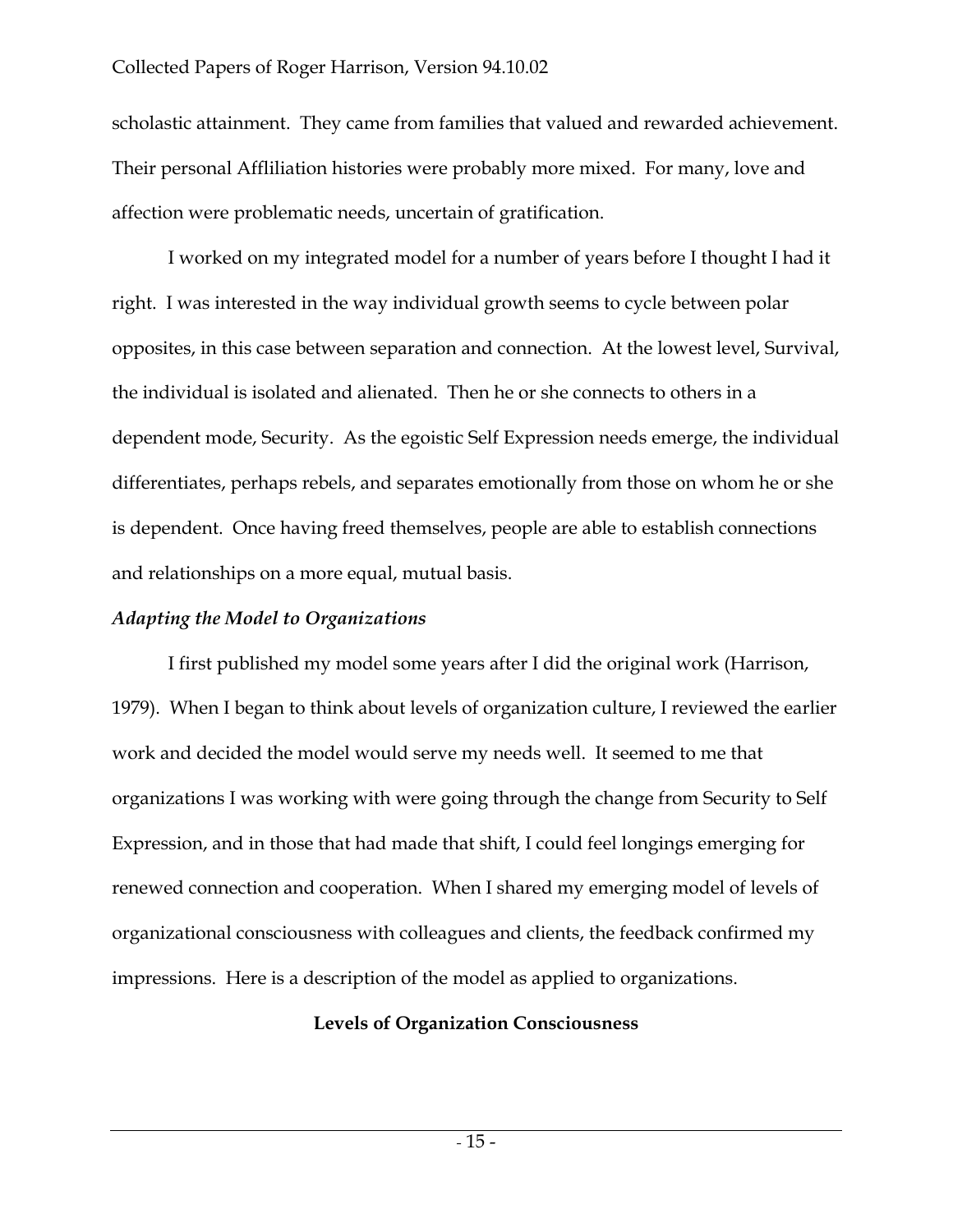I think of organizations as providing "fields" for their members' growth and development, whether or not they have been designed to do so. The qualities of the organization's culture determine which of the domains of human motivation will be open for members to obtain satisfactions and to evolve through the levels. Similarly, the qualities of a society's culture channel our energy into those domains where satisfactions and growth are to be found, and put barriers in the way of our growing in other domains. Therefore, in building a model of organization consciousness, I have kept McClelland's three domains, Power, Achievement, and Affiliation, as fields of organizational activity and concern. Because these domains are associated with basic human emotions, they attract our energy and provide issues and dilemmas to be resolved in our organizational lives. Every organization has to provide for the satisfaction of human needs in each of the domains, or for the control and suppression of the motive which it represents.

#### *Form—a New Domain*

In adapting the motivation model to organization levels of consciousness, I have added the domain of *Form*, because that is another *field* in which organizations show their levels of consciousness and channel human energy. No theory of organizational consciousness could be complete without dealing with Form as it manifests in organizational structure, systems, procedures, and rules and regulations. How these are designed, and how they are experienced by organization members, are important aspects of the qualities and styles of an organization's culture. When form is narrowly controlling and constraining it constricts the human spirit and it limits growth in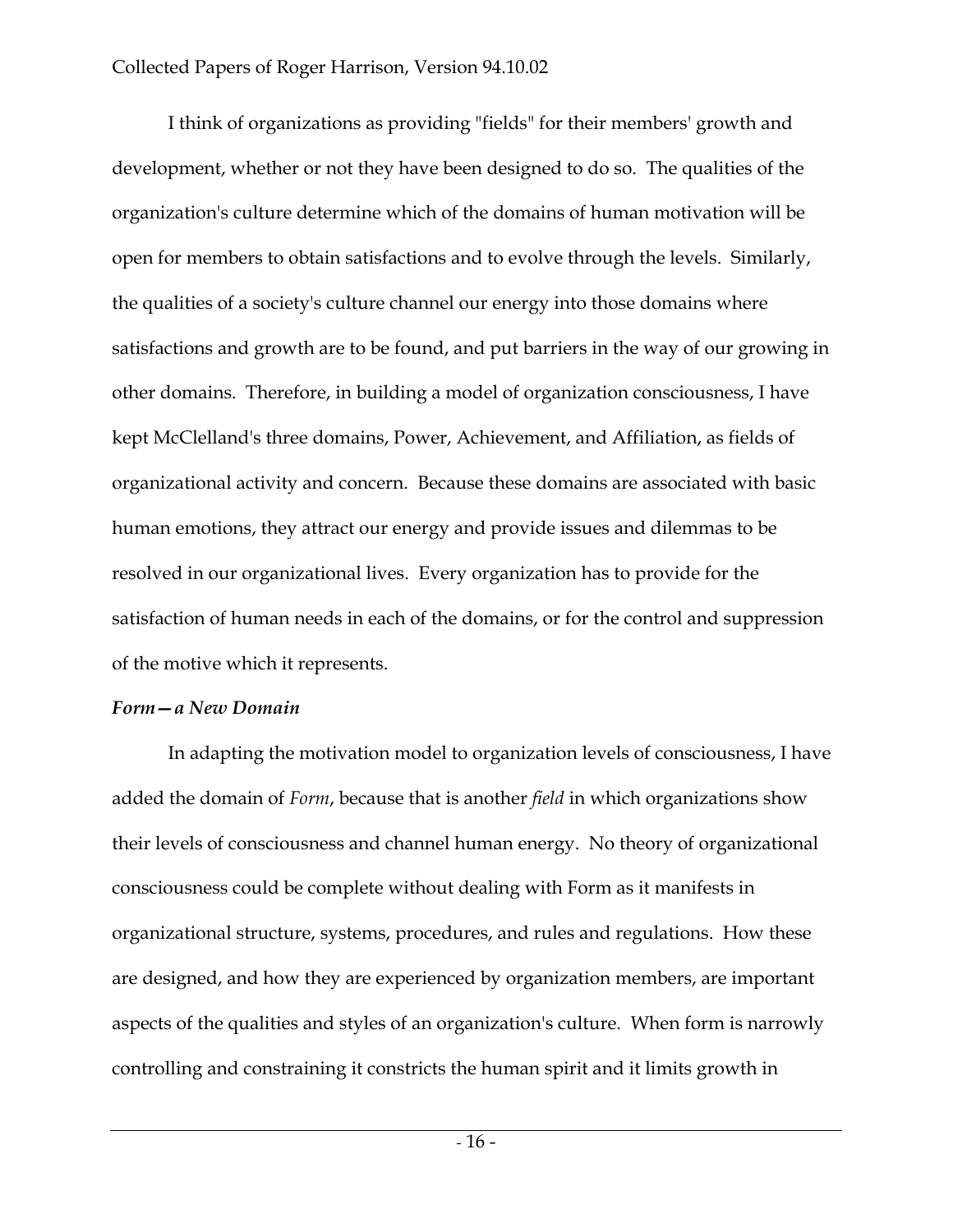consciousness. When form is created in service to the task *and* the organization

members, then it supports evolution into higher levels of consciousness.

# *Levels of Conscousness in Organizations*

I have identified five levels of organization consciousness which apply across the

four domains: Survival, Defense, Security, Self Expression, and Transcendent. The

model is shown in Figure 13.3.

Figure 13.3. Levels of Organization Consciousness in Four Domains of Organization

# **Culture**

# Levels of Organization Consciousness in Four Domains of Organization Culture



Figure 13.4. gives an expanded overview of the levels of consciousness. These are similar in look and feel to the four levels of individual consciousness in Figure 2., with the addition of the level of Defense, which I explain below.

Figure 13.4. Five Levels of Consciousness in Organizations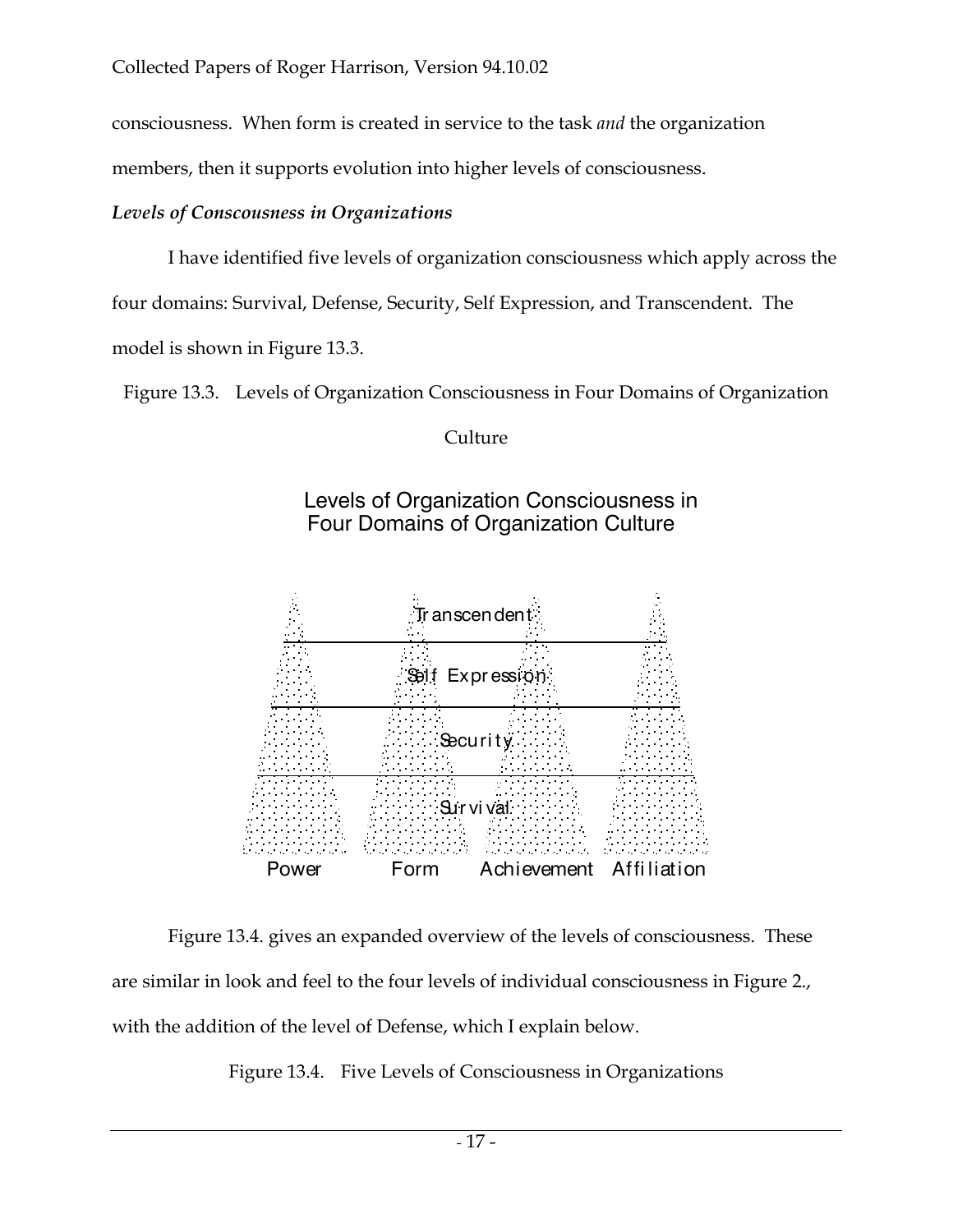# **FIV E LEVEL S OF CON SCIOUSNESS I N ORGAN I ZAT I ON S**

#### **T RAN SCEND EN T**

A culture of meaning purpose and love. People join to give rather than to get.<br>Work, contribution and relationships are enjoyed for their own sakes, not for rewards. Thus, people are not easily managed by the application of incentives or punishments. They value diversity.. They operate according to high principles and eithical standards, because it feels right to do so. They see the organization as part of a larger whole, and manage it for the benefit of all stakeholders.

# **SELF EXPRESSIO N**

The culture is irreverent, self-reliance and individuality. Structures are fluid and open. There are few sanctions for violating rules. There are few supports for individuals. It is "sink or swim." Members compete strongly. Loyalty, common purpose, responsibility, and mutual support are devalued or given lip service. Autonomy, energy, confusion, conflict, and constant change are characteristic. Often there is more learning and creativity than productivity.

#### **SECURITY**

The culture is stable and exerts strong control over members. Rewards provided by the organization are reliably available to conforming members. Norms, rules and standards are consistent, known to all and conformed to by most. Sanctions are applied to bring deviants into line. Energy of members is devoted to maintaining the system and doing the work. People ad and are treated as though the organization is more important than they are.

#### **DEFEN SE**

The culture is out of balance and not working. The demandsmade on members are not compensated by matching satisfactions. Organization members feel deprived or in defi cit, as more energy is required for less results. In denial of failure, and in the attempt to prop up the system, leaders exhort or coerce people to do more of what is not working. Although almost all may recognize the need for change, peopleare too busy keeping their heads above water to find time and energy for learning r

#### **SURVI V AL**

The organization struggles to survive and grow, moving from crisis to crisis. M divation is from hope of success and fear of failure. People accept strong control from the top and will sacrifice for the organization's survival. There are few systems, little planning, many short term "quick fixes." Learning is by trial and error; "organizational memory" is lacking. Typical situations include turnarounds, new plants and business startups.

An organization's culture alternates between the poles of alienation and

connection as it evolves through the levels, first differentiating, then integrating what

has been differentiated into greater wholes. Figure 13.4. shows how the isolation and

fragmentation of the lowest level of integration, Survival, gives way to the ordered,

hierarchical patterns of the Security level. These ordered but constraining and rigid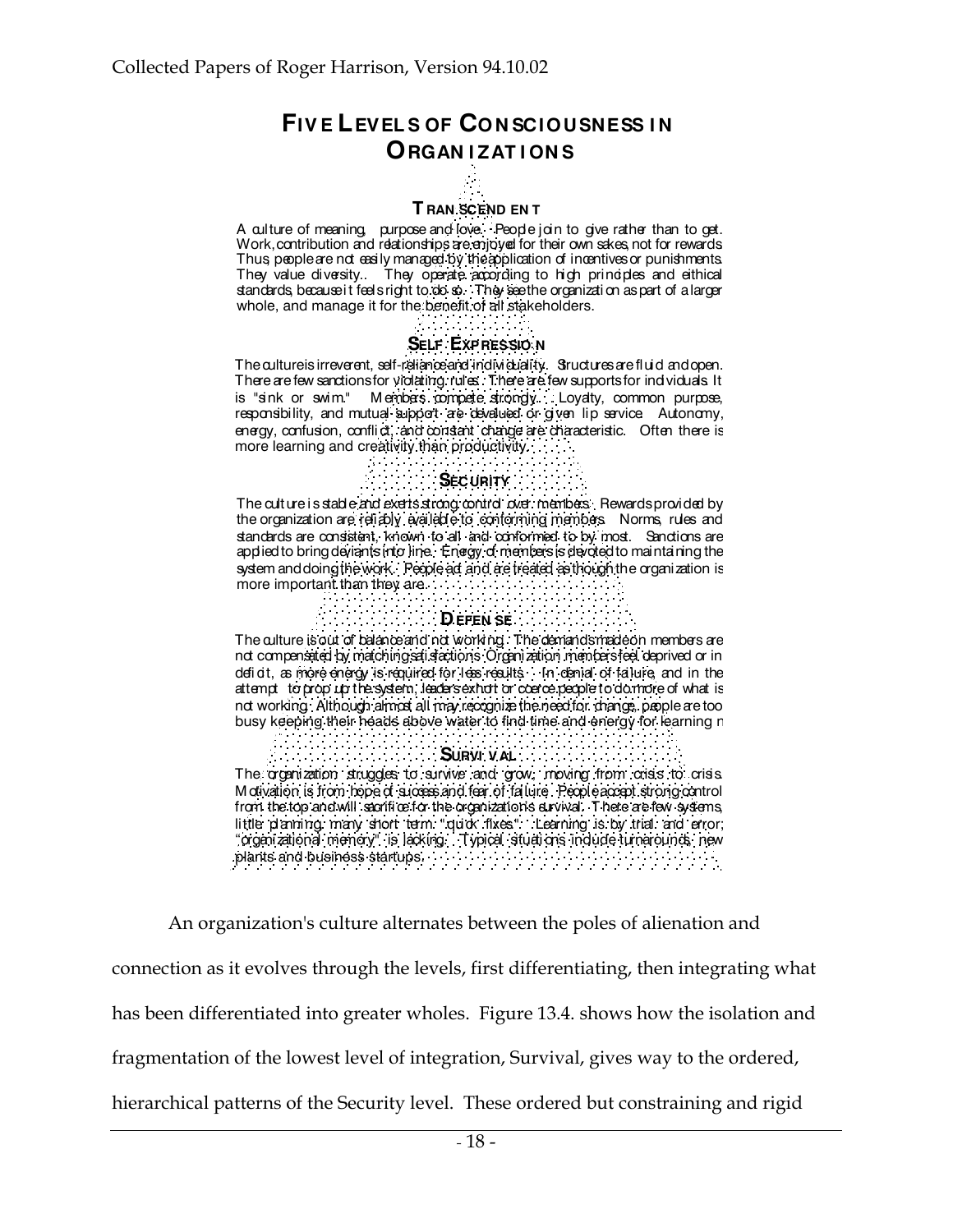cultures make way, in turn, for openness, personal freedom and expansion of the human spirit at the next higher level of Self Expression. Then at the level of Transcendence, cooperative connections reestablished, but without the rigid, hierarchical, partriarchal forms of Security cultures. I struggled a bit with the name for that higher level. Some of the candidates were: Actualization, Mutuality, Integration, and Alignment. I finally settled on Transcendence as having the fewest misleading connotations!

#### *The Special Case of "Defense"*

The level of consciousness I have called Defense is not on the path of progression to higher levels, but describes the "holding on" reaction that can often be seen when an organization is becoming ready to make a transition from the Security level. Many organizations operating at the Security level are experiencing strong internal and external stresses at this time, from rapid changes in markets, competition, technology, work force characteristics, and the environment. The Security culture does not deal effectively with rapid change, because of the barriers to communication and cooperative problem solving that are built into rigid, bureaucratic systems. Nor does the Security culture get the best out of its people's skill, will and spirit, because it tends to honor these qualities only in people at higher levels of the organization.

With vision and wisdom, the leaders of a Security organization under stress may prepare it to move to the level of Self Expression, loosening controls, empowering individuals, flattening organization structures, and so on. It often happens, however, that the leaders, and indeed the whole organization, deals with stress in the time-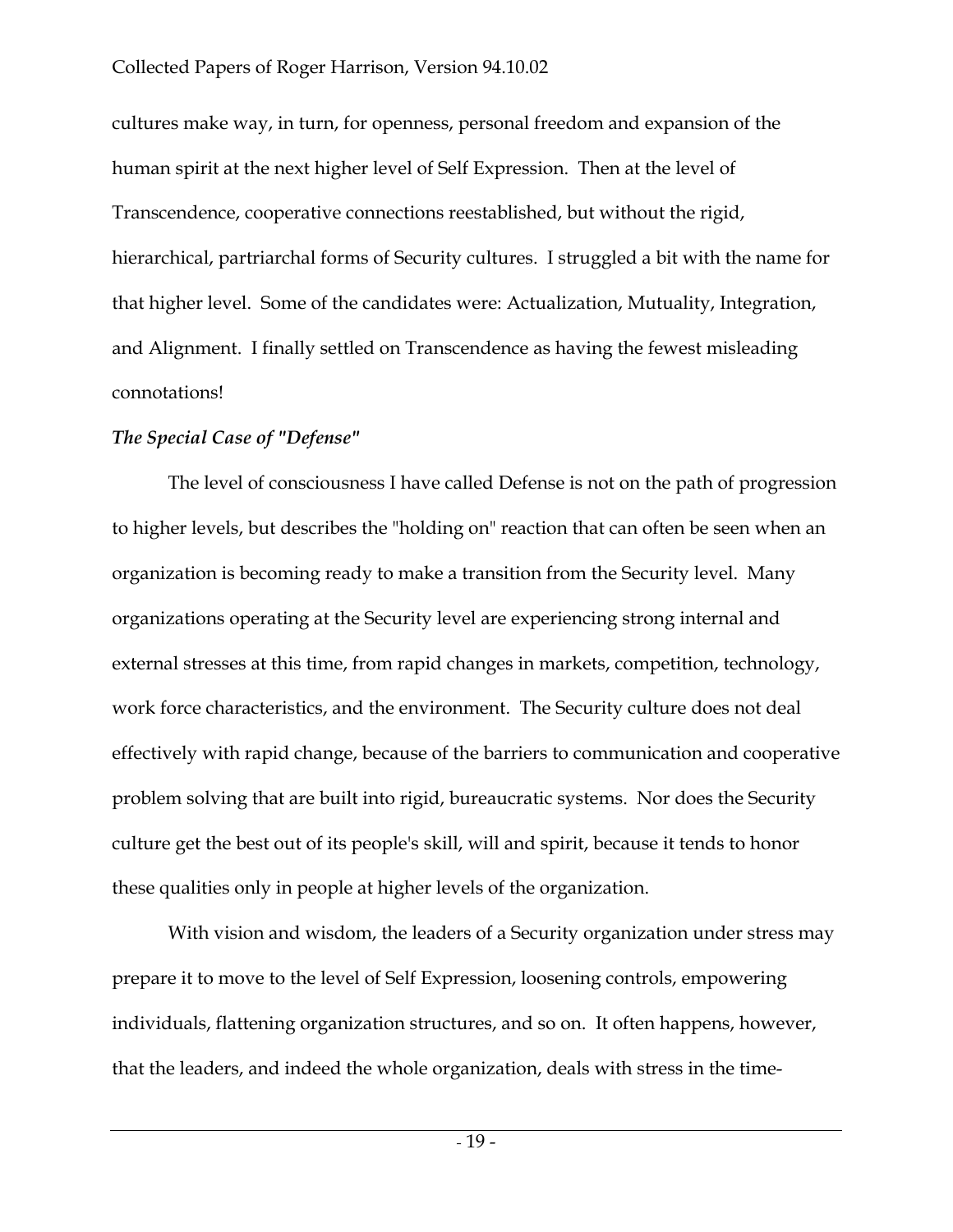honored way of denial and defense: doing harder, faster, and with great determination the things that aren't working. That quality of redoubling the effort to hold onto outmoded forms, systems and values defines the level of consciousness I have named Defense. I describe how the Defense orientation manifests in each of the four domains in the figures and the discussion below.

# **Power and Levels of Consciousness**

In Figure 13.5. I show how the five levels of organization consciousness manifest in the domain of Power. I have given each of the levels a name and description that show how power is used and experienced at each of the levels of organization consciousness.

Figure 13.5. Five Levels of Power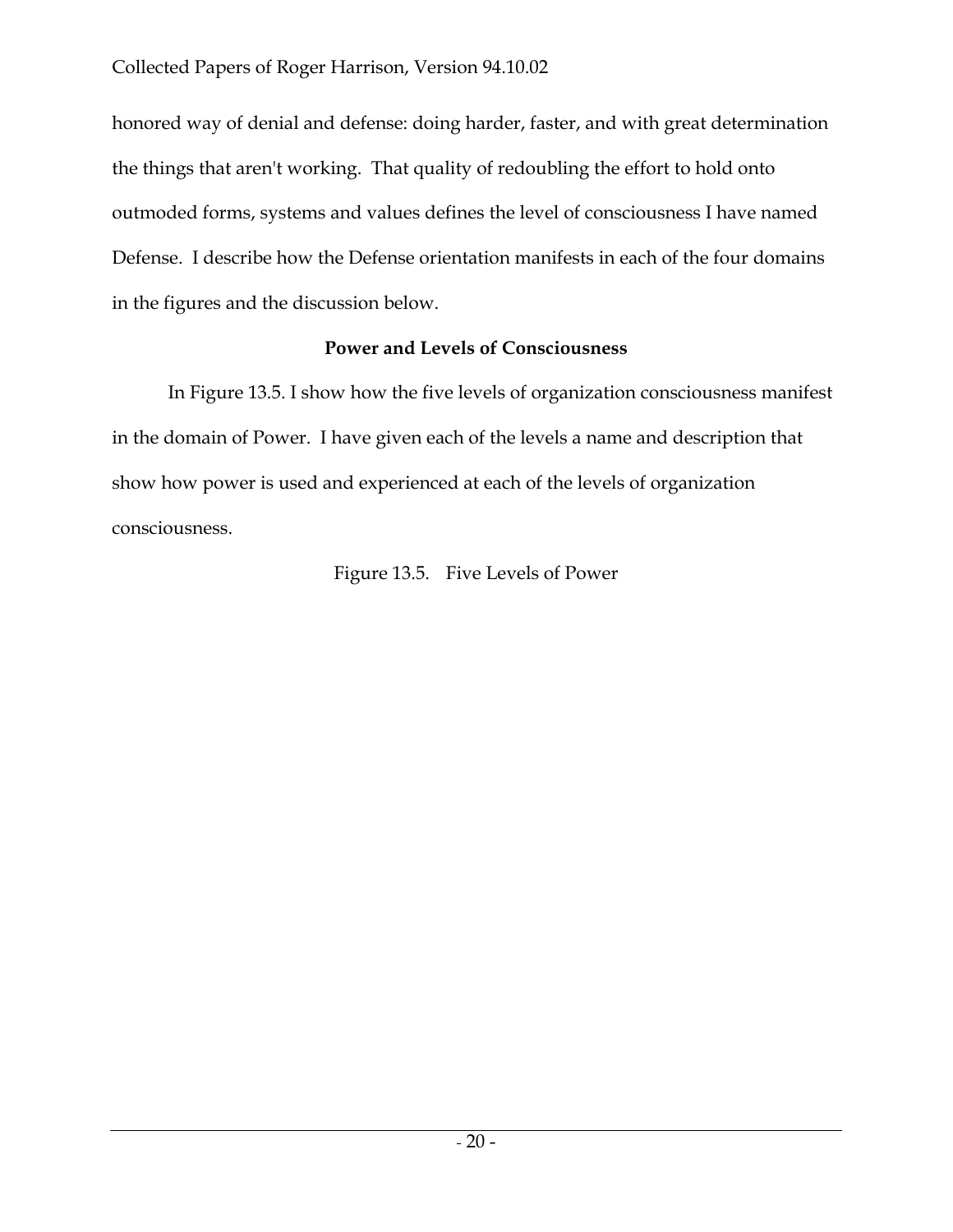# FIVE LEVELS OF POWER

| <b>TRANSCENDENT</b>    | Stewardship<br>Justice and principled action are the norm. Leaders are servants<br>and stewards, chosen for wisdom and statecraft. They influence<br>through respect and loyalty, exercising power for the good of the<br>whole. They are mentors to subordinates, giving responsibility<br>commensurate with readiness. |  |
|------------------------|--------------------------------------------------------------------------------------------------------------------------------------------------------------------------------------------------------------------------------------------------------------------------------------------------------------------------|--|
| <b>SELF EXPRESSION</b> | Political<br>Political sophistication is needed to get ahead. Leaders<br>tend to be self oriented careerists. People enjoy power,<br>playing power games for fun. They are adept at<br>"wheeling and dealing, " forming and maintaining<br>alliances, and "empire building."                                             |  |
| <b>SECURITY</b>        | Authoritarian<br>There is a stable hierarchy and "pecking order. People<br>serve the leaders in return for rewards, favors and<br>protection. Leaders are directive, demanding<br>compliance and punishing errors and failures. They<br>are generous and indulgent with loyal followers.                                 |  |
| <b>DEFENSE</b>         | Tyrannical<br>Domineering, threatening leaders exploit weakness,<br>influence through fear, manipulate information to<br>maintain power. Power is exercised for personal gain,<br>arbitrarily and capriciously. Political infighting is<br>ruthless, and to the death                                                    |  |
| <b>SURVIVAL</b>        | <b>Organizational Jungle</b><br>Power is fragmented. There is constant jockeying for<br>position. Each is out for him or herself, "and the devil<br>take the hindmost." Alliances are shifting and<br>unstable, built on immediate advantage.                                                                            |  |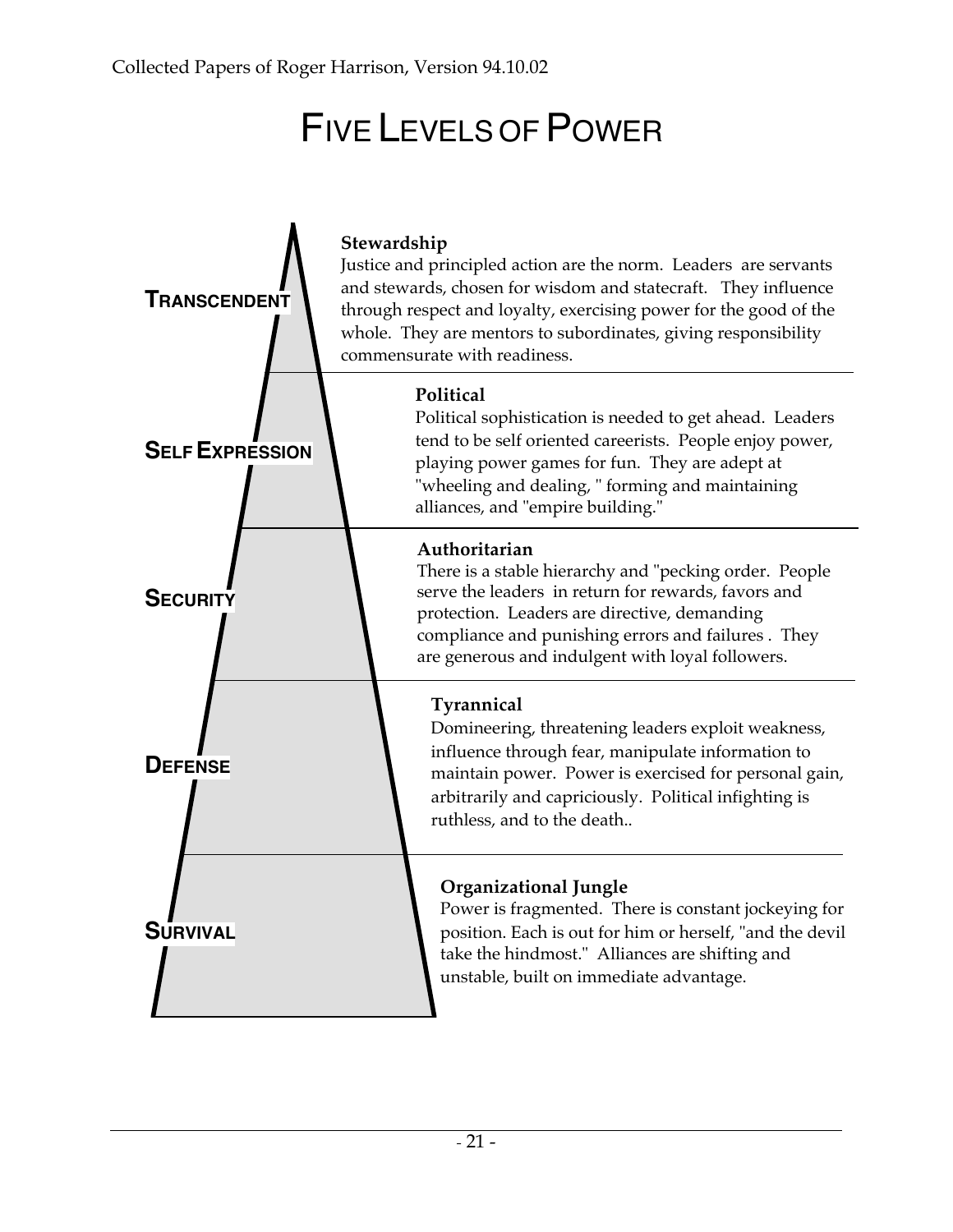At this time, many organizations are moving from the Security/Authoritarian uses of power to the Self Expression/Political configuration. In organizations where power is an important domain, this transition means that one can no longer count on "pleasing the boss" for safety and steady advancement. Those eager to get ahead must learn to

form coalitions, trade favors and information, and become sensitive to the poltical consequences of what they say and do. Not all organizations operating at the level of Self Expression are highly political, however. In others, much of the energy is invested in the Achievement domain, and the relevant behaviors are very different, having to do

with being recognized for creativity and competence (see Figure 13.7.).

#### **Form and Levels of Consciousness**

The domain of Form has to do with structures, systems, and other impersonal means of channeling human energy and controlling behavior. I can make a case for considering it an aspect of the domain of Power, because it is about control. It also overlaps, however, with the Achievement Domain, in that we invent and use structures and systems in organizations in order to solve problems in producing goods and services. Note, for example, the close correspondence between my descriptions of the way the Survival level of consciousness manifests in the Achievement and Form domains.

The ways the levels of consciousness manifest in the domain of Form are shown in Figure 13.6. below.

Figure 13.6. Five Levels of Form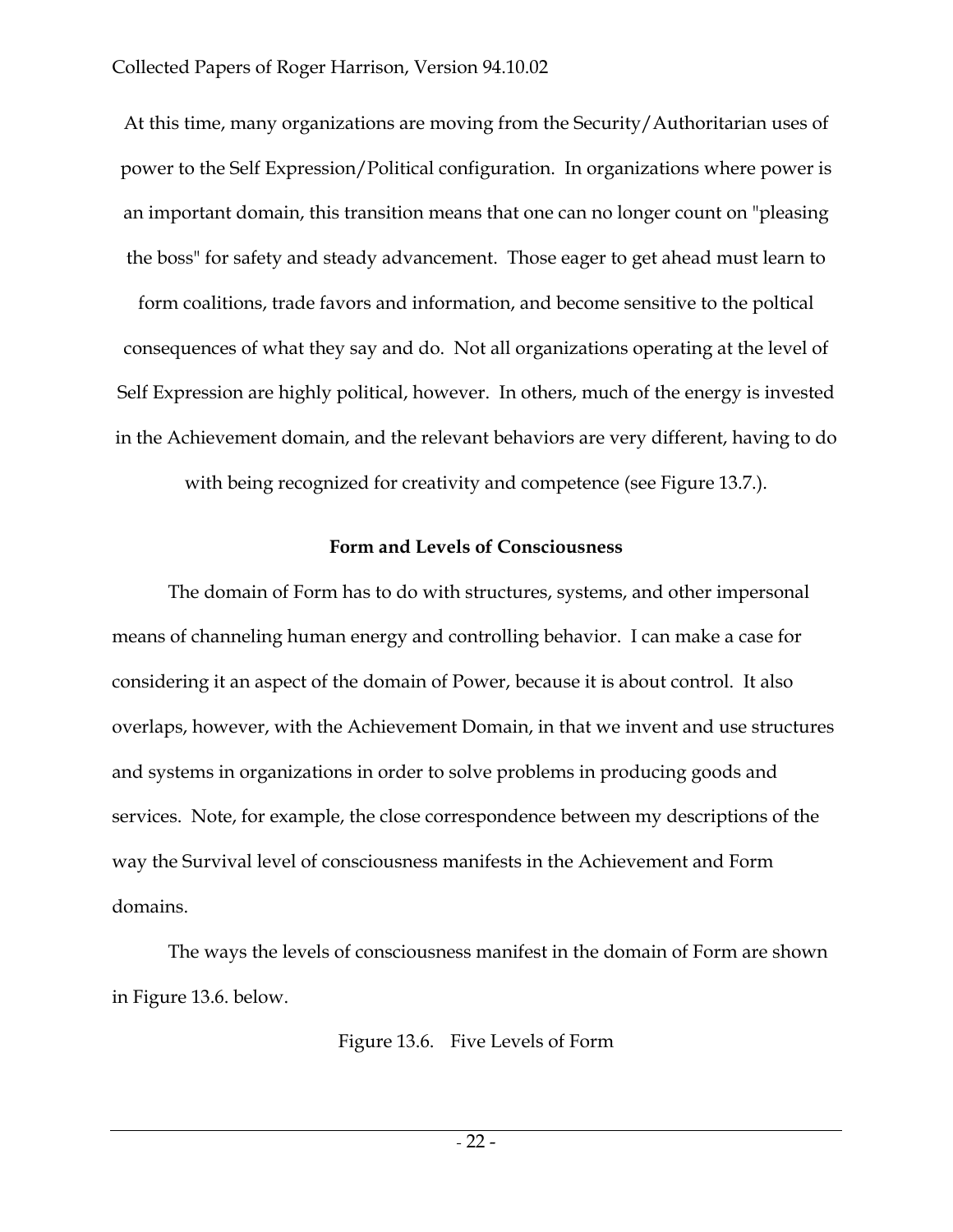# FIVE LEVELS OF FORM

| <b>TRANSCENDENT</b>    | Responsive<br>Form serves function. Technology, systems empower workers to<br>manage own operations. People have whole jobs, know how their<br>work fits the whole. Systems and procedures are designed and<br>modified by workers, in consultation with specialists. Workers are<br>responsible for quality, and often set production targets. |  |
|------------------------|-------------------------------------------------------------------------------------------------------------------------------------------------------------------------------------------------------------------------------------------------------------------------------------------------------------------------------------------------|--|
| <b>SELF EXPRESSION</b> | Iconoclastic<br>High energy, creative, often chaotic. People bend rules, cut<br>red tape, ignore rules and formal channels. Self managing<br>individuals do what they think needs doing Free form,<br>open communication. People admired for testing limits,<br>using the system to beat the system.                                            |  |
| <b>DEPENDENT</b>       | <b>Bureaucratic</b><br>Form dominates function. Control by rules, systems,<br>technology. Managers overloaded with detail. Procedures,<br>many and detailed, are designed by specialists.<br>Management responsible for quality and productivity.<br>Workers responsible for showing up, following directives.                                  |  |
| <b>DEFENSE</b>         | Frozen<br>Problems addressed by creating more rules,<br>inspections, controls, by limiting discretion and rigidly<br>enforcing rules. Operations are mired in red tape.<br>People avoid risk, responsibility, exposure. Leaders,<br>swamped with detail, have no time for strategy.                                                             |  |
| <b>SURVIVAL</b>        | Adhocracy<br>Expediency replaces planning. Unsystematic, chaotic<br>work processes. Unclear roles and authority cause<br>conflict and overlap, or tasks fall between the cracks.<br>Problem solutions forgotten as soon as learned.                                                                                                             |  |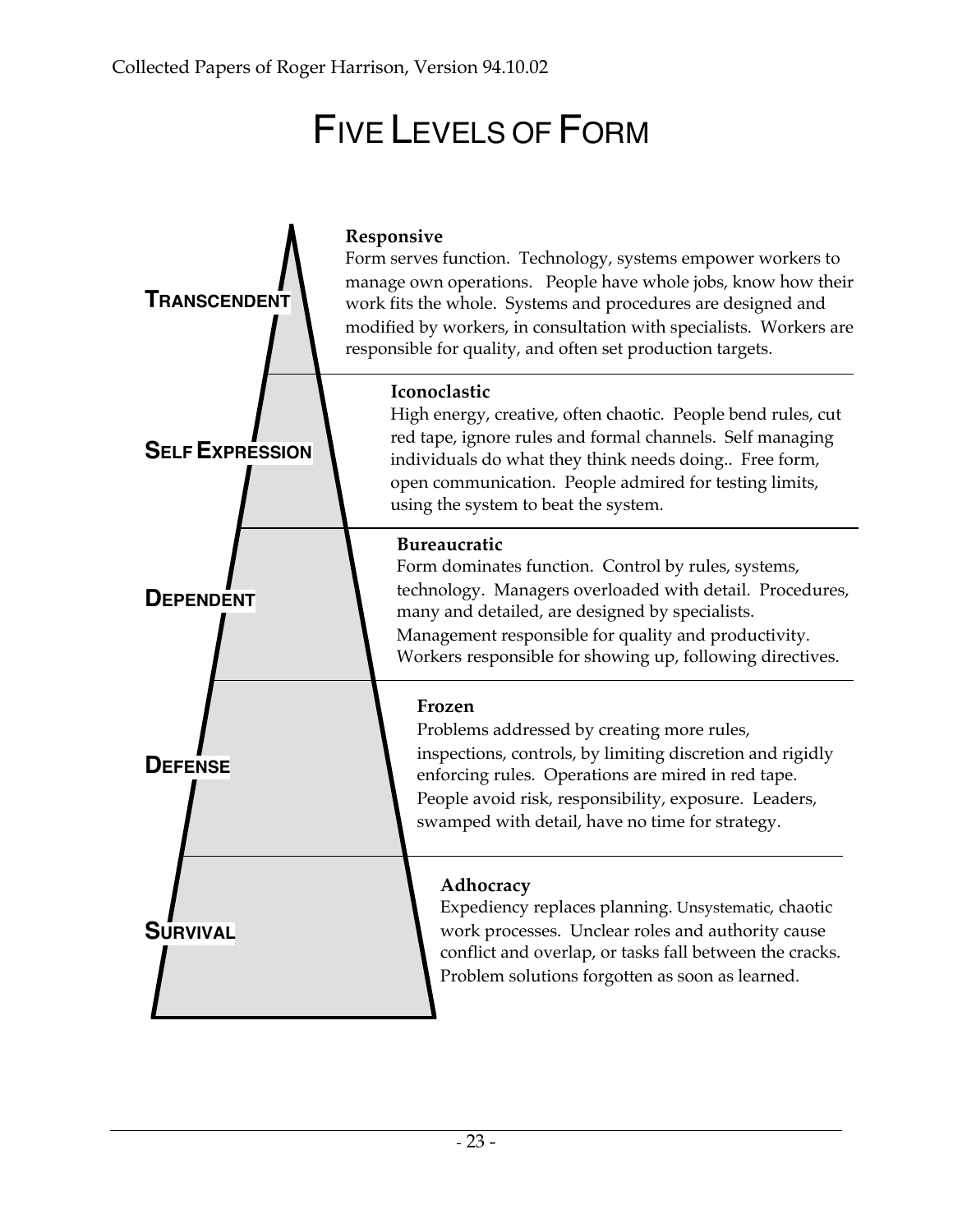There are hopeful signs in some organizations of a movement towards the level of Form I have called Responsive. An example is the empowerment of operators through information technology which is being used to give them finer control over their work, instead of using the technology to exert tighter control over the operators. Sociotechnical work redesign, where operators work with engineers and managers to improve production systems is another development that moves Form into this higher level. The same is true of programs where workers are educated and empowered to identify and quality issues. Unfortunately, many quality programs are little more than training in quality methods, and there is little or no change in level of consciousness. The provision of information alone is unlikely to affect much of a shift in level.

Other organizations, faced with competition and the need for increased productivity and quality, go in the other direction, moving into Defense. The leaders assume that what is wrong with quality and productivity is insufficient control of worker behavior, so they institute systems that provide closer surveillance and tighter control, or they replace workers with computers and machinery. While there may be some short term improvement, their assumptions about the causes are often wrong. Most people in our society are at a level of personal development where autonomy and respect are quite important. Distrust and tight controls are demotivating. When this is the case, the management action results in having more of what isn't working in the first place, and the eventual results can be disappointing. We see this in organizations where repeated reductions in the workforce have created a climate of mistrust, anger and sense of betrayal that sucks energy away from the work and into negative channels.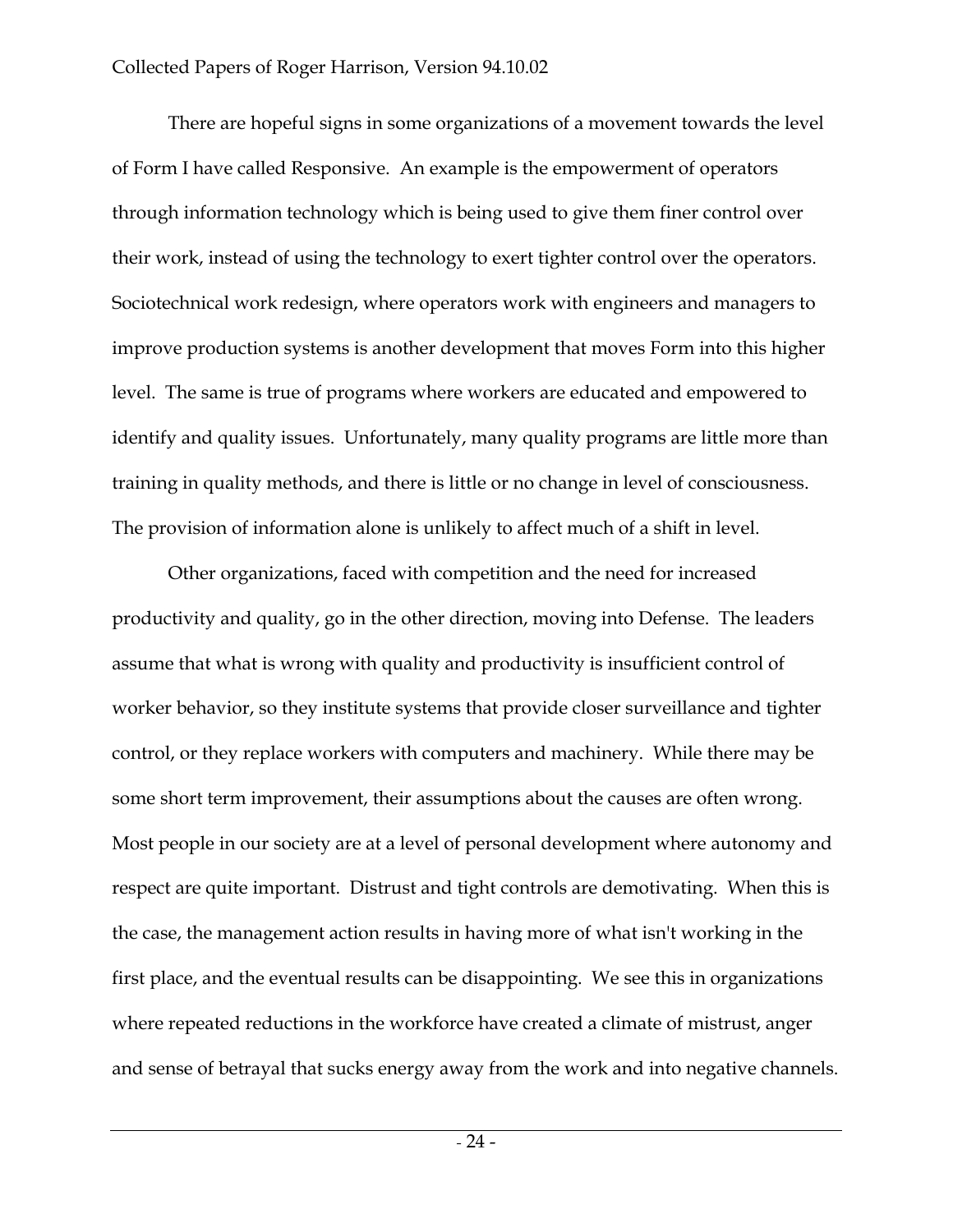# **Achievement and Levels of Consciousness**

The domain of Achievement is about work, productivity, quality and creativity. It relates to the domain of Form, in that Form provides the structures and the context for work. We can think of the domain of Form as "social architecture." When we design systems and organization structures we are creating the walls, rooms and corridors which channel activity, information and energy. Then the domain of Achievement has to do with how people work, lead and manage in those structures, and the spirit which they infuse into their work. Figure 13.7. shows how the five levels of consciousness manifest in the domain of Achievement.

Figure 13.7. Five Levels of Achievement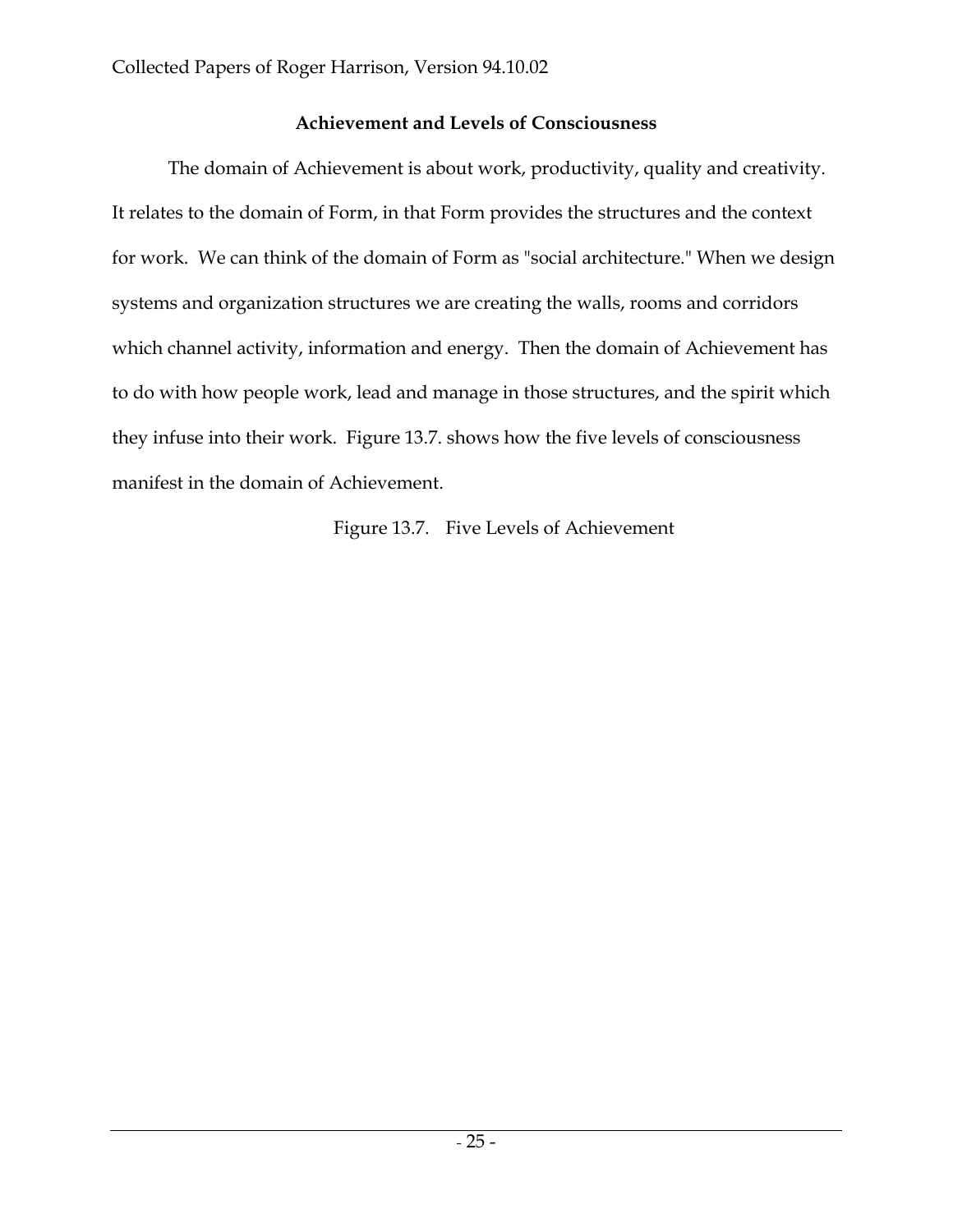# FIVE LEVELS OF ACHIEVEMENT

| <b>TRANSCENDENT</b>    | Integrative/Visionary<br>Vision and purpose are high-minded and responsive to stakeholders'<br>needs. Means are of high integrity. Vsion is tested against results and<br>stakeholder feedback. The entire team shares credit for achievements.<br>People work with joy in consciousness of "right action" and "right<br>livelihood." Balance is maintained between work and private lives.                                                  |
|------------------------|----------------------------------------------------------------------------------------------------------------------------------------------------------------------------------------------------------------------------------------------------------------------------------------------------------------------------------------------------------------------------------------------------------------------------------------------|
| <b>SELF EXPRESSION</b> | Pluralism<br>Organization is collegial, loosely structured, with many autonomous<br>units. Diverse local visions are pursued with passion, energy,<br>creativity. Autonomy and individual achievement are valued more<br>than teamwork Coordination, common vision, commitment to the<br>whole are difficult to achieve. Administrators are devalued.                                                                                        |
| <b>SECURITY</b>        | <b>Enthusiastic Compliance</b><br>Contribution, competence are rewarded by status, recognition.<br>People contribute willingly, subordinating personal lives work.<br>They cooperate inside, compete outside. The organization's values<br>are articles of faith,; the mission is unquestioned. Competing<br>values are dismissed, ignored. People are elitist in jargon, dress,<br>and attitudes to competitors, customers, and the public. |
| <b>DEFENSE</b>         | Fanaticism<br>Noble ends justify ignoble means. Narrow goals are pursued<br>regardless of cost to outside stakeholders. Sacred cows and<br>articles of faith cannot be questioned. Warped vision is<br>maintained by isolation from environment and suppression of<br>criticism. Work addiction forces long hours, whether or not<br>required by tasks.                                                                                      |
| <b>SURVIVAL</b>        | Expediency<br>"Seat of pants navigation" and inspiration take the place of<br>planning. Chaos, continual change, trial and error learning<br>characterize operations. Commitment is to immediate<br>success. Poor communication leads to frequent<br>"reinvention of the wheel." Watchword is "whatever<br>works."                                                                                                                           |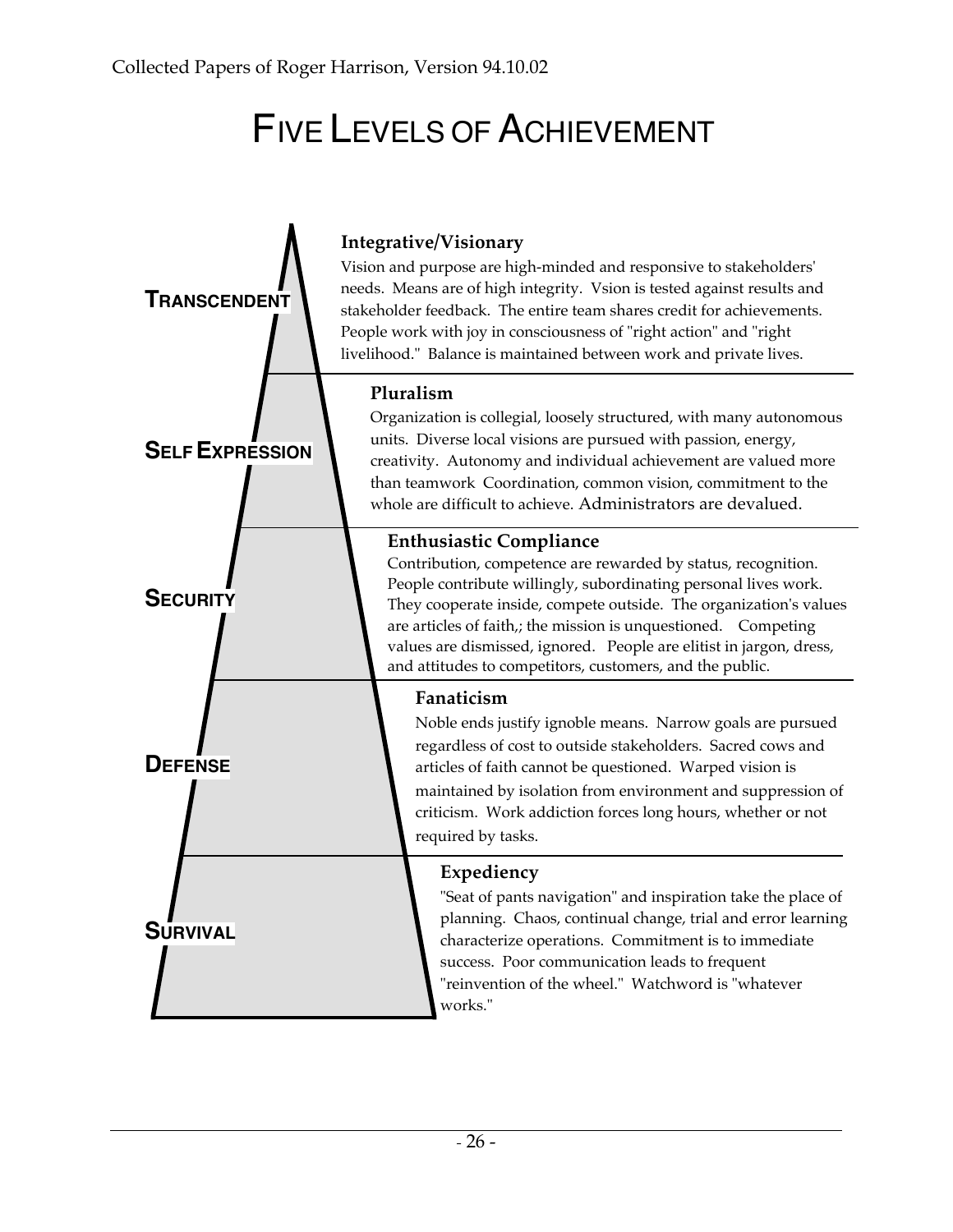The Achievement motive is manifested in organizations in the different levels of consciousness, with Expediency at the lowest level, typical of startups, some new product introductions, business turnarounds and other rapidly changing situations. In my work with high technology companies and  $R \& D$  organizations, I have found a number of rapidly changing organizations that remain in a chronic state of Expediency, kept there by their inability to progress beyond the level of Adhocracy in the Form domain. Without systems and structures that work, it is hard to move beyond this lower level.

To my eye, the organizations characterized by such writers as Tom Peters as having "a passion for excellence" (Peters and Austin, 1985) often have cultures that are a mixture of Enthusiastic Compliance and Fanaticism. There is often a strong addictive quality to such organizations, which has been well described by Schaef and Fassel in *The Addictive Organization* (Schaef and Fassel, 1988). They are places where people can find in overwork and continual crises some solace for loneliness, unsatisfactory relationships, and spiritual emptiness. These states are characteristic of the darker side of life at the level of Self Expression. Unfortunately, members of such organizations spend so much of their time and energy in work that it is often impossible for them to address the sources of their dispiritedness directly and effectively. Their addiction to work sets up a circular process from which there seems to be no escape, and the organization supports and rewards their workaholism.

I do not believe that we in the profession of Organization Development have yet found anything approaching an effective way of addressing addiction in organizations,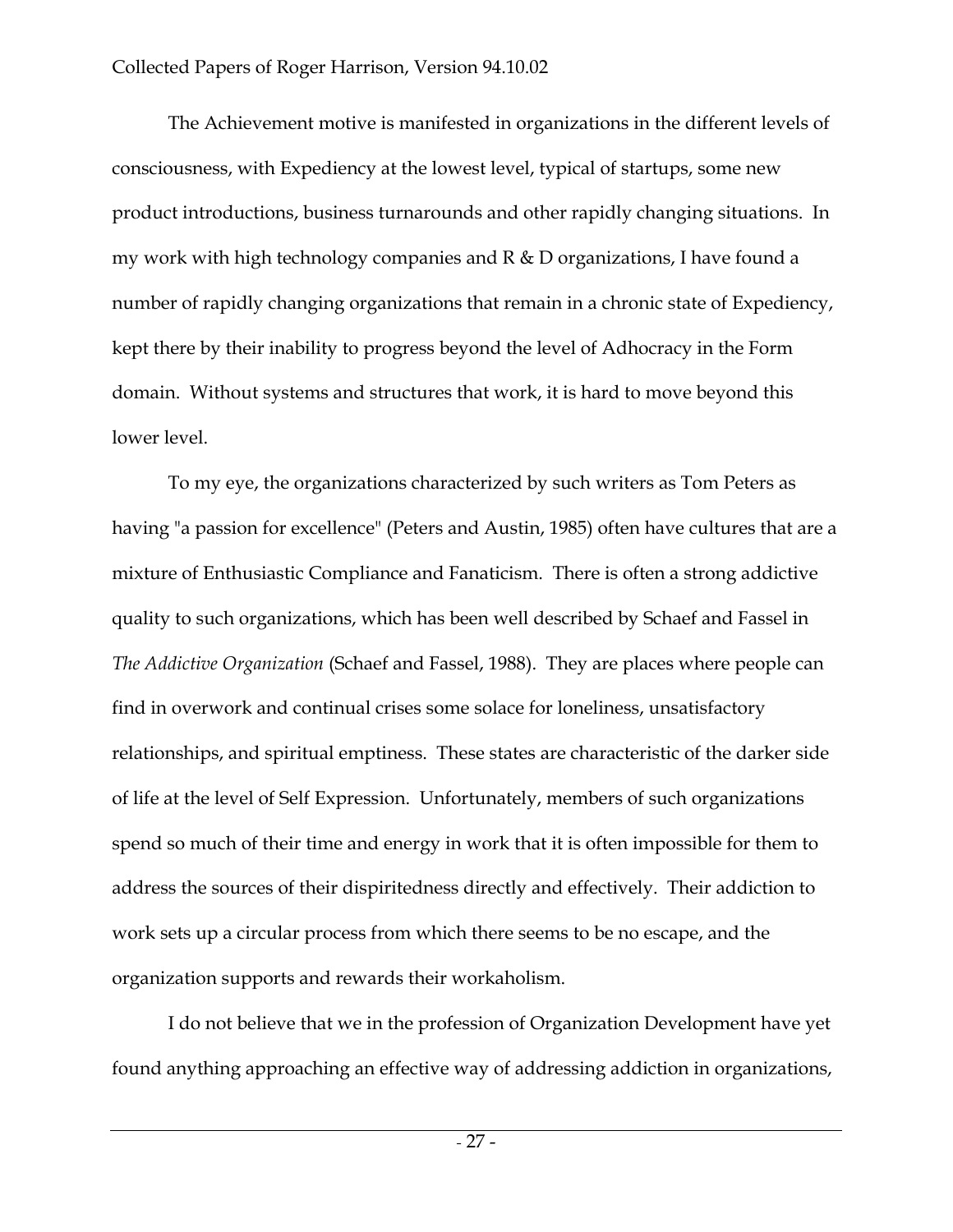partly because we are seldom asked to address it. On the contrary, our more addicted clients go to considerable trouble to throw us off the scent. I wish I could propose something helpful in regard to this issue. Probably an organizational version of the Twelve Step Program developed by Alcoholics Anonymous is a way to begin, but how to get an organization to enter and stay in treatment currently has me stumped!

The description of the Collegial organization above describes how the level of Self Expression manifests in the domain of Achievement. Readers will recognize many technical, scientific and professional organizations in this description, including medical and legal practices, universities, and some quite large research and development organizations.

I have experienced one or two organizations at the highest level in this domain, the one I call Integrative/Visionary. One was the Procter & Gamble plant at Lima, Ohio, which I visited in the mid eighties. It was a culture which seemed to me to operate at a very high level of consciousness in all the domains. It is characteristic of the highest levels of consciousness that the domains blend together. It is hard to maintain high consciousness in one domain and to be at a much lower level in the others. Consequently, the domains blend together quite a lot in organizations that are operating at the level of consciousness I call Transendent, and that was the case in this plant. There was an almost palpable feeling of love in the plant, and at the same time there was a very high energy for quality and productivity. People in teams competed for production and quality records, but they were very supportive and caring as well. Shop floor level workers had designed and implemented major innovations in the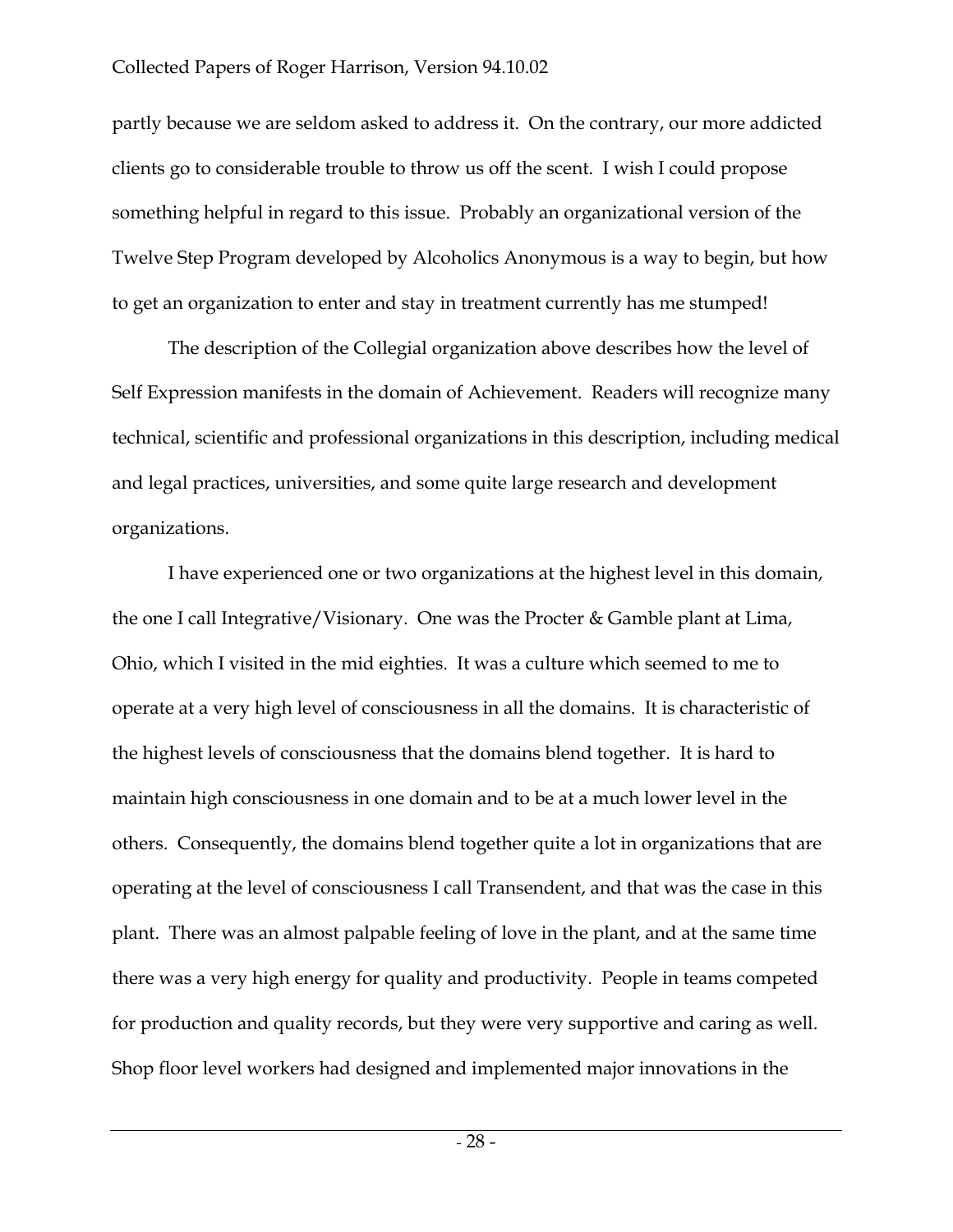systems and the equipment they used, resulting in such great savings to the company that the innovations were closely guarded secrets. The teams managed themselves, and the plant manager saw himself as a facilitator, a coordinator, sometimes a mediator, and often a liason person and advocate with higher staff and management in Cincinnati. There were humorous stories told about how managers transferred in from other parts of Procter & Gamble would sometimes try to overuse their power to direct and control. The point of the stories is that they were always foiled, and either learned to work in a more collaborative way with workers or had to transfer to another plant.

#### **Support and Levels of Consciousness**

Figure 13.8. shows how the levels of consciousness manifest in the domain of Affiliation, which deals with the qualities of relationships. As before, the Survival box, Alienation, refers to a culture of separation, in which people are blocked or unclear how to meet their relationship needs. For example, in new or chaotic organizations, the lack of accepted social norms, stable groups, and networks is a barrier to connecting and belonging.

We then jump past the Dysfunctional box to the level of Security. I have called this box Comfortable, because it represents a stable social system in which issues of membership, inclusion and exclusion, and affection are well defined and understood, and in which most of the members are able to meet their needs by conforming to social norms.

Again, when something disturbs or breaks up the established patterns of relationship, the culture can evolve to the Self Expression level, or go into Defense, the

*-* 29 -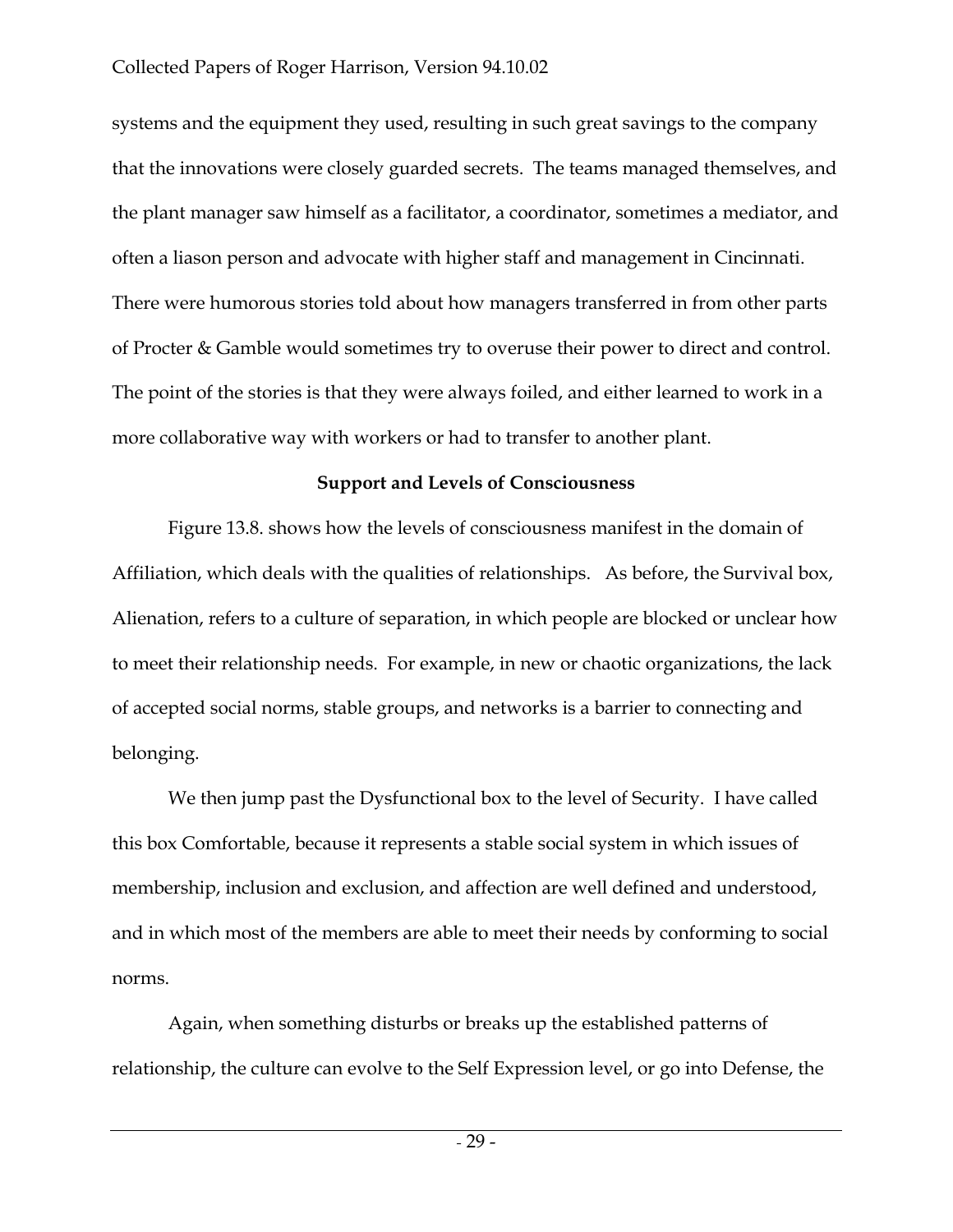box I have labelled Dysfunctional. When a culture defends its established patterns in the Affiliation domain, people put a lot of energy into maintaining their threatened patterns, rather than learning new ways of meeting their needs. This usually takes the form of tighter social groupings, tougher sanctions against nonconforming members, and stronger barriers against entry by outsiders. The groups "dig in" and "hunker down."

Figure 13.8. Five Levels of Affiliation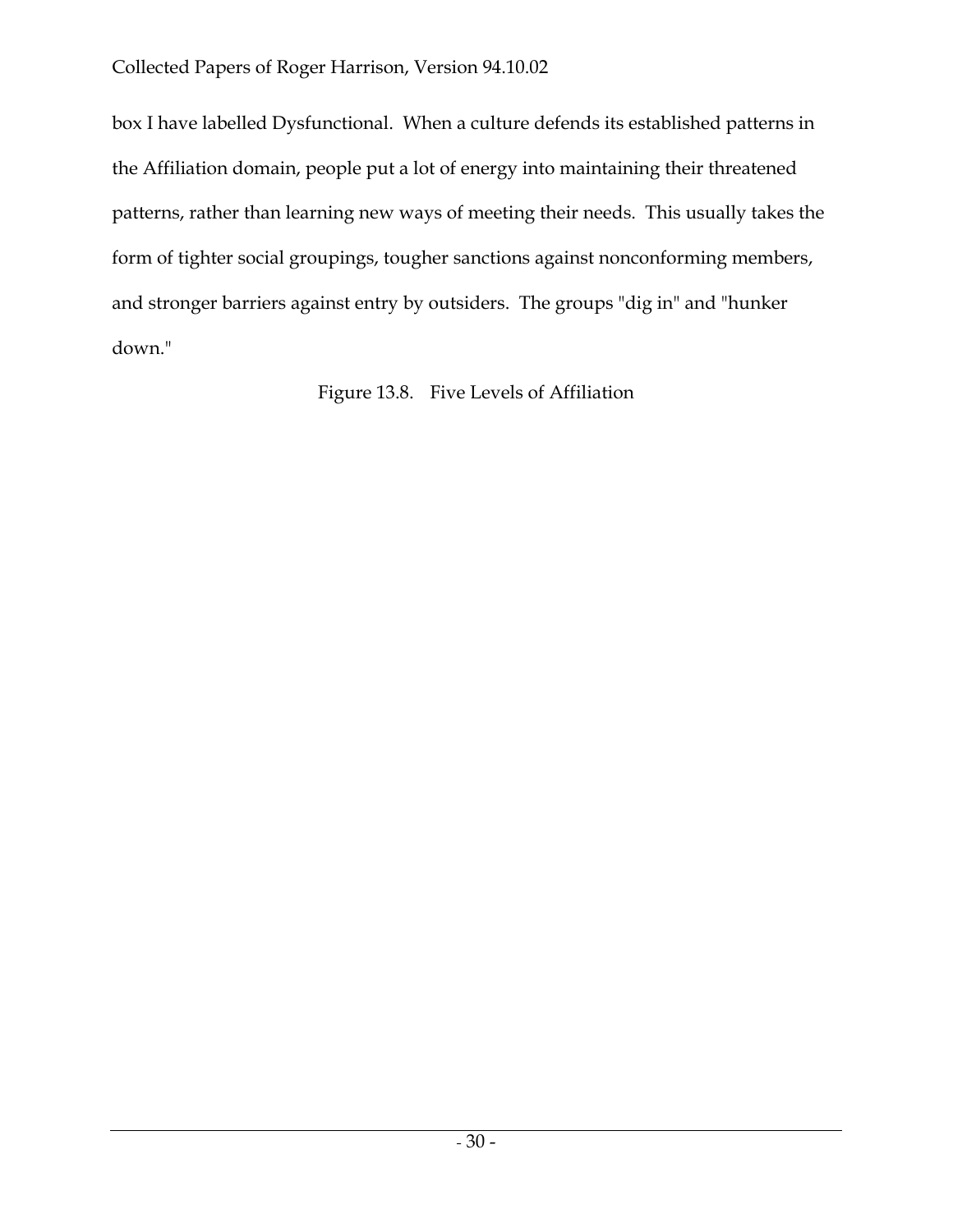# FIVE LEVELS OF AFFILIATION

| <b>TRANSCENDENT</b>    | Mutuality<br>Keynotes are giving affection freely (not giving to get); appreciating<br>diversity; inclusivity; and cooperation. Interdependence and<br>part/whole relationships are understood; inner/outer connections<br>are nurtured. Process sophistication and climate of support permit<br>working through of sensitive issues (e.g., performance, value<br>differences). |  |
|------------------------|---------------------------------------------------------------------------------------------------------------------------------------------------------------------------------------------------------------------------------------------------------------------------------------------------------------------------------------------------------------------------------|--|
| <b>SELF EXPRESSION</b> | Narcissistic<br>Image is valued above substance. Diversity and flouting of social<br>norms admired and emulated. Transient, competitive,<br>manipulative relationships are common. Enhanced ego is major<br>relationship goal. Pairs and in-groups isolate themselves from the<br>whole, in "mutual admiration societies."                                                      |  |
| <b>SECURITY</b>        | Comfortable<br>Conformity to group norms is price of belonging. Conflict is<br>avoided to preserve relationships. Harmony may interfere<br>with task performance. People are treated equally when their<br>competence is unequal. The organization is often run by an<br>"old boy network," or its mixed gender equivalent.                                                     |  |
| <b>DEFENSE</b>         | Dysfunctional<br>Gossip and covert back-biting are prevalent beneath surface<br>harmony. People are preoccupied with relationships and<br>process to the neglect of tasks. Cozy groups and cliques<br>isolate and scapegoat nonconforming members.  Outsiders<br>are experienced as an intrusion. Socializing with colleagues<br>is often a condition for acceptance.           |  |
| <b>SURVIVAL</b>        | Alienation<br>Everyone is a needy taker; there are no givers. Deception<br>and manipulation are used to obtain acceptance, belonging<br>and affection. Relationships are therefore shallow, short<br>term, and exploitative.                                                                                                                                                    |  |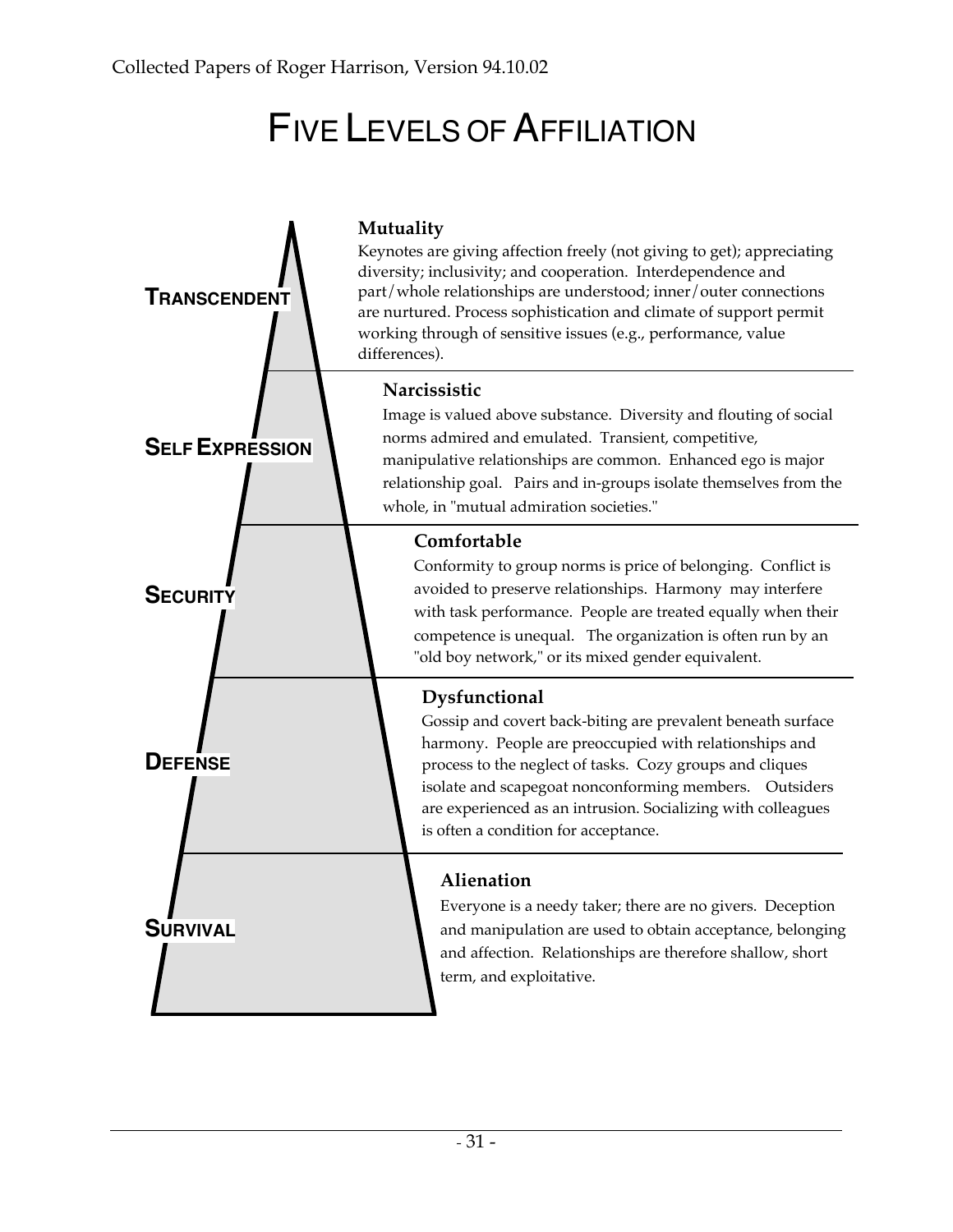The more individualistic and separated relationship culture described in the Narcissistic box is what one would expect from a group of self oriented egoists, people who have been released from the constraints and the dependency of the level of Security. They take charge of their own social lives and rely upon their own attractiveness and social skills to meet relationship needs. They tend to compete with people with whom they are in relationship, which makes for high levels of intensity. They have high expectations for relationships, and when they don't find what they want, they look elsewhere. In California's Silicon Valley, where I live and work, this pattern is fairly common in organization cultures that have strong Self Expression orientations. It is also prevalent in organizations of talented individual contributors and successful professionals. Observe, for example, the national conferences of organizations like the Organization Development Network, or the Association for Training and Development.

In those few organization cultures that fit the criteria for the Mutuality box, people are connected, but relationships tend to be both cooperative and free of compulsion. There is not only a tolerance for diversity and difference, as in the Narcissistic box, but there is a deeper attempt to understand and appreciate people for who they really are, and to find ways of using differences for mutual learning. Relationships are more about giving than receiving, and the culture fosters a higher level of emotional maturity on the part of its members than do the lower levels. Again, I have seen only one or two organizations that seemed to me to meet the criteria for this box. One was a group I worked with in the Peace Corps that inspired one of my early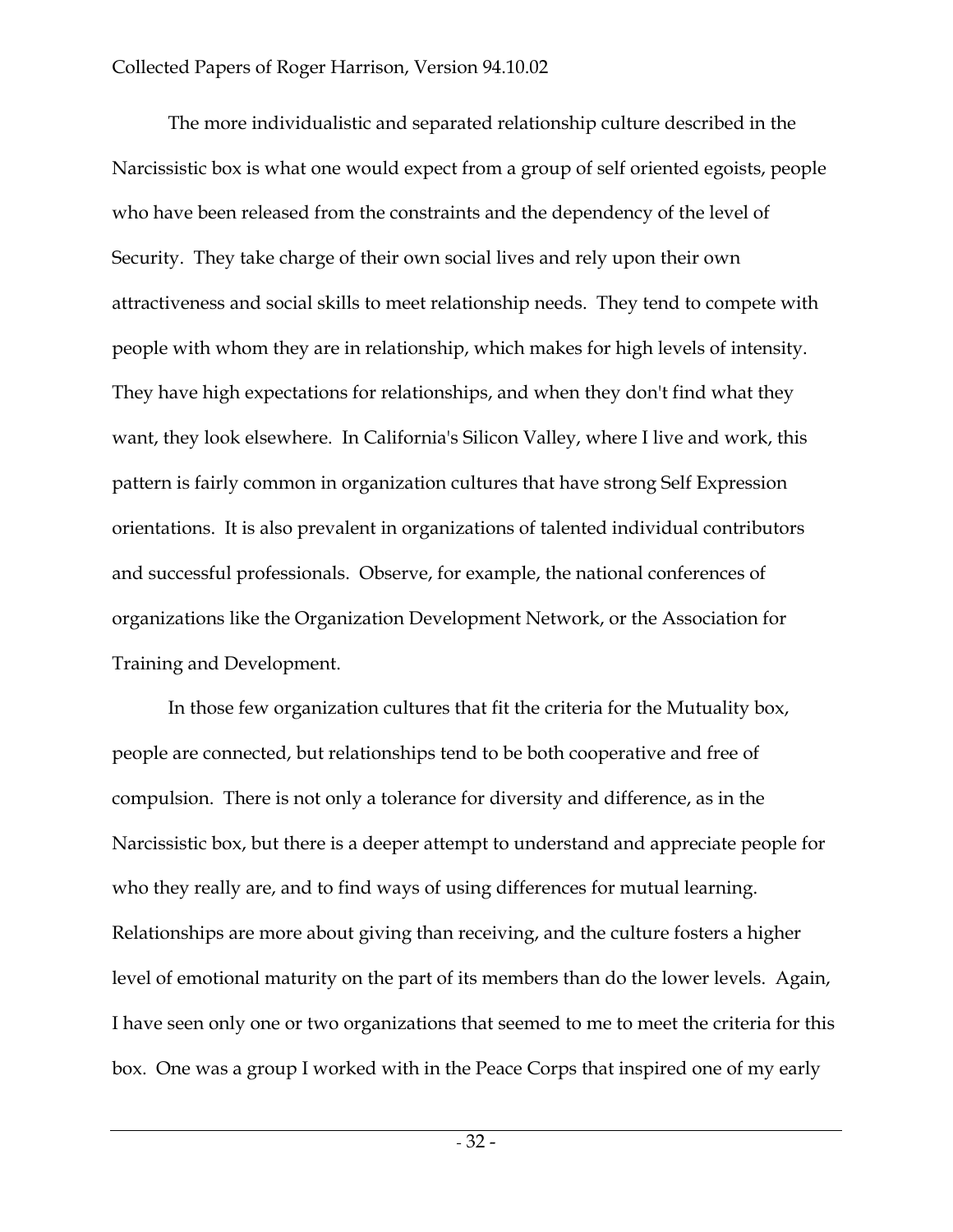papers (Harrison and Hopkins, 1967\*). Another was the Procter & Gamble plant at Lima, Ohio, referred to above. These organizations combined high task performance with close ties of affection, giving me cause to believe that Achievement and Affiliation can be compatible and mutually supportive. The more common view in business organizations is that the energy that goes into relationships is taken from the task. My observation is that loving, as distinct from seeking love, is energizing. When people can meet their relationship needs in organizations in healthy ways, they have more energy to give to the task, not less. Although we are far from knowing everything there is to know about the social architecture for facilitating the development of Mutuality cultures, what we do know from experiments such as the Lima plant is mostly ignored and violated.

#### *Differences in Energy , Activity, and Level of Consciousness among Domains*

In understanding any organization's culture, it is important to identify not only at what levels of consciousness it operates, but also which of the domains carry the most energy, excitement and activity. It is also true that organizations, like people, may operate at different levels in different domains. For example, most business organizations operate at a lower level of consciousness in the domain of Affiliation than they do in the domain of Achievement. There is less energy put into the Affiliation domain, and less opportunity for satisfying one's Affiliation needs at work. There is therefore less opportunity for the organization to move up the levels of consciousness in the Affiliation domain than there is in the Achievement domain, which is so highly valued and nurtured in our Western societies.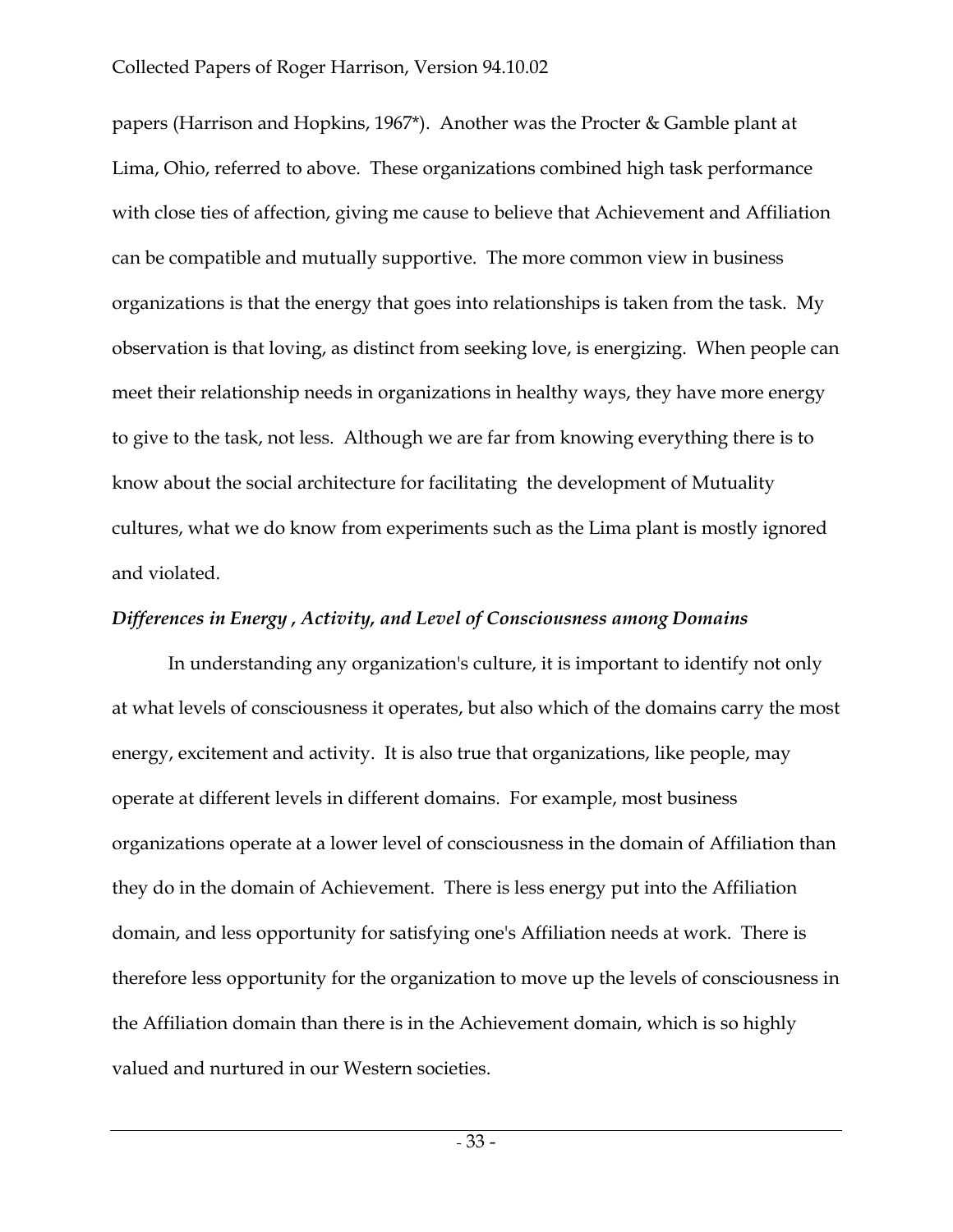Having asked for a good deal of patience from the reader while I have laid out the results of my model building, I now want to show how we can use it as consultants and change managers to diagnose and intervene effectively in real live organizations.

# **Progression between Levels of Consciousness**

A useful feature of this model of levels of consciousness is that it shows us where an organization is heading in its evolution. In my experience there is a "natural" progression in individuals from lower to higher levels of consciousness. Unless blocked, the internal forces of growth will move the individual along the path. I see the same tendencies in organizations. In both organizations and individuals, there is nothing inevitable about such a progression. Most of us are cases of arrested development in one or more domains, and so are most organizations. What is important to know about ourselves, and about our organizations, is that the inherent forces towards growth are there, awaiting release, and it is seldom too late to grow.

Some individuals seem to be born with higher levels of consciousness "wired in," so that they evolve to higher levels more quickly and easily than the rest of us. Some organizations, too, are "born" at higher levels of consciousness, because their founders have the wisdom, vision and values to make them so. Others never leave the lowest level, often because of the stamp placed upon the organization's culture by a founder's consciousness and will.

# *How Organisms Shift their Levels of Consciousness*

Following Gurdjieff (Ouspensky, Incomplete citation), who in turn followed more ancient traditions, I think of an organism as existing at a given state of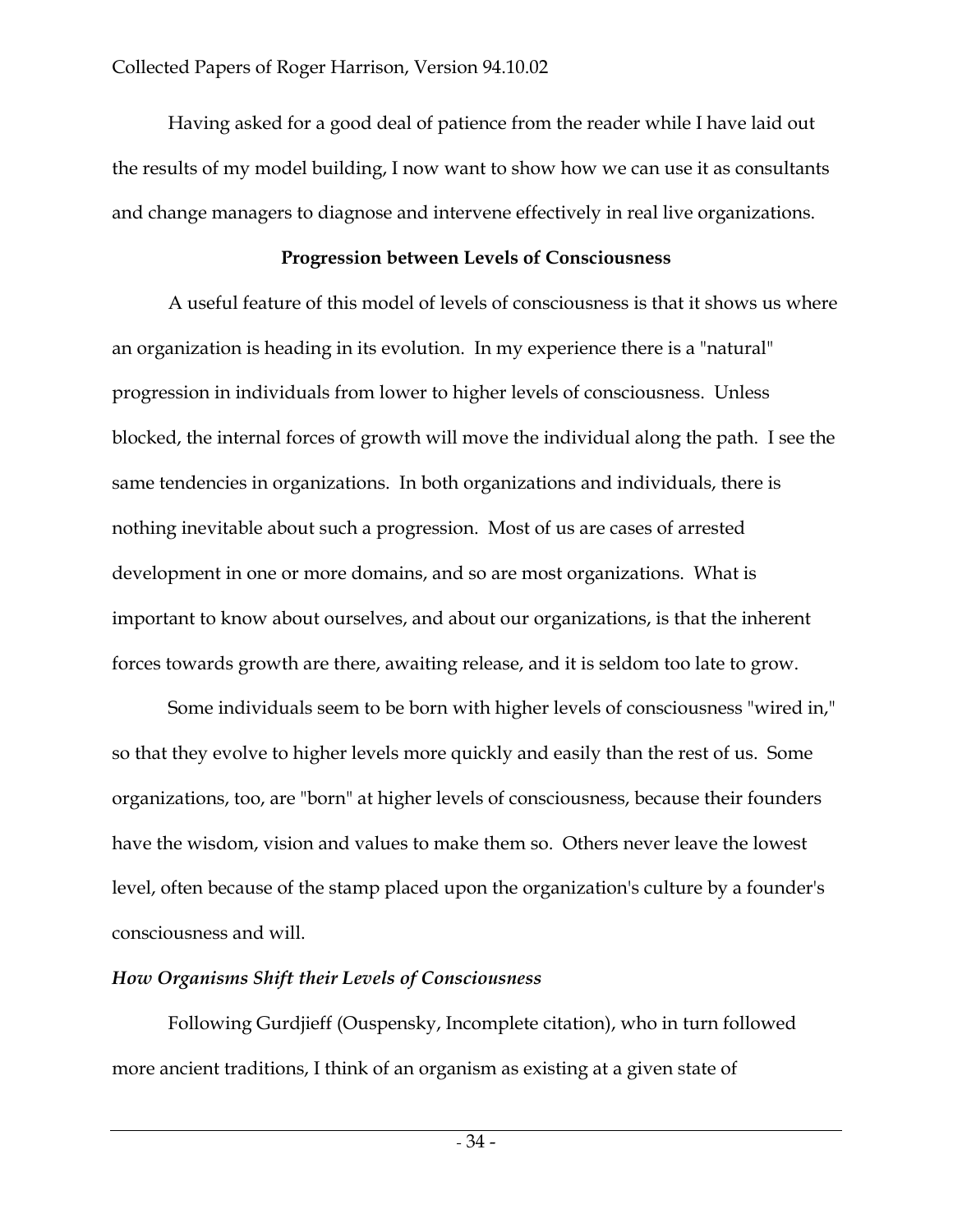consciousness until there is some external shock to the system. The shock is an event or series of events that renders the organism's current way of being and doing untenable or inadequate. Beliefs and value systems are brought into question by the shock; the world becomes unacceptably unpredictable and senseless. The organism's ability to survive and/or thrive is threatened, and its thought and behavior become disorganized and chaotic.

If the external shock is light enough, or of brief duration, the organism, whether individual, group, or organization, will intensify its efforts to force fit the new reality to its old values and beliefs, and it may succeed in doing so. If the shock is too great, the organism may not survive as a viable system. Individuals become ill or go mad; organizations, too, sicken and die. If an organization is well resourced with talented people and finance, it may take a long time to die, living on its stored energy, and growing weaker over time.

If the shock is optimum, the organism will go through a process of disorganization, followed by reorganization at a higher level of consciousness (e.g., greater ability to process complex information). As the "New Science" has discovered, both inorganic and organic systems undergo these processes, (Wheatley, 1993). Like so much of the wisdom of the ancients, the idea is np longer esoteric, but is becoming generally accepted at the leading edge of scientific thought as "the way things work."

#### *What Can We Do to Help?*

If we know that it is "natural" for organizations to move to higher levels of consciousness, and we know the qualities of the next level, then it becomes easier to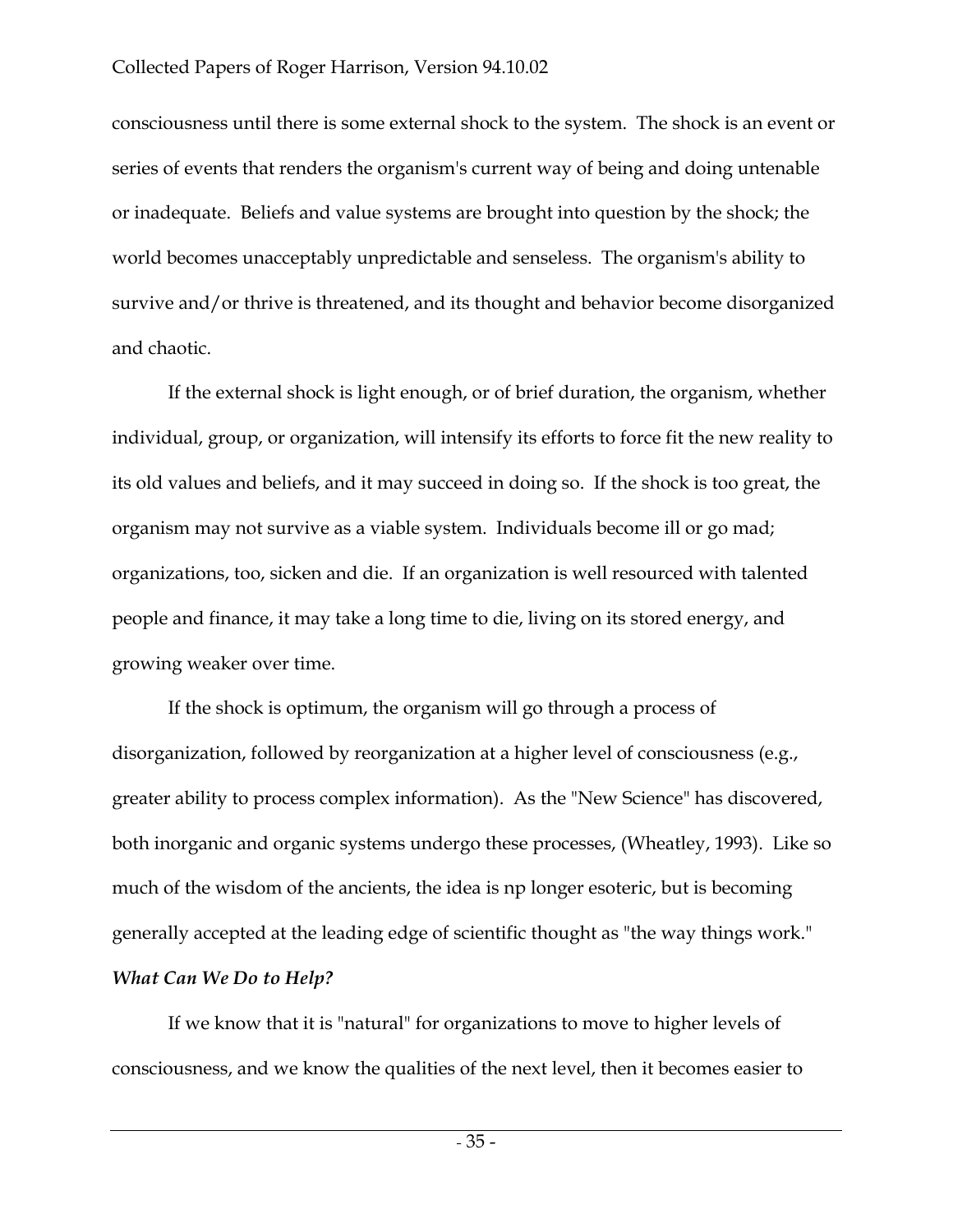help the transition along. We identify those forces that are moving in the direction of the natural progression. We work to strengthen them, and to remove barriers in their path. We don't always have to invent forms and solutions. Rather, we can trust the self organizing properties of the organism to find forms, systems and processes appropriate to the new demands that are placed upon it.

What this self generated process of healing (moving towards wholeness) most needs in order to progress is a loosening of constraints to communication and action. We can aid the communication by bringing the parts of an organization together in a atmosphere which is supportive of open communication about what people are seeing, feeling, and doing. In the same vein, self organization is blocked and hindered by anything which restricts the free flow of information and energy in the organization, keeping the parts isolated and ignorant of what is happening in the whole.

#### *The Normal Path of Evolution*

Organizations tend to progress through the levels in this order: Survival, Security, Self Expression, Transcendent. In normal progression, the Survival stage separates the strong from the weak. The strong become the leaders if the organization survives, and they set the norms and the cultural tone of the organization as it moves into the more stable and, for most, more satisfying Security phase. In the Security phase, the organization develops and maintains a cultural system in which people are inducted into their parts when they enter the organization. Their relationships are *given* to them by the organization when they enter it. The focus is on the *part*s the individuals play, not on the individuals themselves.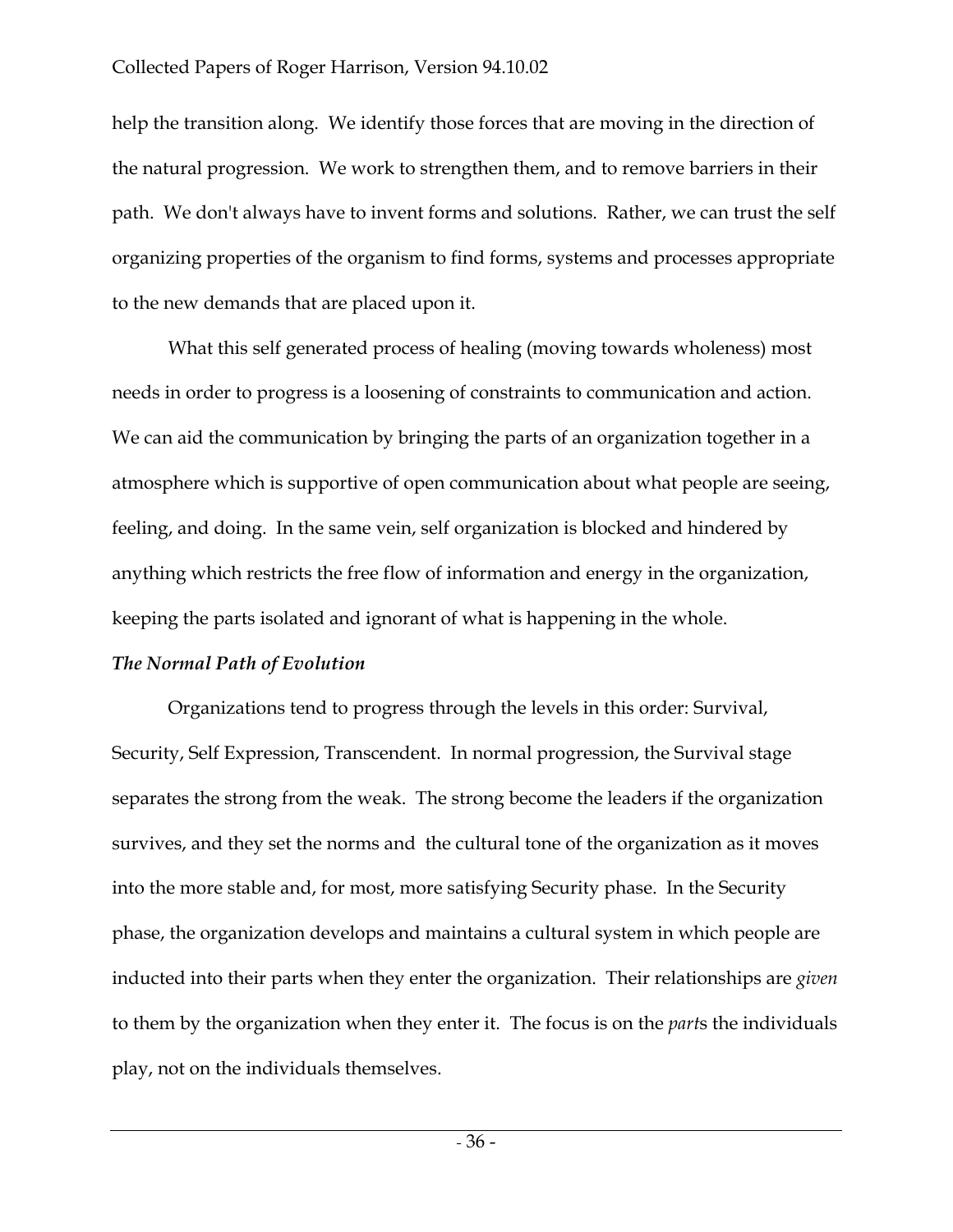Normally, an organization will be propelled into moving from the Survival phase into the Security mode by the successful problem-solving activities of organization members, and by growth in size. As organizations grow, they must learn to process information more efficiently, create forms of "organization memory," coordinate effort between people who may never see one another face to face. The shocks that propel Survival organizations into movement often have to do with the breakdown of their inadequate structures and systems under the pressures of rapid growth. To make the shift from "hands on" control by a strong leader or dominant coalition requires that those leaders give up personal control in favor of more efficient and impersonal systems and procedures, and a structure of delegated authority.

#### *The Current Movement from Security*

In many organizations today, there are strong internal and external pressures to move out of the level of Security, because of the mediocre results in quality, productivity and innovation that are characteristic of traditional organization cultures. Under the pressures to evolve, organizations are leaving the comfortable and well known level of Security, but as I have pointed out above, they are not all moving to higher levels of consciousness. Some move down the evolutionary scale to Defense.

In those that are making the upward shift there is a loosening of coercive controls, an increase in empowerment of the individual, greater levels of autonomy and personal responsibility. In organizations which are subject to the same pressures, but which are resisting or unable to make the shift, there are signs of Defense: tighter controls; closer supervision; and pressures to conform to ever more demanding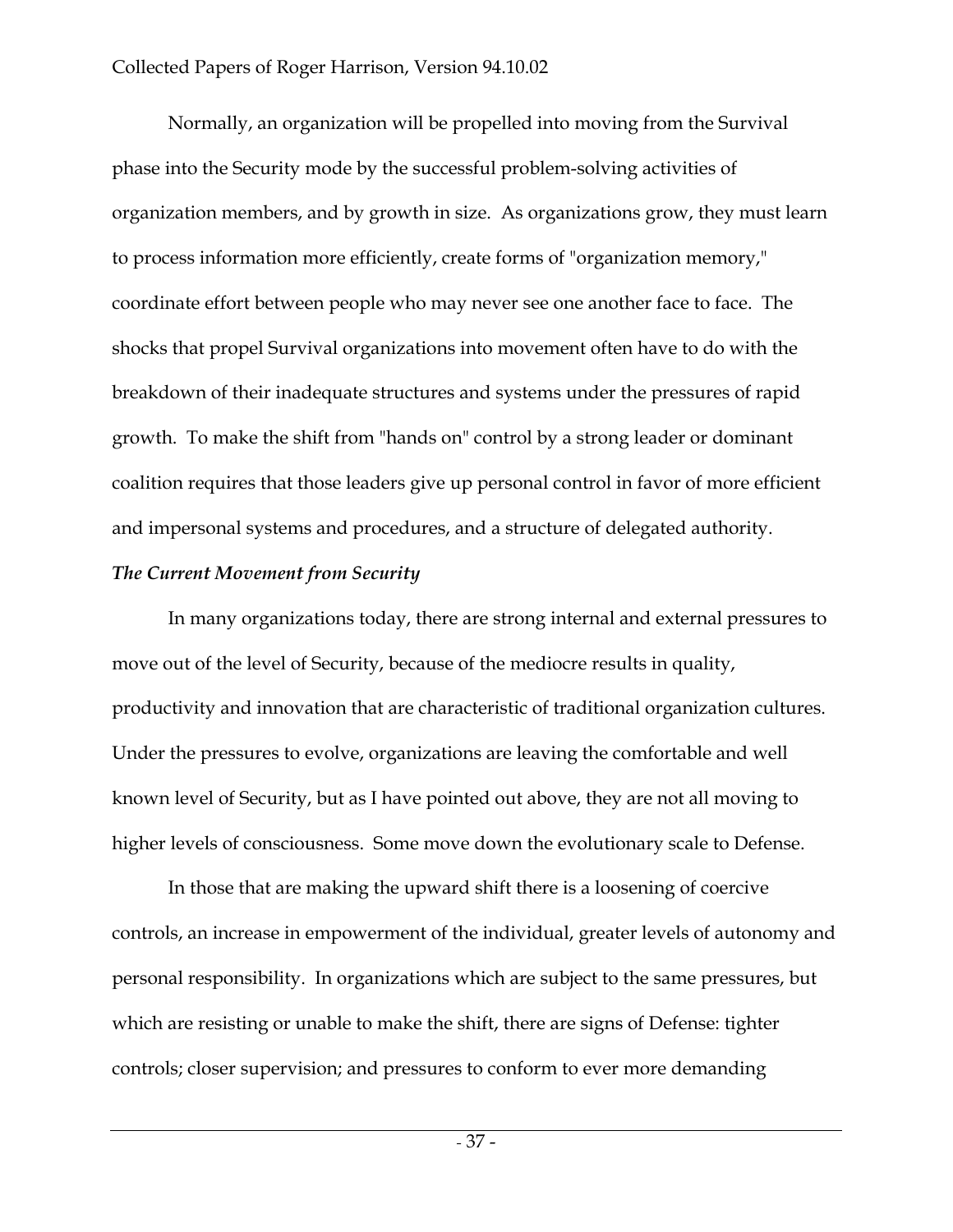organizational norms regarding level of effort, hours at work, adherence to standards, etc.

# *The Potential Movement from Self Expression*

At the level of Self Expression, the focus is once more on the individual, and not so strongly on the collective. The organization provides opportunities for personal success, learning and growth, but the risks of personal failure are much higher than at the level of Security. The organization is looser, more fragmented, and there is more space for individuals to "do their own thing."

One challenge of the Self Expression organization is to evolve ways to coordinate and cooperate which serve the individuals and the work, rather than disempowering and inappropriately constraining their use of their skills, intelligence and creativity. Another challenge to to overcome the isolation, burnout, and addiction to work which seem to be endemic to Self Expression organizations. Both these challenges require reconnecting people in forms and systems that are more collegial and cooperative than the bureaucratic and controlling structures of the Security level. Task forces, project teams, matrix organizations, are all ways that have been used to meet these challenges. Organization development interventions such as Dialogue and Future Search (Weisbord, 1993) also serve the need to create cooperative and noncoercive connections among peers. The connections so created not only improve information processing and planning in the organization; they also nurture the development of bonds of caring and support. Thus they favor movement towards Transcendence in an organization's culture, both in the domain of Achievement and in that of Affiliation.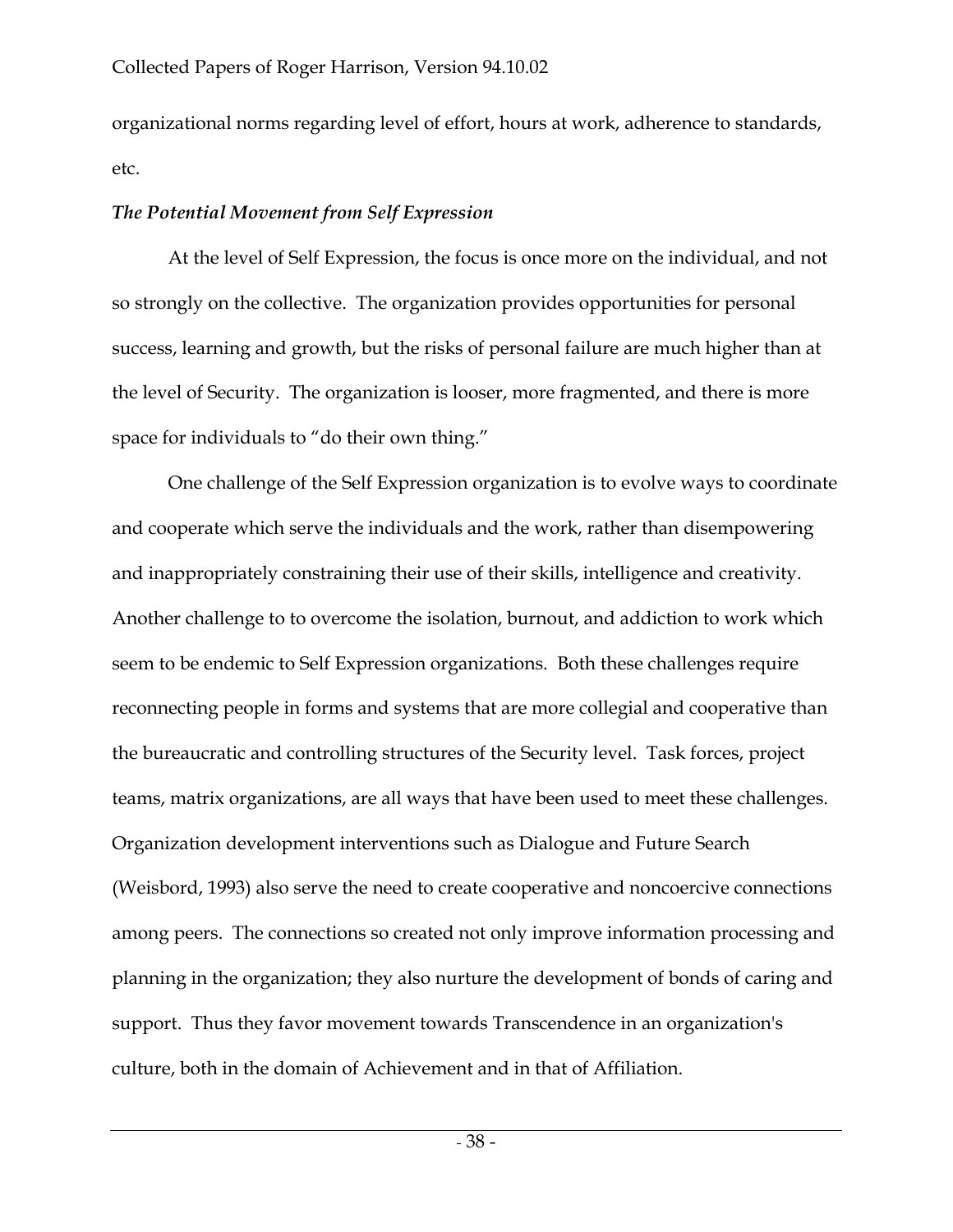I have not studied examples of transition from Self Expression to the Transcendent stage. It is clear to me, however, that many organizations which have stable Self Expression cultures are struggling with issues of coodination and alienation, and that some are experimenting in directions that should lead them towards the constellation of qualities I have called Transcendence.

# *Using the Model in Planning Change Strategy:*

The levels of consciousness model can be used for differential diagnosis and intervention in organization change. A complete treatment of change strategy is the subject of my book, *Humanizing Change: Matching Interventions to Organizational Realities*(Harrison, Cooper, and Dawes, 1991)*,* and will not be attempted here. However, some signposts can be erected to illustrate the utility of the model in planning and managing change.

Let us begin by being clear that organizations do not usually enter into change processes primarily in order to change their cultures. If they do, they are making a mistake, because their target of change is the most elusive, least concrete and most difficult to manipulate of the organization's attributes. Calling a change effort a "culture change program" invites people to spend a lot of time sitting around talking about how they are going to change the culture, when they could be figuring out how to do their work better or smarter. It plays into the hands of those people who want to appear to be changing without really doing anything.

Organizations generally undertake conscious change because someone wants them to perform better. Then, when people begin to identify the things the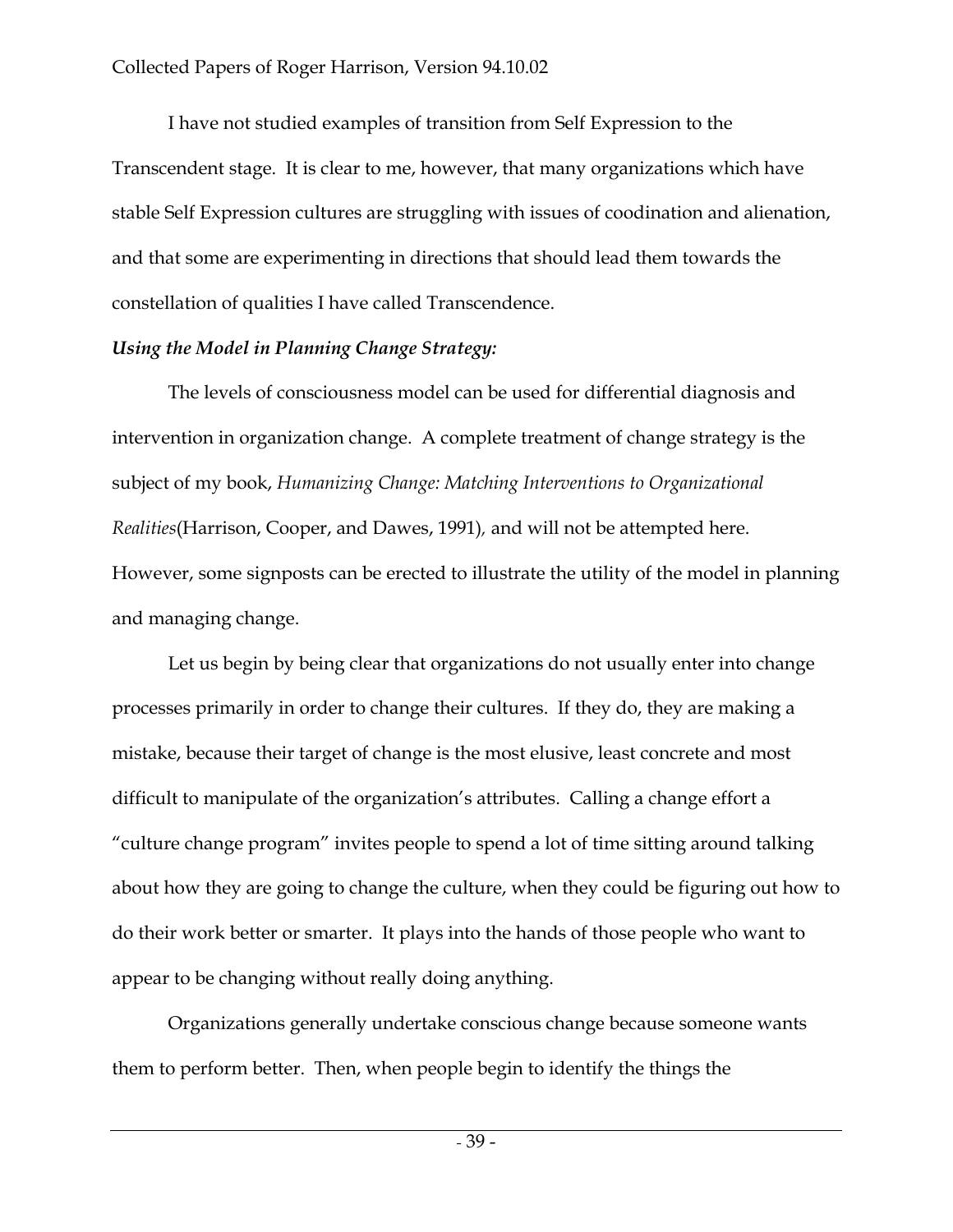organization would have to do to improve its performance, culture appears as a limit or barrier to doing them. To take one simple example, improving product quality seems to require a high degree of employee participation. In Power oriented cultures, people are reluctant to speak up to the boss and take initiatives to change the way things are done. Their willingness to withhold their participation is often greater than the boss's commitment to the quality program. This becomes a serious cultural barrier to the success of the program.

My approach to using the culture model in a change program has two aspects: organization diagnosis, and intervention strategy and tactics. The first strategic question to be addressed is to define the desired changes in as concrete terms as possible. What are the variances (areas where results are not acceptable) and weaknesses which are to be overcome? What competencies must the organization acquire (what must it *learn, know and be able to do*) in order to eliminate these variances? Many organizations have instituted change in order to solve some problem, only to find that the solution weakened the organization in unanticipated ways. It is as important to specify the strengths to be preserved as it is to identify the weaknesses.

The next task is to identify the nature and extent of change in the culture which is required in order to support the acquisition of the required competencies. In doing this, it is helpful to think of the organization as a living organism, and to remember that the more you ask it to change, the less energy it will have available for daily work. It behooves us to intervene no more than is required to obtain the desired competencies. By the same token, when we intervene strongly in an organization, the organization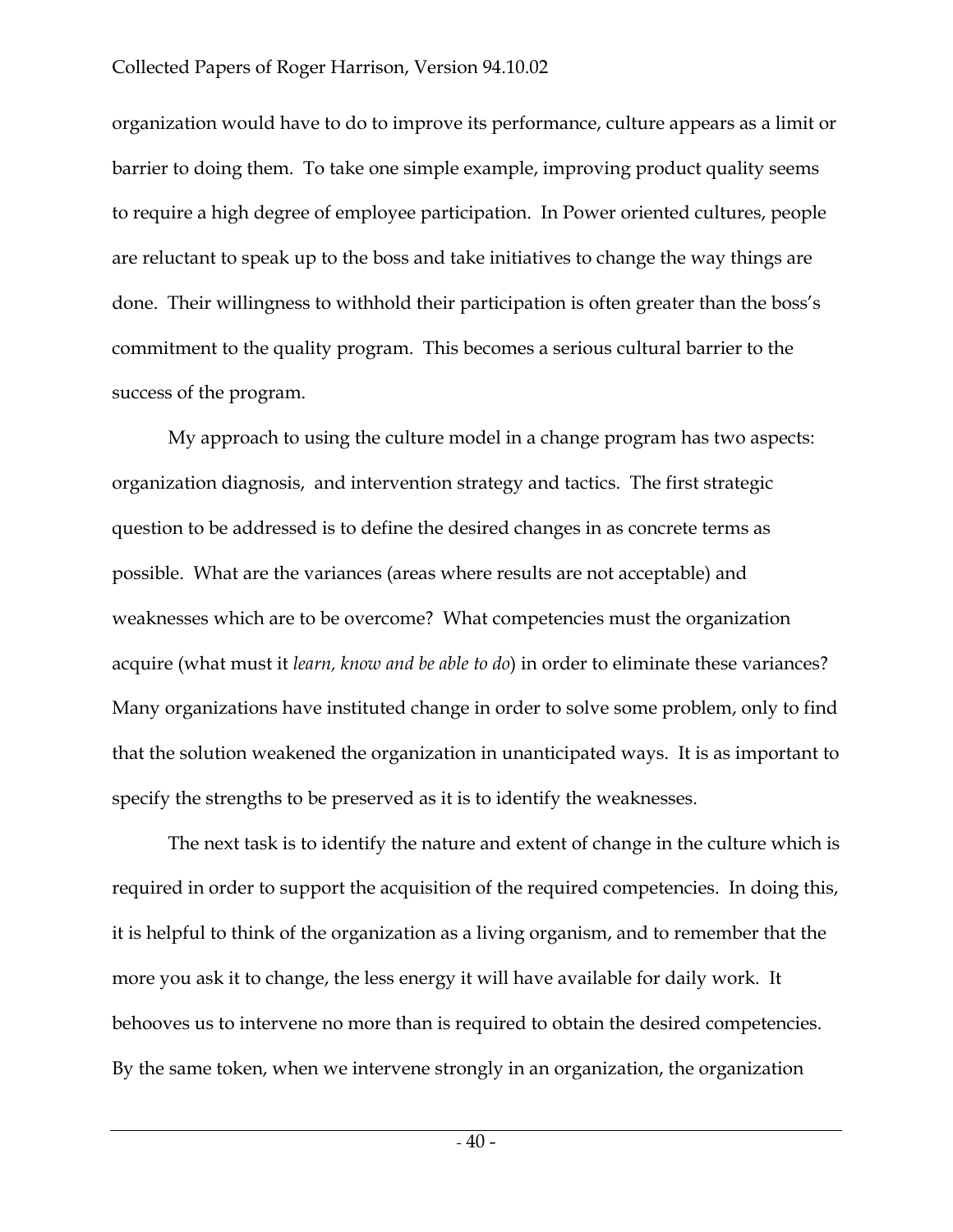members not only have to deal with their work problems, they have to deal with the intervention. If the intervention has been imposed on them, it will usually be experienced as an alien force, rather than the aid and improvement it is supposed to be. We can best aid transition to a higher level of consciousness when we empower and support organization members to become aware of how what they are doing affects the whole, and then helping them to diagnose and solve their own problems, rather than imposing a solution to a problem they may not experience themselves having. Of course, that homily has been given over and over again since the earliest days of our profession. It bears repeating because it is true. It continually needs repeating, because it is so much harder to facilitate people's planning and problem solving than it is to plan and solve problems for them!

#### *Culture Shift: The Deepest Level of Intervention*

Long ago I wrote about the importance of intervening no more deeply in an organization than is required to achieve the desired results (Harrison, 1970\*). What I wrote then is especially applicable to making decisions about "culture change." By "depth of intervention," I mean the degree to which the change impacts deeply held attitudes and preferences of organization members about who they are, the values they hold, and the ways they prefer to relate to one another. For example, groups to which I expose my model often express a need to move from a Power or Role culture towards Achievement, or from the level of Security or Defense towards Self Expression. These interventions demand substantial changes in organizational and personal identity, and in operating values. They not only require a shift of level of consciousness, but they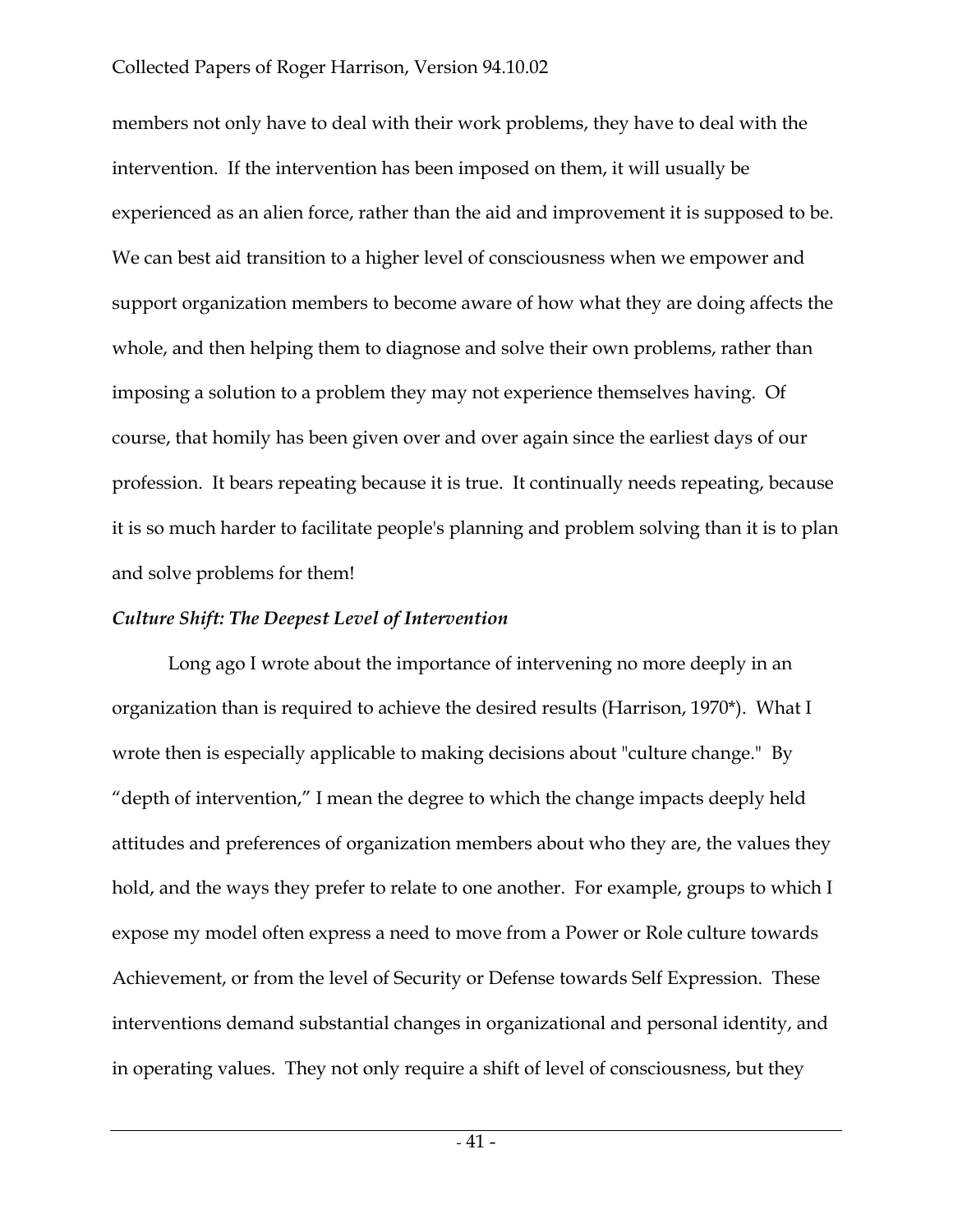also change the amount of energy and activity invested in each domain (Power, Form, Achievement, Affiliation). Such changes are difficult to achieve, requiring long periods of time and creating considerable turmoil and stress within the organization. When people talk about "culture change," they usually mean a shift of this magnitude, one which requires people to give up deeply imbedded beliefs, values and behaviors.

#### *Strengthening the Current Organization Culture*

There are some ways of working with organization cultures which require less thoroughgoing change, and are thus easier on the organization and its members. One way is to strengthen the current culture, raising it to the highest level of functioning that is possible within its most cherished values and beliefs. Most organizations that are looking to change are not at the highest level of functioning that can be obtained within their current basic cultural assumptions. For example, the leaders may use power in ways that serve their own personal needs and wishes, but weaken the organization. Or the systems, procedures and structures may be poorly designed, so that they hinder, rather than serving the task. Strengthening a culture means bringing it to the top of its capability, without changing its fundamental values and beliefs.

Usually, when people get excited about culture change, they want to overturn some established values and beliefs that are cherished in powerful parts of the organization. I would be the last to say that the values and beliefs of most business organizations are ideal as they are. However, I am greatly opposed to undertaking adventures with deeply held values and beliefs which we cannot bring home with success. Often the organizations that are targeted for culture change prove the most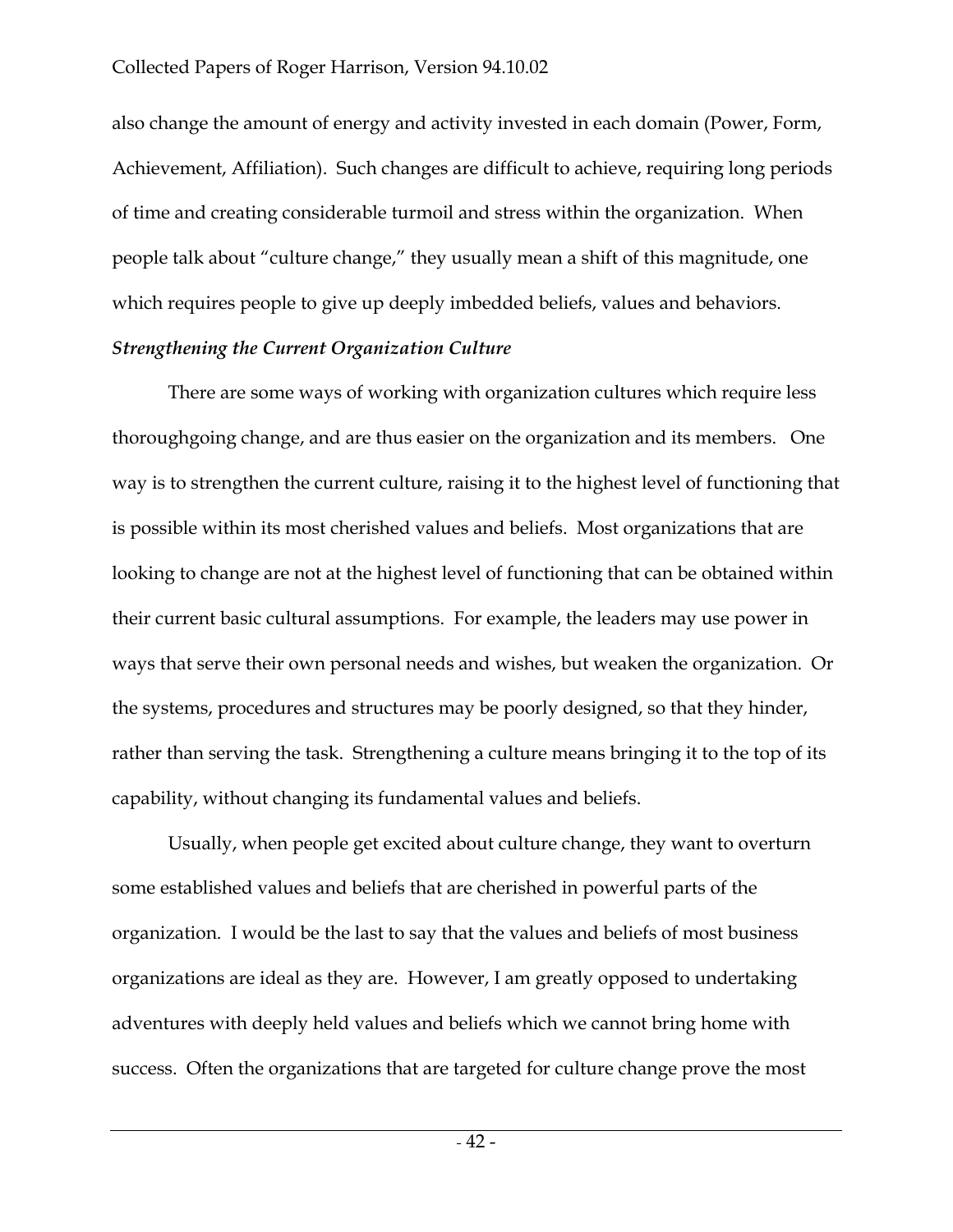resistant to change, having put off needed changes for too long already. If we work *with* their energy and *within* their belief systems at first, then they will experience the change process positively, and they will be ready for bigger leaps later on.

We shall of course use our intuition and judgment to determine what kinds of changes will best make use of the ways the energy of the organization is currently invested. The levels of consciousness model tells us where to look. We shall want to move the level of consciousness higher within a domain in which the organization is highly invested, rather than shifting between domains. The most difficult is a double shift, moving up a level and across domains at the same time, yet that is just what some business leaders are asking for from their consultants and their organizations.

#### *Strengthening a Power oriented Culture*

My observation is that when organizations have most of their energy invested in the domain of Power, they are more comfortable with changes in the way power is used than they are in moving to a major focus on another domain altogether. People can discriminate good power from bad, and they can tell the difference between power used for self oriented purposes and power which is exercised in service to the organization. The first step in moving a Power oriented organization to a higher level of consciousness, then, is to shift its use of power. We don't try to shift its focus to the domain of Affiliation or Achievement, though we might try to get some work going to transfer energy from the processes of personal control to control by systems and structures.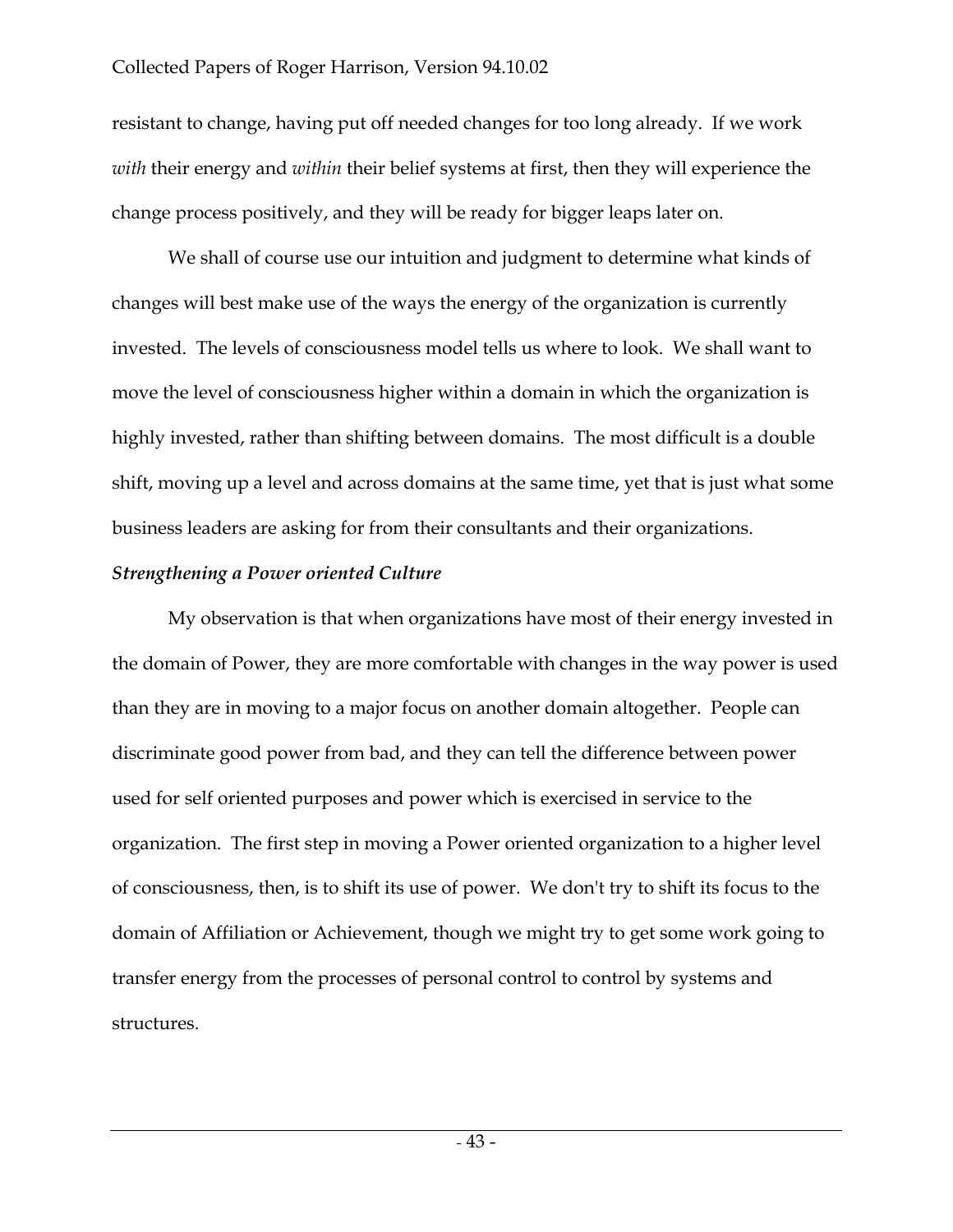In a Power oriented organization, strengthening the culture means moving from the capricious and arbitrary use of power on the part of the leaders, towards a management style in which expectations are clearly stated, and people know what will be the consequences to them of complying or not. The ideal Power oriented leader at the Security level is firm but fair, and generous towards loyal subordinates. However, even predictable injustice and harshness are more stabilizing to the culture than random rewards and punishments. As long as people know what they can and cannot get away with, they can achieve some degree of security.

Power oriented leaders can also strengthen their cultures by decisiveness, and by setting a clear direction when others are fearful and confused. They can use their authority to focus the energy and resources of the organization in those areas which are critical to success, provided they have the competence and wisdom to know what these are.

To further perfect a Power oriented culture requires true wisdom, statesmanship and integrity on the part of the leaders. They set an example of fairness, compassion and personal responsibility. They use their power to insist on the organization's doing what is right. In their personal conduct they are above reproach. Their judgments are tempered with mercy. They act for the good of the organization and not for their own personal gain. They are mentors to their subordinates, fostering their growth with a judicious combination of challenge, discipline and love.

To me, it is more than a little sad how "old fashioned" the above qualities read. They remind me of stories about George Washington and Abraham Lincoln that were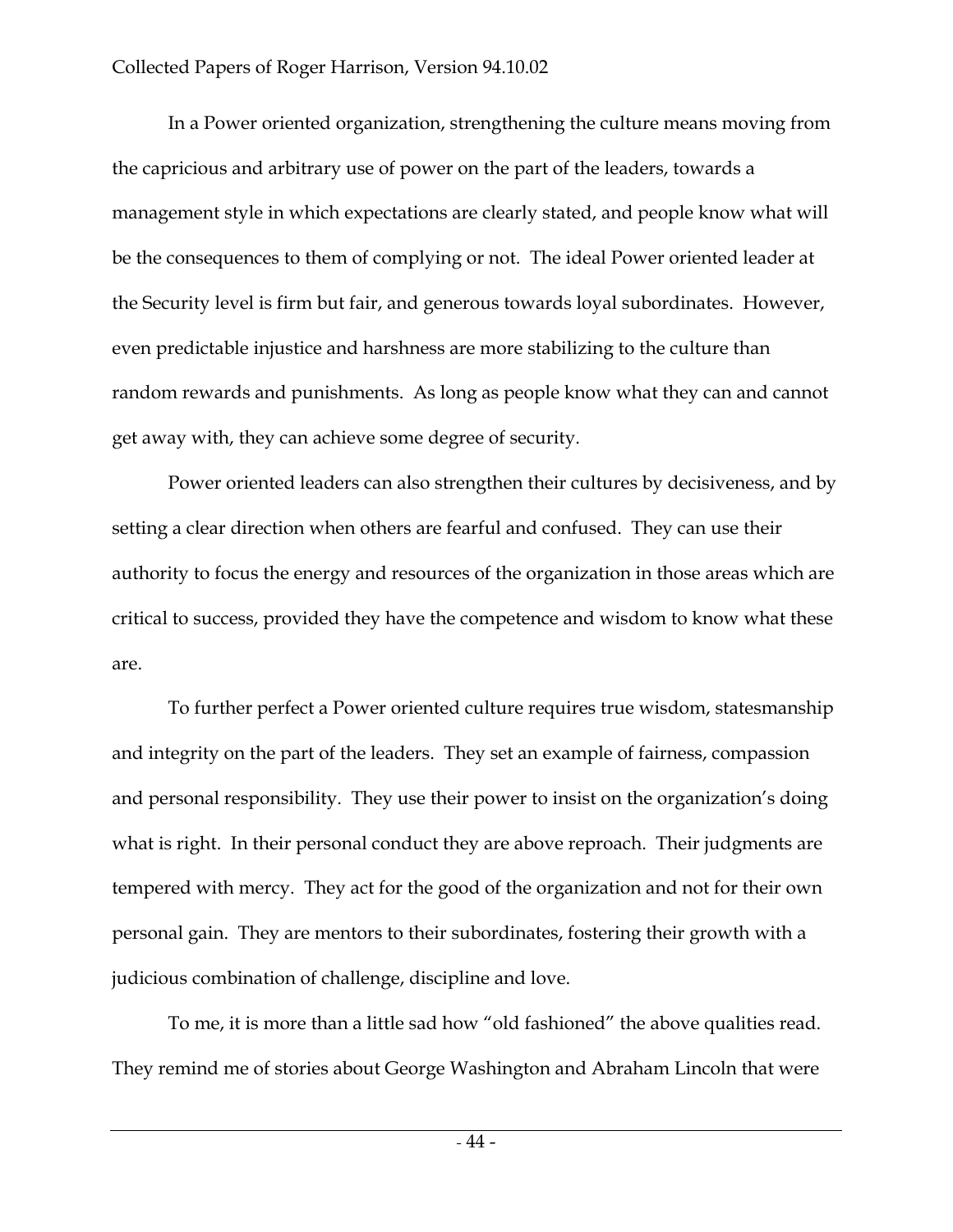told to me in school, and of some of the great business leaders of the late 19th and early 20th centuries. The virtual disappearance of these ideas, at least in the USA, seems to me to have left business leadership with too low a moral ceiling for the health of our businesses.

# *Strengthening a Role Oriented Organization*

In a Role oriented organization, strengthening the culture means having well designed and clearly articulated systems which direct and channel members' energies into efficient task performance. It means having rules and procedures that relieve members from having to make the same decisions over and over. It means tracking what works and what doesn't work, and making sure that the organization learns from its experiences.

It means, also, that policies affecting the welfare of organization members are clearly set forth and consistently applied. Again, it is ideal if the policies are fair and just, but it is a step up if there *is* a policy, and everyone knows what it is, and they can count on its being applied.

Complexity and endless elaboration of rules, procedures and policies are hallmarks of an organization in Defense. The best systems are comprehensive, but simple and elegant, where people know how to find out what they don't know, and where the required approval processes are direct and uncomplicated.

Further evolution in Role oriented cultures means subordinating the systems and structures to the needs of the task and the organization members. Participation and empowerment at the working level are the keys to making this transition. We invent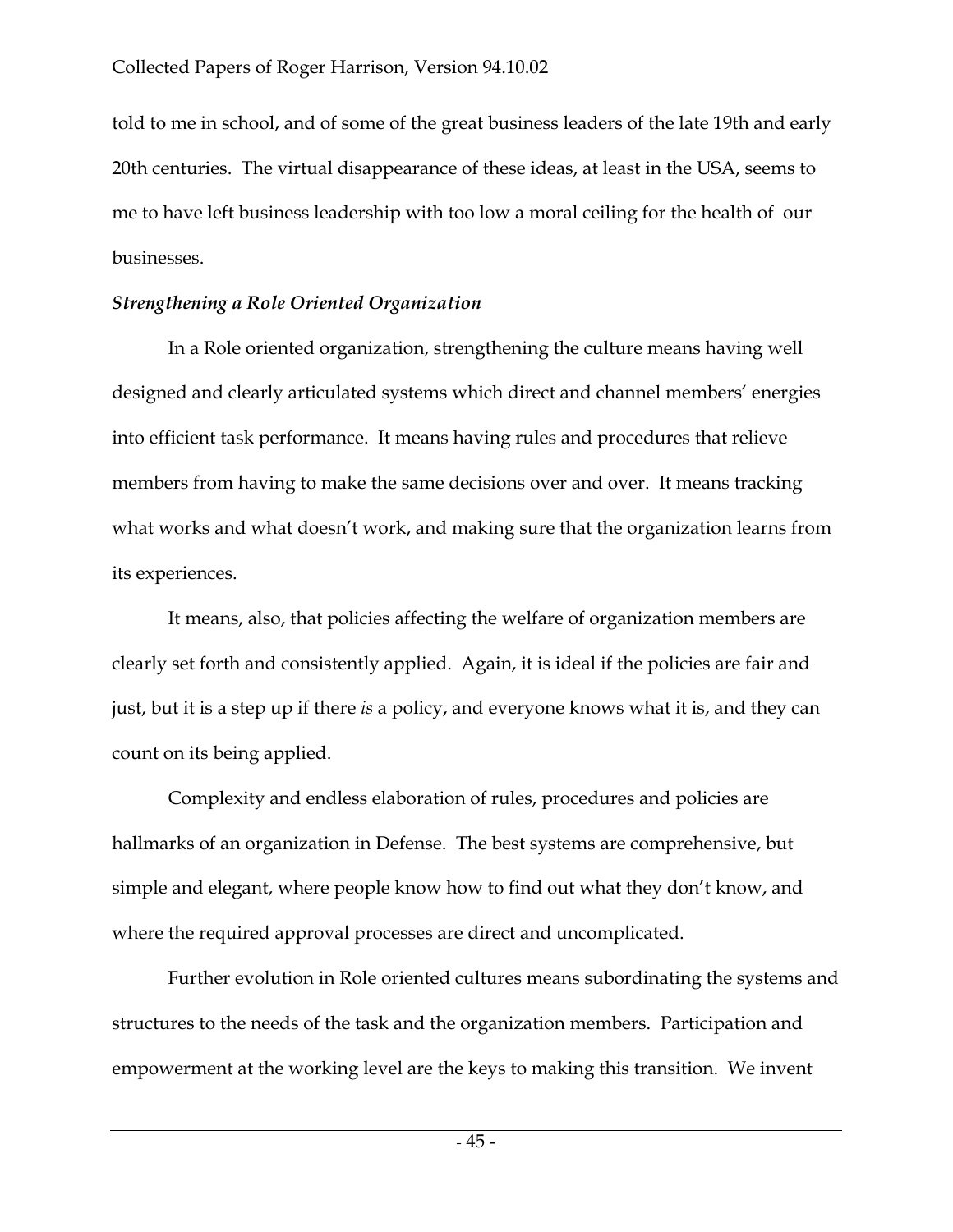information systems which allow people to track their own results in "real time," rather than the information going to a manager who then controls the workers. We create structures where influence and information travel laterally and diagonally, rather than information going up, and directives coming down. We involve people in creating their own rules, methods and procedures. We design jobs so that people can control the outcomes for which they are held accountable.

Whereas at the level of Security the individual gives up autonomy and submits to control by a system which he or she cannot readily change, at the Transcendent level the systems empower the people doing the work, and the people are empowered to change the systems when they do not work. The Procter & Gamble Lima, Ohio plant referred to above in the discussion of the Transcendent level is typical of this orientation, where the systems serve the workers, rather than the workers serving the machine.

#### **Culture Change—Biting the Bullet**

There are situations where organizations have already squeezed all the competitive advantage they can out of their cultural orientation. They are bumping up against the true limits of their current culture. An example comes from two consultants who attended one of my workshops on "Humanizing Change." They were from a tobacco company which had a long tradition of enlightened paternalism. Most of the people in their plant were from families in which multiple generations had worked for the Company. There was a strong family feeling in the organization; people were "good soldiers," doing what they were told with commitment.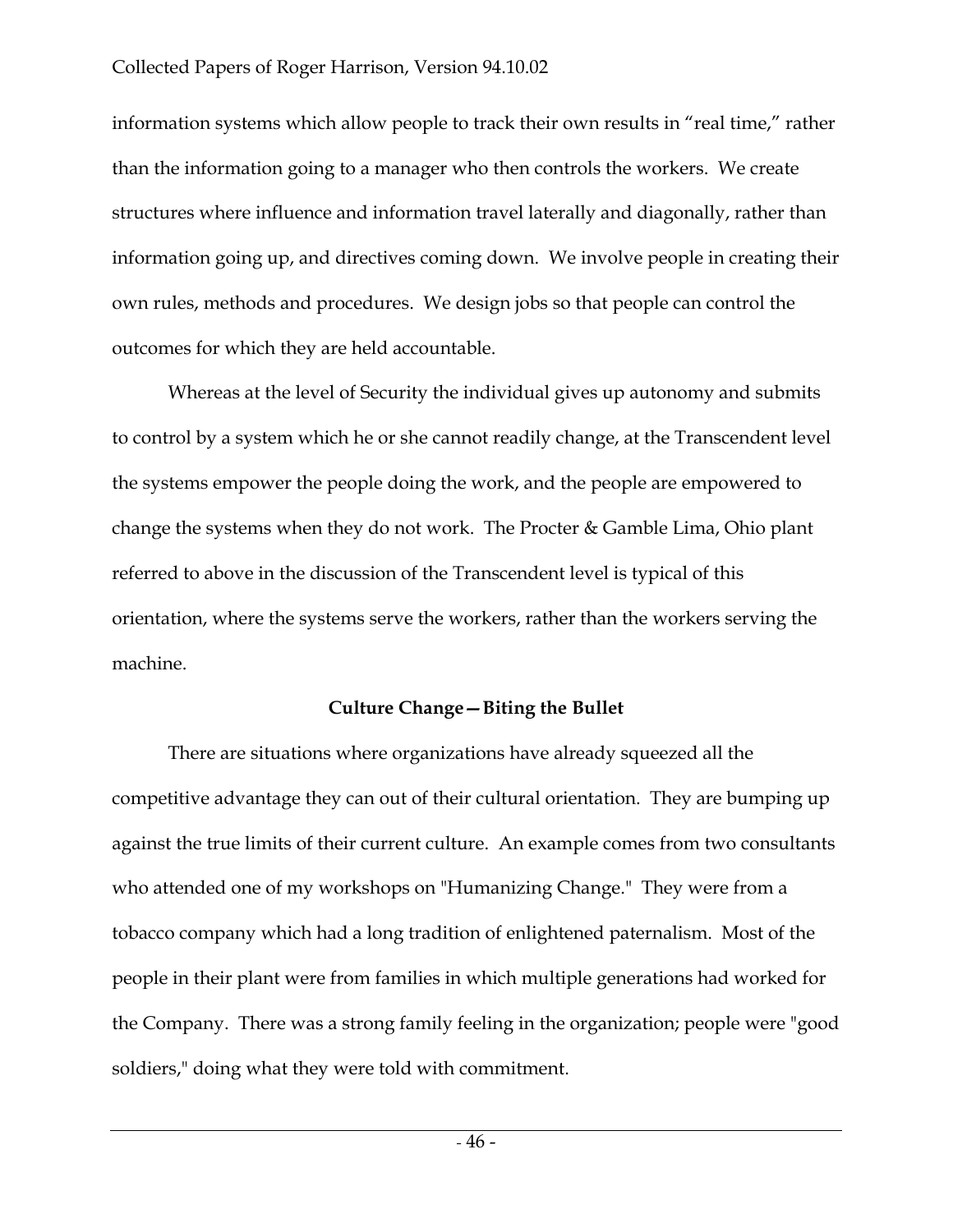In the domain of Form, the equipment was the latest and best, and it was designed to take as much possibility for human error out of the production process. The systems were likewise machine like, and their quality matched the quality of the equipment. Both were the best that could be bought.

Production management in the Company had reluctantly come to the conclusion that a major culture shift was the only way they could accomplish further significant changes in quality and productivity. After listening to the two consultants tell their story, I could only agree.

Although I do not know what eventually became of this change effort, it did meet some of my criteria for undertaking culture change, so I had modest hope for the consultants in their project.

# **Criteria for Success in Culture Change Projects**

There are four criteria, and they all make a difference in the success of an attempt to make a major shift in culture (Harrison, Cooper, and Dawes, 1991). They are stated strictly, and that is intentional. The lack of any one of them can render our efforts ineffectual, or extend the resource drain on the organization intolerably.

*Leadership Able and Committed to Operate In the Mode of the New Culture.*The leaders have the values and modes of perception typical of the culture to which the organization is supposed to move, and they are able to "walk their talk"—demonstrate by practice and example what the new culture will look and feel like.

*A "Critical Mass" of Members with Latent Needs to Operate at the Higher Level.* Organization members are ready and able to become more responsible, self managing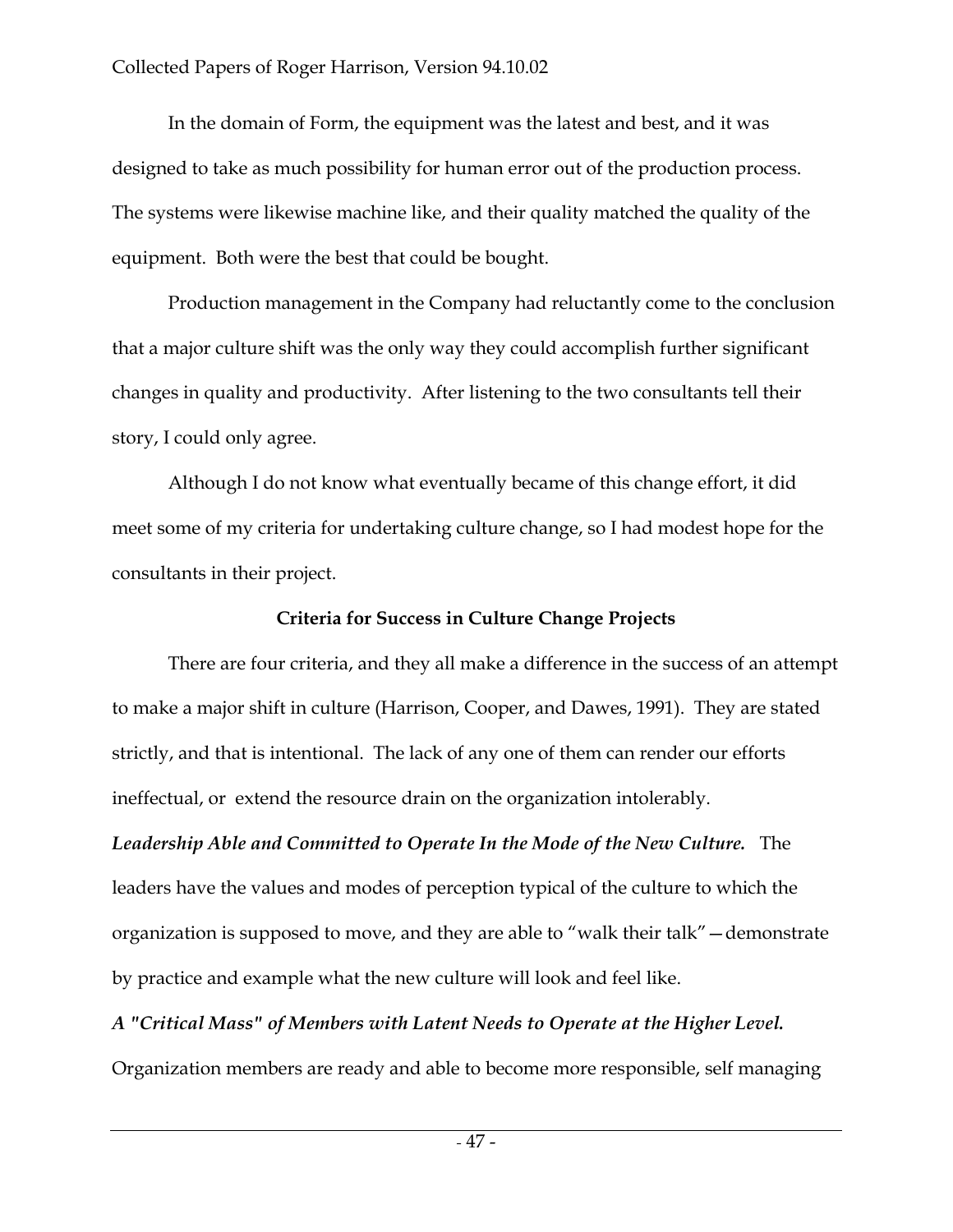and empowered. They are not basically dependent or authoritarian in their personal makeup. They live personal lives outside work that use the skills and ways of behaving and perceiving that are typical of the new culture. It is not required that everyone, or even a majority of the organization's members meet these requirements. It is enough that there be a significant minority who do, and that the change be managed in such a way as to link these members, and give them visibility, status and influence.

*Organization Slack: Resources that May Be Invested in Learning.* Making a change in organization culture requires that almost everyone in the organization learn to behave, think and feel in new ways. While people are learning, they will not perform at the same level as they have in the past. I counsel clients that if they are serious about making a cultural shift, they must be prepared to suffer a decrement in organizational performance for a time, or provide additional resources to achieve the same level of performance. Change may be paid for in the currencies of money, time, people, and acceptance of substandard work, or, more likely, all four. There is some choice of mode of payment, but the payment must be made. Needless to say, clients do not want to hear this.

*Optimum Pain: Enough to Make It Uncomfortable to Stay Where the Organization Is, But Not Enough to Paralyze People's Problem-Solving Capacities.* Optimum pain for change exists when people recognize that significant aspects of the way the organization operates are not working; they believe that if they knew a better way to operate they could adopt it successfully; and the organization is able to provide the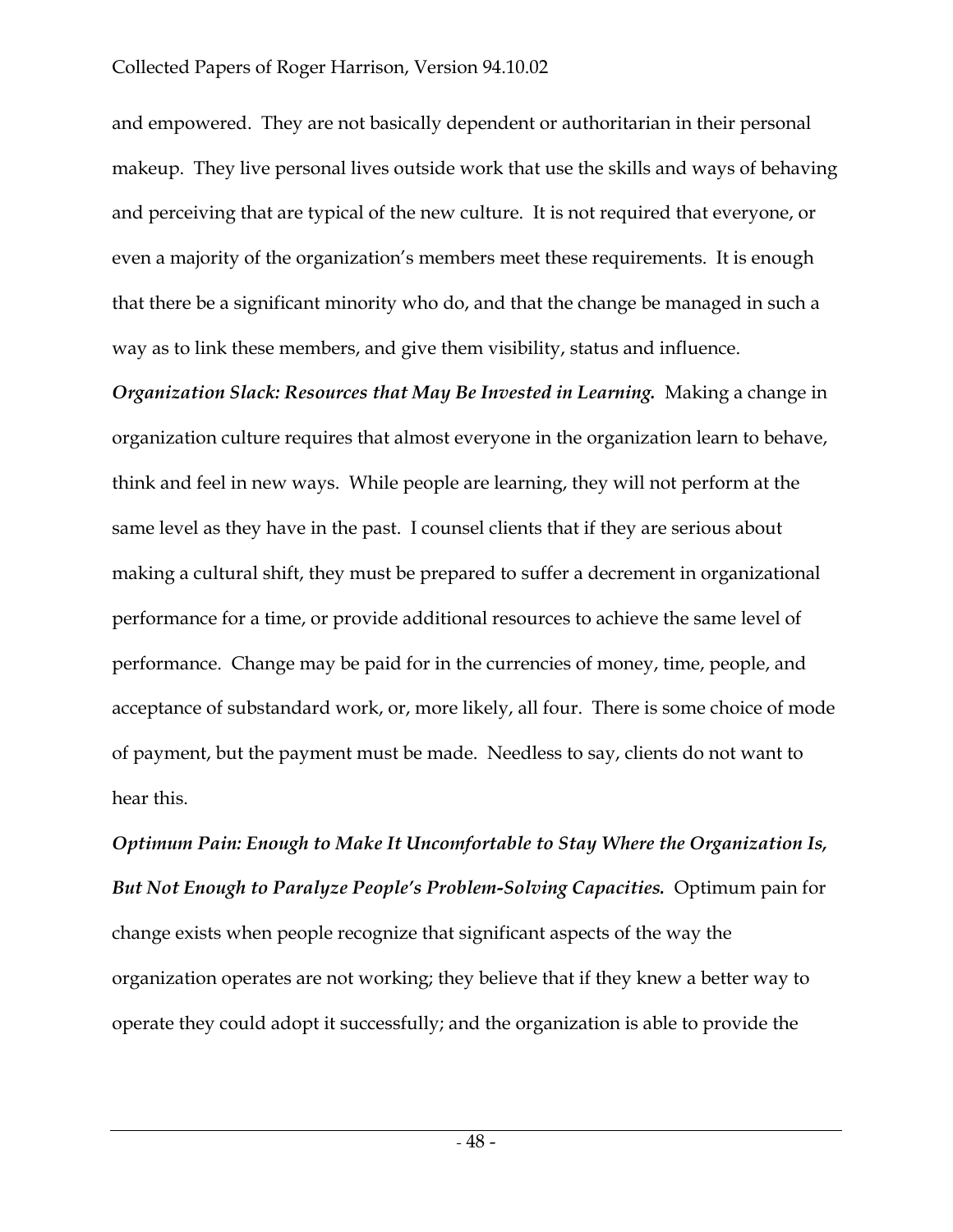resources of time, money, and personnel to invest in making improvements while at the same time continuing to meet current operating demands.

Organizations that are "fat and happy" don't feel the need to change in transformative ways. They are content to make incremental changes that do not threaten established ways of thinking and behaving. The level of pain is suboptimal for change when people generally feel things are working well enough. They perceive the costs of change to outweigh the gains.

When the organization is in continual crisis, and is using all its resources just to meet current operating demands, it is probably in too much pain to undertake substantial change. Since change requires learning, nearly every significant change results in an initial decrement in organization performance while people are "on the learning curve." In such cases, diversion of resources to manage the change process may well reduce the organization's current performance below the level required for survival. The organization can only afford to adopt "quick fix" improvements which require little basic change. It "can't win for losing."

# **Loosening Organization Cultures :**

# **The Essence of Moving from Security to Self Expression**

Although *planned* culture change efforts do not yet have a great track record, I believe many if not most business organizations are going to *evolve* towards higher levels of consciousness. They will do this because they need to cope with rapid change, and because global competition requires them to evoke a much greater proportion of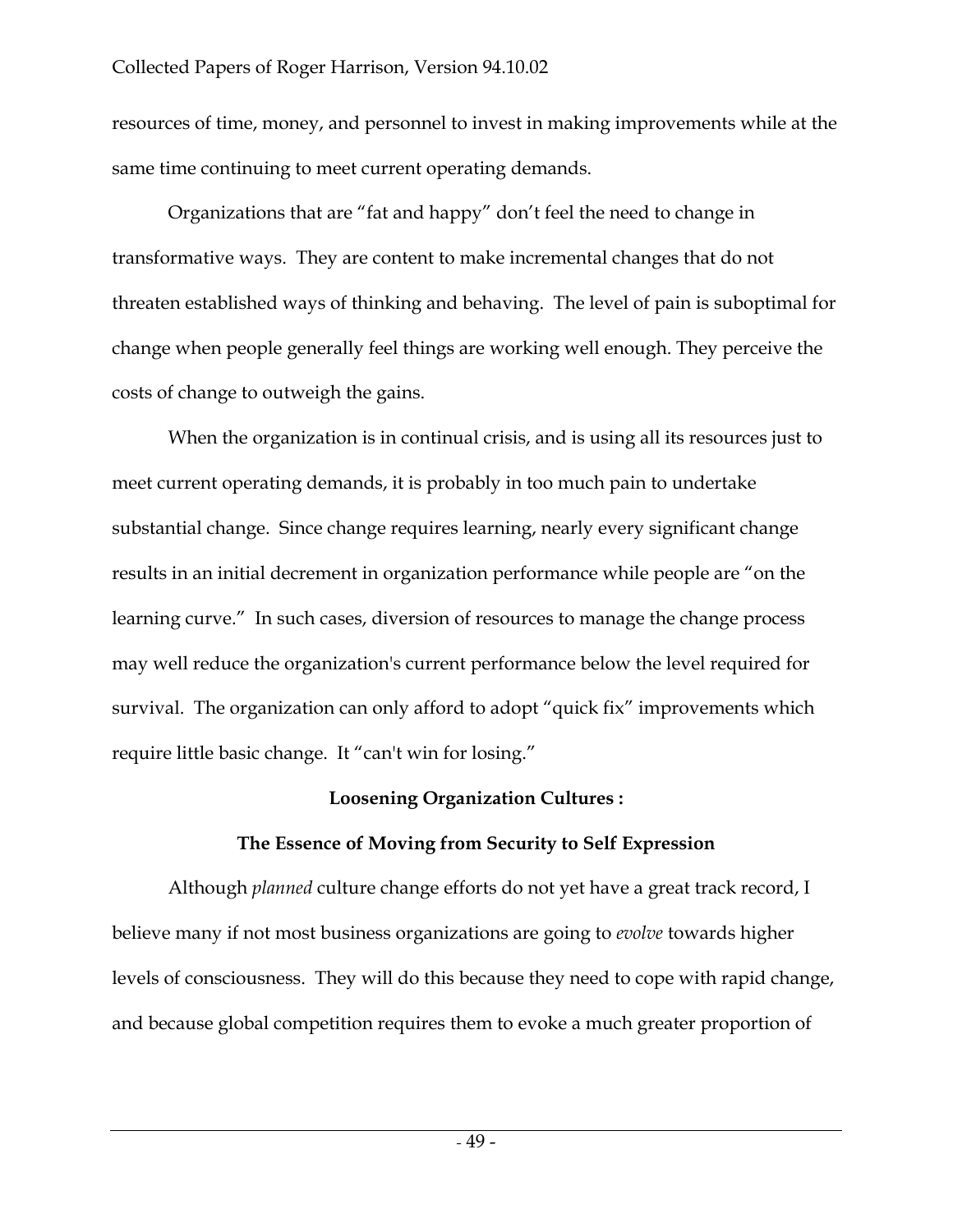their members' will, skills and creativity. There definitely are things we can do to help them make that shift, and they have to do with the process of loosening rigid cultures.

Much writing in the management literature today is about the need for looser structures and systems: greater local autonomy, fewer rules and regulations, more open communication, etc. These changes give the essential flavor of what it is like to change a culture from Security to Self Expression.

When we move from Security to Self Expression, we loosen the culture's control over its members in whatever domain the shift occurs, making room for greater variability in individual behavior and in the different parts of the organization, and allowing greater flexibility. Such shifts also result in more chaos and confusion, especially at first. Later, the design of more flexible and supportive systems can support the both the task and the people.

# *Anything that Reduces Fear Helps the Shift Along*

Many if not most people in the work force today are able and motivated to operate at the Self Expression level, and they want the satisfactions which such organizations can give. Only the coercion and fear which are used to control behavior at the Security level prevent their moving to a higher level. Thus, anything which reduces the fear and coercion in a Security level organization will tend to propel its level of consciousness upward: supportive and participative management, Employee Involvement programs, loosening the rules and approval processes, giving more local autonomy and budgetary control, etc.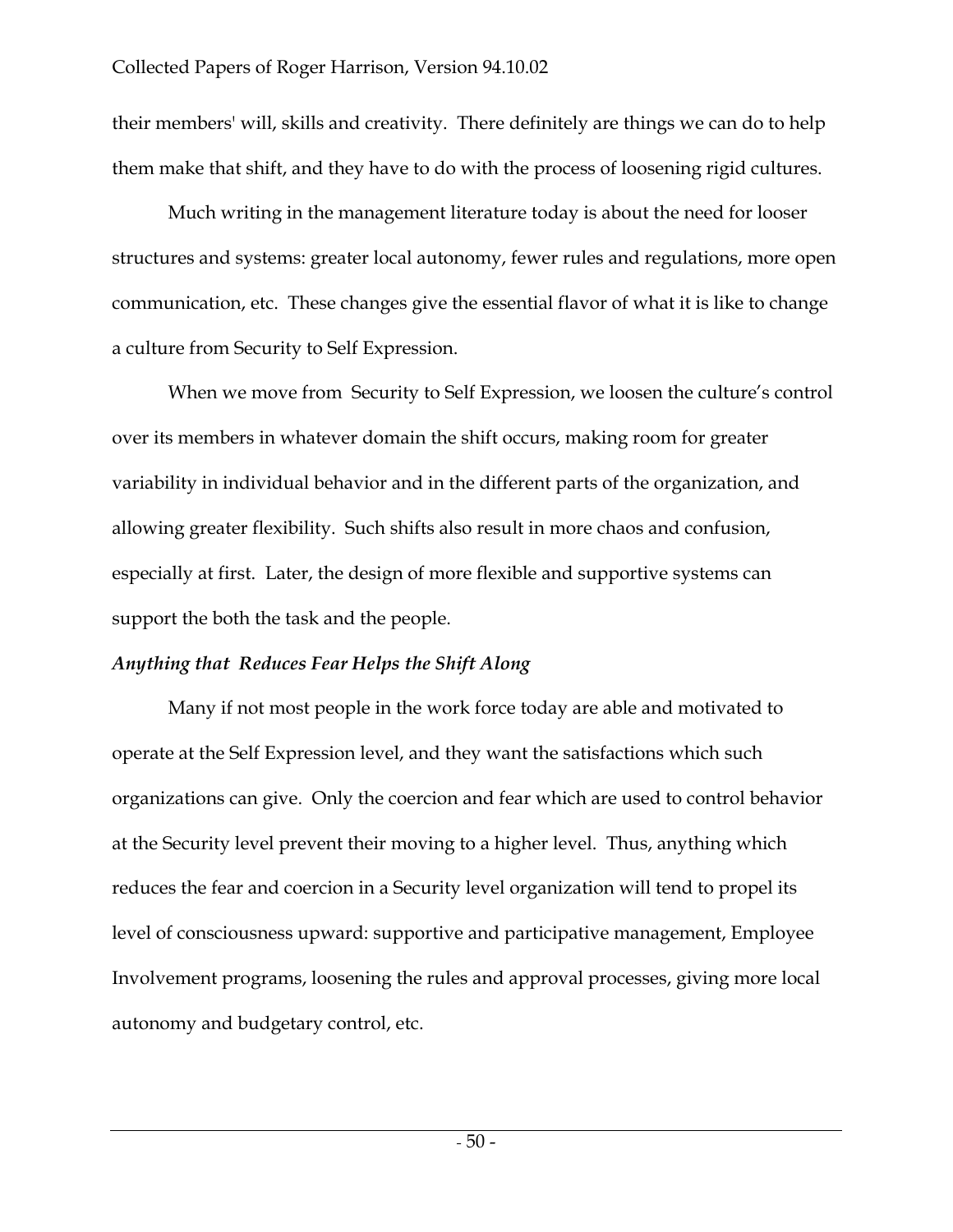Of course, we all know to our sorrow that it is not that simple. In the first place, Power and Role oriented managers in Security level organizations generally have strong personal motives for keeping the controls in place, and even when they are convinced to experiment with looser management, they do so gingerly, in a tentative way that sends mixed messages to the organization members.

The recipients of those messages have their own reasons for keeping the status quo. In order to take advantage of the looser controls, they have to take personal risks. They have been so long accustomed to narrow boundaries and to coercion, control and mistrust that they are fearful of stepping into the hitherto forbidden territories of autonomy and freedom. They act a bit like the concentration camp inmates after World War II who, when the gates were opened, still huddled inside the camp. The machine gun turrets were deserted, but the fire zones around the camp were still active in their minds. They could not will themselves to step into their fear. They were so terrified of the consequences of acting autonomously that they had forgotten that it had once been satisfying.

I once worked with a young, idealistic Engineering Manager who took over plant maintenance after his dictatorial predecessor retired. He had been on a management course, and he was looking forward to introducing participative management to his maintenance Supervisors. When time for the next scheduled maintenance shutdown approached, he called his Supervisors together and asked them to write down their ideas on improving the process, and to present them at the next meeting. At the next weekly meeting he called for their contributions, but got only bowed heads and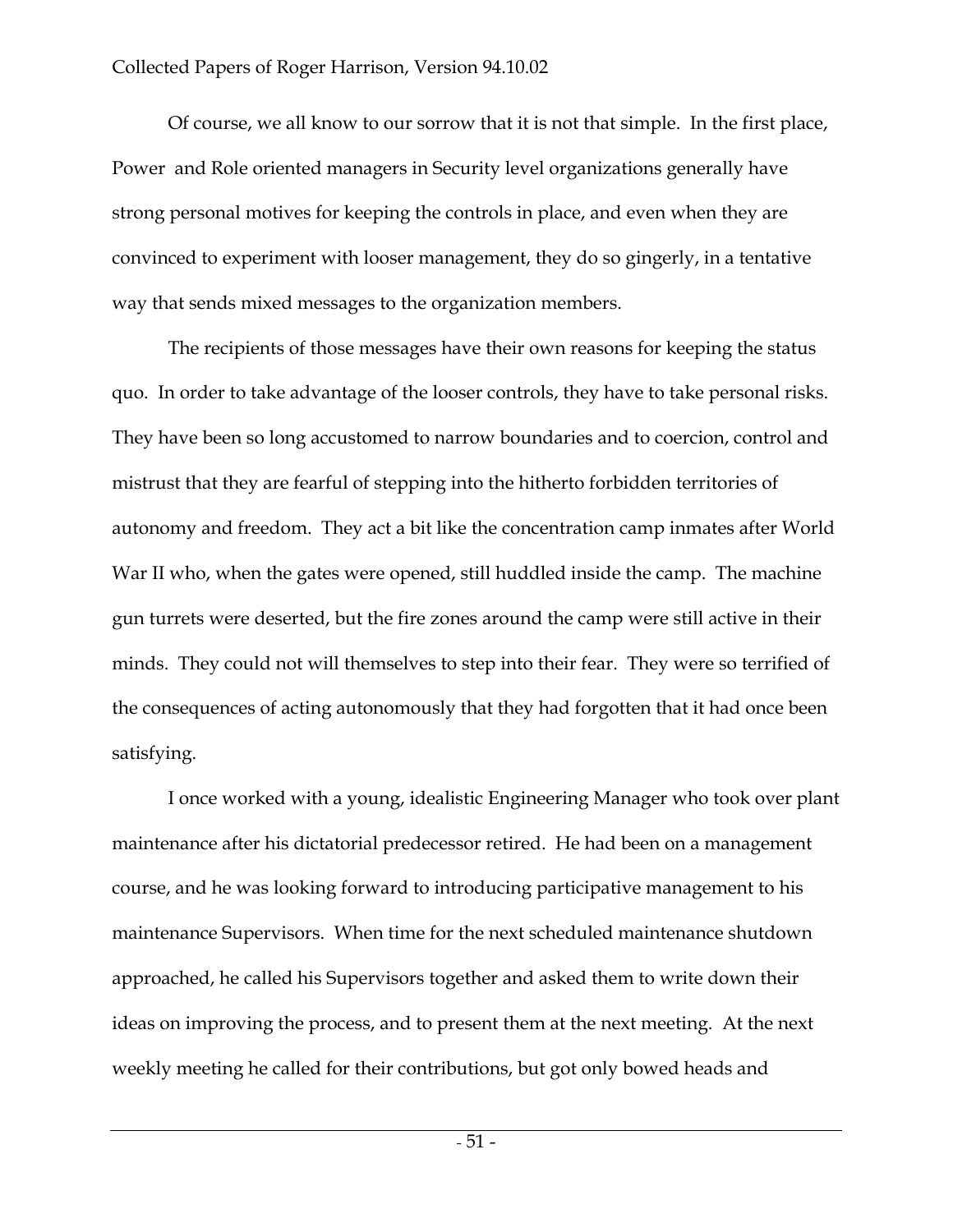shuffling feet in response. This went on until, with the shutdown fast approaching, he took over and planned it himself. In a later interview he said to me, "My predecessor told me these guys weren't too bright; I guess he was right." In interviews with the Supervisors I heard, "We knew he didn't mean it." Everyone said they wanted the change. No one was willing to pay the cost in risk and fear of failure. I decided the score was, Security Culture—1; Organization Members—0.

Often the only way trust and confidence in the leaders' intentions to open the culture can be established is for courageous managers to create a power vacuum by pushing authority and responsibility downwards. Then they have to hang out there with all of the responsibility and not much control, until their subordinates move in and take hold. It does work, if the leaders can stay the course, accepting the inevitable betrayal of their confidence and trust as part of the price. Most cannot stand the anxiety and stress, and who can blame them? The good news is that it is getting easier, as more young people come into the work force prepared to take autonomy and personal responsibility.

#### *Programmatic Culture Change*

What makes programs such as Employee Involvement and Total Quality Management so attractive is that they endeavor to create *structures* which support participation. By giving training in participative techniques (working in groups, collaborative problem solving, etc.) they build confidence and reduce the risk for people at lower levels to take more initiative and responsibility. They certainly seem to have been successful in improving quality and productivity, and the quality of working life.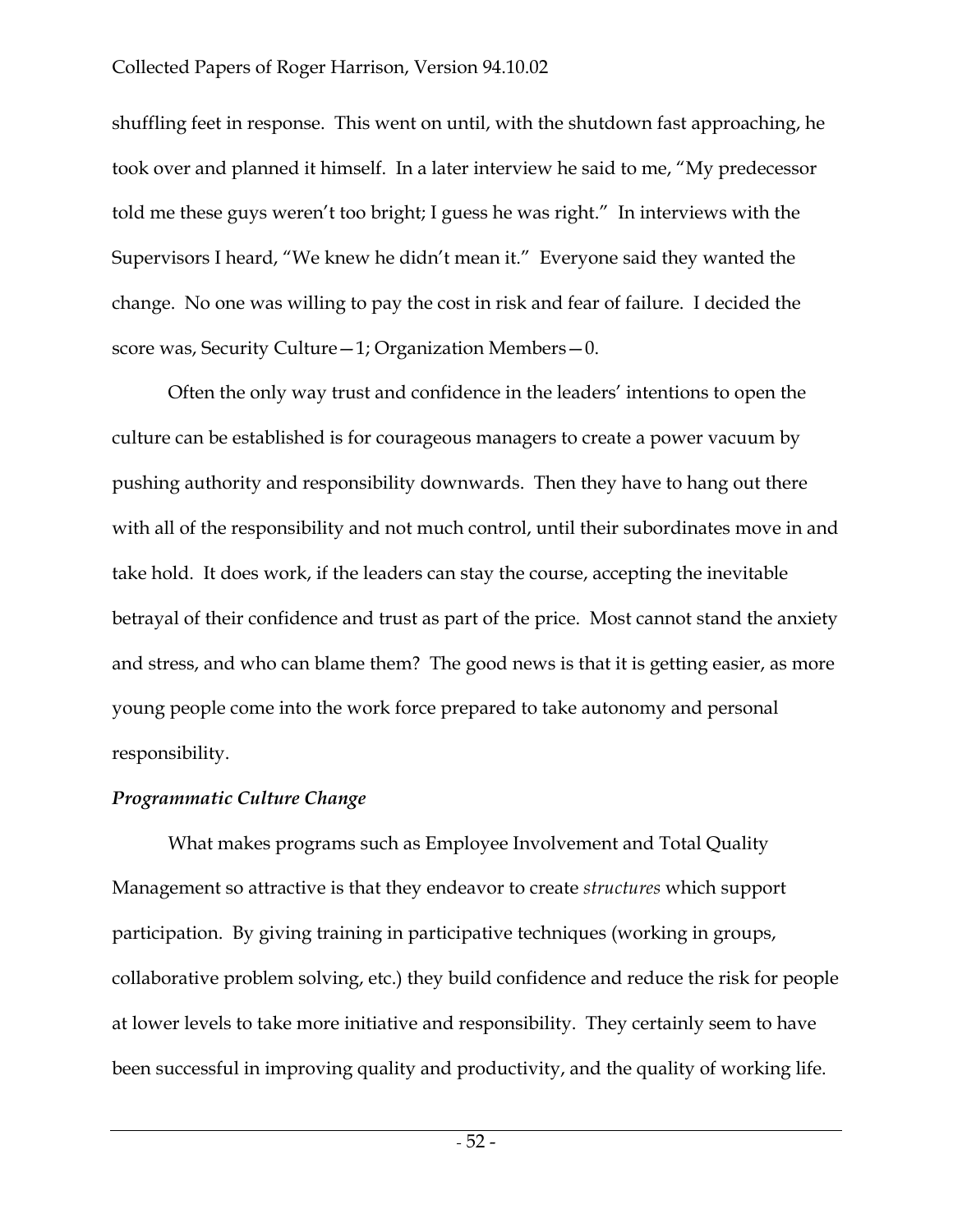It seems to me, however, that the organizations where such methods have been tried often resemble cultures at the level of Security more than they exhibit the characteristics of Self Expression. Management stays firmly in charge, running the quality and involvement programs. The organization exchanges a system that doesn't work well for one that works better, but the gains in energy and creativity are incremental, not revolutionary. It seems trite to repeat the aphorism, "no pain, no gain," but it may be accurate; in my experience, people do not obtain their freedom and learn to it responsibly without at least going through an inner struggle, and usually an outer one as well.

#### *The Environment Is a Stimulus to Change:*

Loosening up tight cultures at the level of Security is uphill work, because the culture resists, and both the leaders and the people consciously or unconsciously cooperate with the culture. There is, however, a countervailing force which presses some organizations inexorably to at least try to loosen the culture and shift to a higher level. It is that traditional Power and Role oriented organizations at the level of Security do not work very well in fast-moving, highly competitive environments. They take too long to change, and they underuse the intelligence and creativity of workers. So we shall continue to see organizations making the commitment to change and taking the attendant risks, because it is the most viable competitive alternative. For example, see the recent culture changes at Ford Motor Company described by Richard Pascale in *Managing on the Edge* (Pascale, Incomplete citation-b).

#### **Choosing a Style of Intervention to Fit the Culture**

*-* 53 -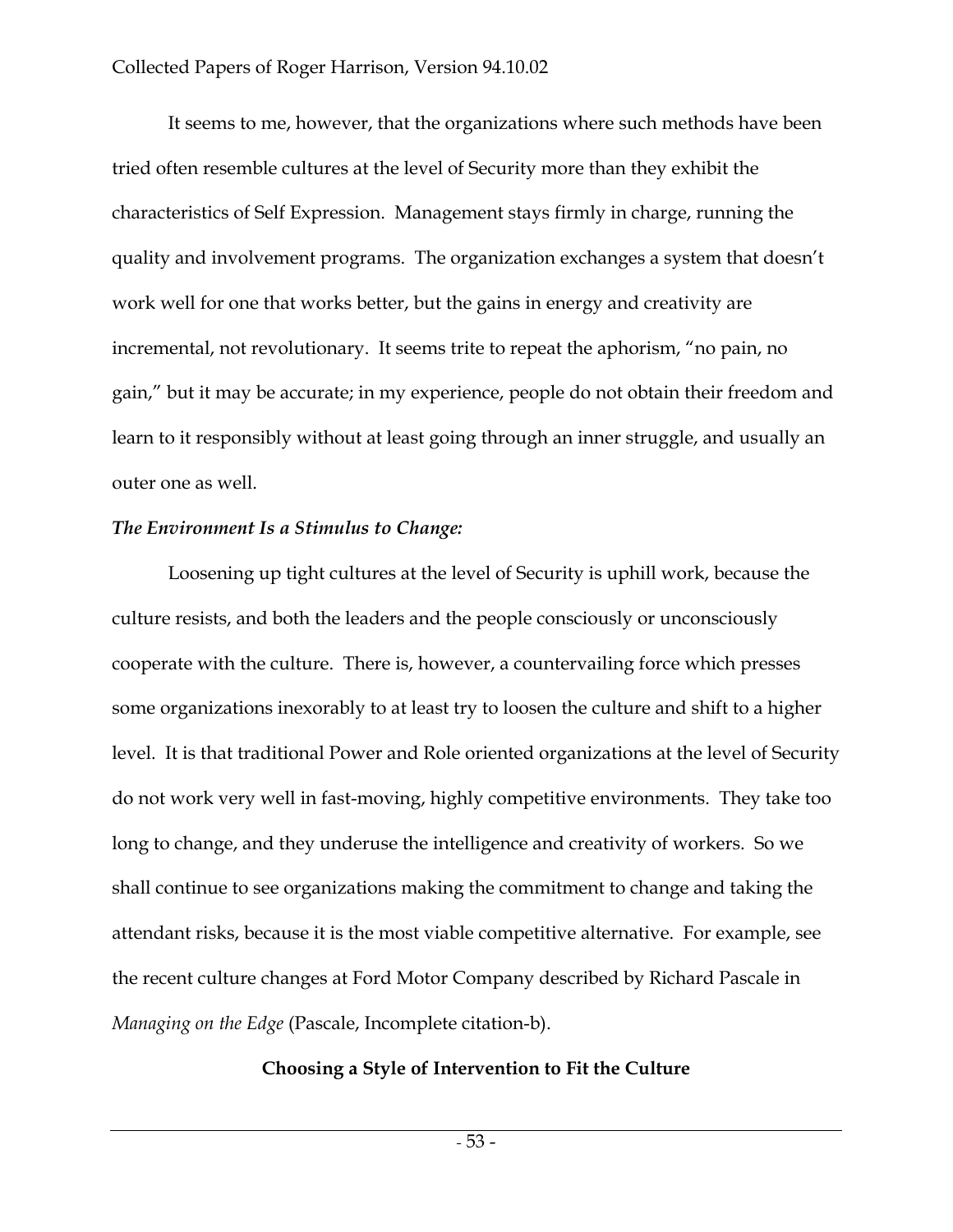The culture model can help us choose an appropriate style of intervention and leadership for a given level of consciousness or pattern of dominant cultural values. Organizations at the level of Survival or Defense need structure, and firm but fair leadership. They need to get out of chaos and into a stable state in order to devote their members' energy to solving long term organizational problems, rather than crises. Consultants can provide helpful systems and structures. It is not uncommon for successful consultants to an organization "turnaround" to be asked to take on management positions.

A corollary of this principle is that Survival and Defense organizations do not respond well to interventions in which issues are aired but not resolved. Issues which cannot be dealt with quickly are best handled in less public ways. The organization already has more problems than it can handle; people, whether leaders or consultants, who surface more issues than solutions will quickly come to be seen as "part of the problem" Harrison, 1981 #13].

The Survival and Defense organizations respond well to consultants and leaders who are doers and problem-solvers and who can provide "quick fixes" for sticky organizational problems. Conversely, those whose contributions are primarily conceptual, or whose orientation is to facilitate the organization in solving its own problems, tend to make members of such organizations feel anxious and helpless, or impatient to the point where the helper's own survival in the system will soon be in question!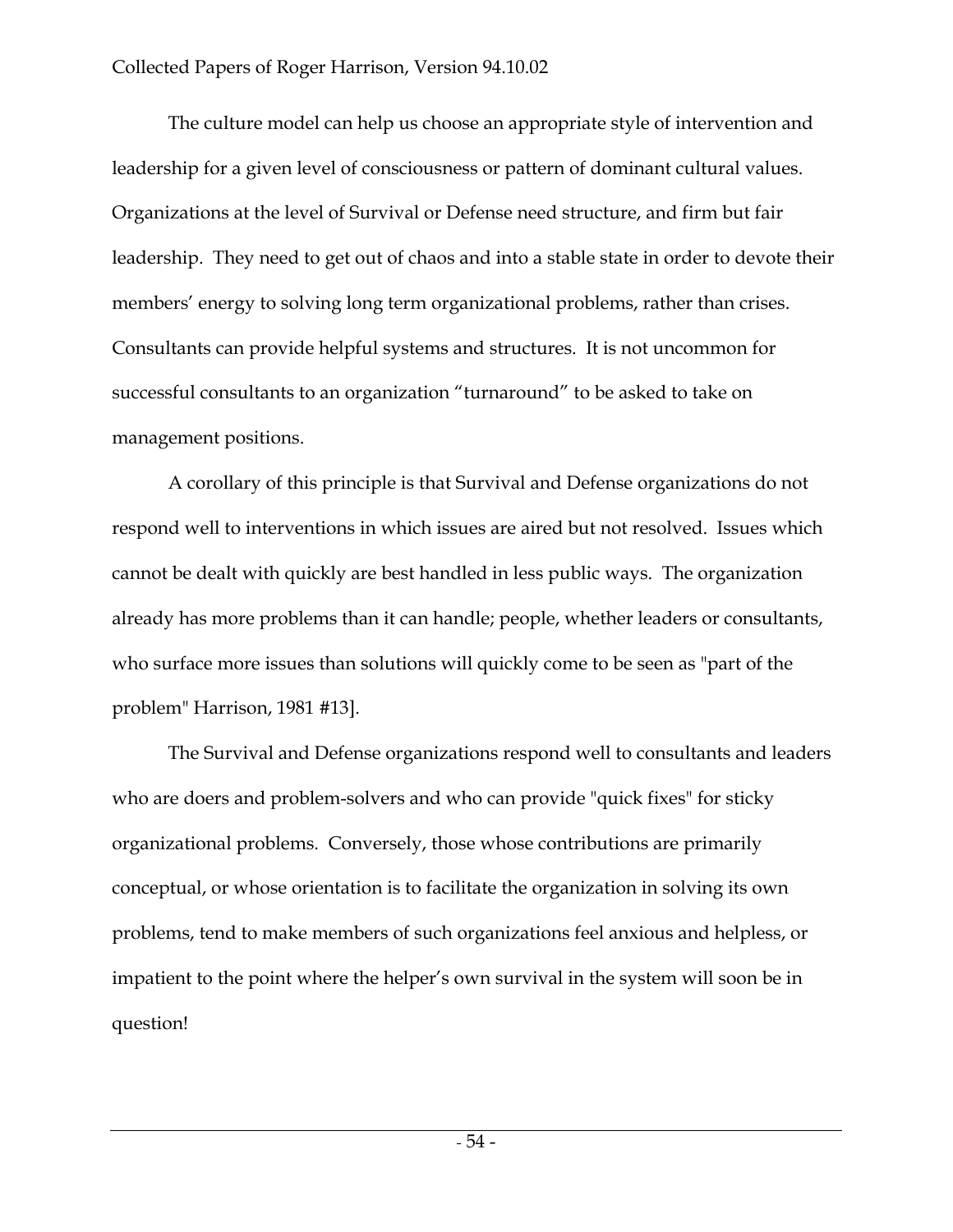Security organizations require that consultants and managers "earn their stripes" by meeting organizational norms. Such issues as manners and dress can count for a lot at the outset of the relationship (especially in Role cultures), as can the ability to pick up and use language and metaphors of the organization (useful in Achievement cultures). This is not to say that competence will not be recognized and appreciated in the end, only that consultants can set up needless barriers for themselves by failure to pay attention to such "superficial" norms.

Much of the work which consultants do in working with Security organizations is in helping the culture to work better, rather than changing it. As an example, many Role oriented organizations run ineffective, time-wasting meetings, and their strategic planning is often more of an extension of past trends into the future than it is real planning. Interventions which offer more efficient ways of performing such tasks can provide a real service, but in order to be effective, they must eventually be installed as standard operating policies. Mere demonstrations of a better way will usually not stick.

In working with organizations at the Security level, one can and usually must use the strengths of the culture to influence it. This means that in Power oriented organizations one works through the boss. In Achievement oriented organizations one uses task forces and offsite problem solving meetings. As a consultant one can get away with interventions which are unfamiliar in the culture, but it means the organization members use a lot of their energy in learning how to play the consultant's games. One cannot easily introduce interventions which violate strongly held organizational norms, or beliefs about what is proper and what works.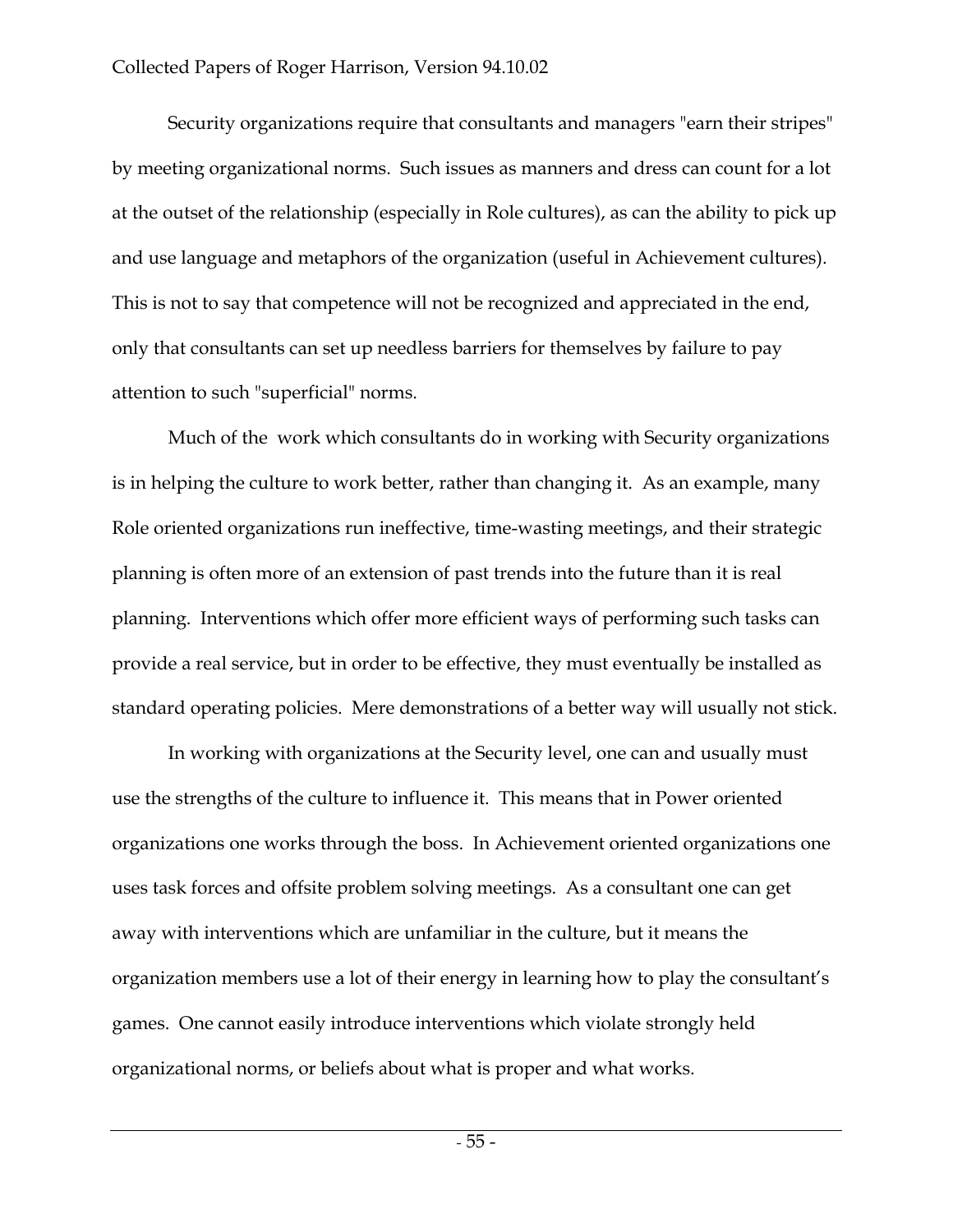#### *Consultants' Difficulties in Working with Security and Defense Cultures*

It is common for organization development consultants to be firmly committed to a particular process of change, usually one which is compatible with the control processes of Achievement and Support organizations. In my experience, we need help from those control processes which are accepted and effective in the dominant culture of the organization. Most organizations are mixtures of Power and Role cultures and rely heavily on personal control and the use of systems and rules. I find that when I honor the dominant culture and obtain support for my work through it, I can be more successful later on in introducing interventions which violate the norms and ask members to go outside their accustomed patterns. It is as though we have to bow to the old gods of tradition before we can introduce the new gods of change.

The principle is just common sense, but it bears mentioning. It is another way I use the culture model to sensitize myself to what has to be attended to in the change process. For example, if I am planning an offsite meeting for diagnosing organizational problems in a traditional organization, I know that before I can successfully implement any changes in response to the problems surfaced in the meeting, I have to find the appropriate power persons or the appropriate functional unit to sponsor the follow-on work. It is not enough to "turn people on" and develop lots of enthusiasm for the possibilities for change. I have to hook the change process back into the organization in such a way that it is energized and managed when the great ideas that people had on the offsite have to compete with the daily task of "getting the wash out."

#### *The Problem of Sustained Effort at the Level of Self Expression*

*-* 56 -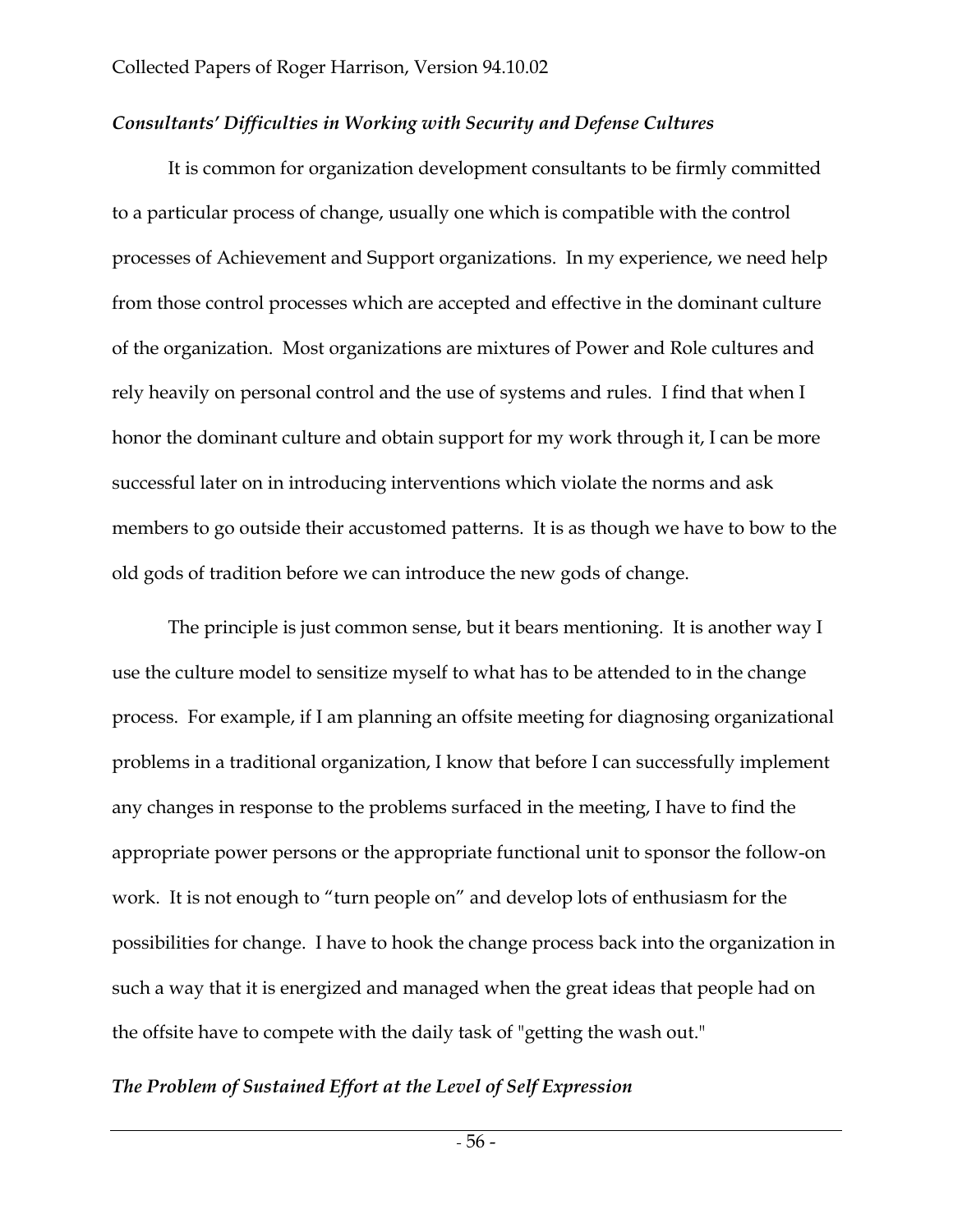In organizations at the level of Self Expression, resistance to change is not the problem that it is at the Security level. People are looser, more autonomous, more ready to experiment with new methods and ideas. Such organizations are often high energy places where people are very committed to their work and have little patience with anything that interferes with it. The problem is to get people's attention in the first place, to get them to set time aside to look at organizational issues. Then, once something has been tried and found successful, it is difficult to get any sustained cooperative effort going to implement change beyond the local area in which it is first tried.

Organizations at the Security level resist change, but there is such an emphasis on control that once a change proves successful in one part of the organization, the tendency is to apply it across the board (whether that makes sense or not). Organizations at the level of Self Expression are much more open to change, but there is so much local autonomy that dissenting members can easily agree to disagree about the value of the change. This organizational looseness means that one usually has to work the same issues over and over again as one works through the different parts of the organization. Consultants working in such organizations easily come to feel frustrated and undervalued. It helps me when I can understand the problem as systemic, rather than as an indication of personal inadequacy.

I know that in working with a Self Expression organization, I shall have a lot of little successes, but the big ones will elude me. For example, I once worked for three or four years with the top management group of a very successful national research and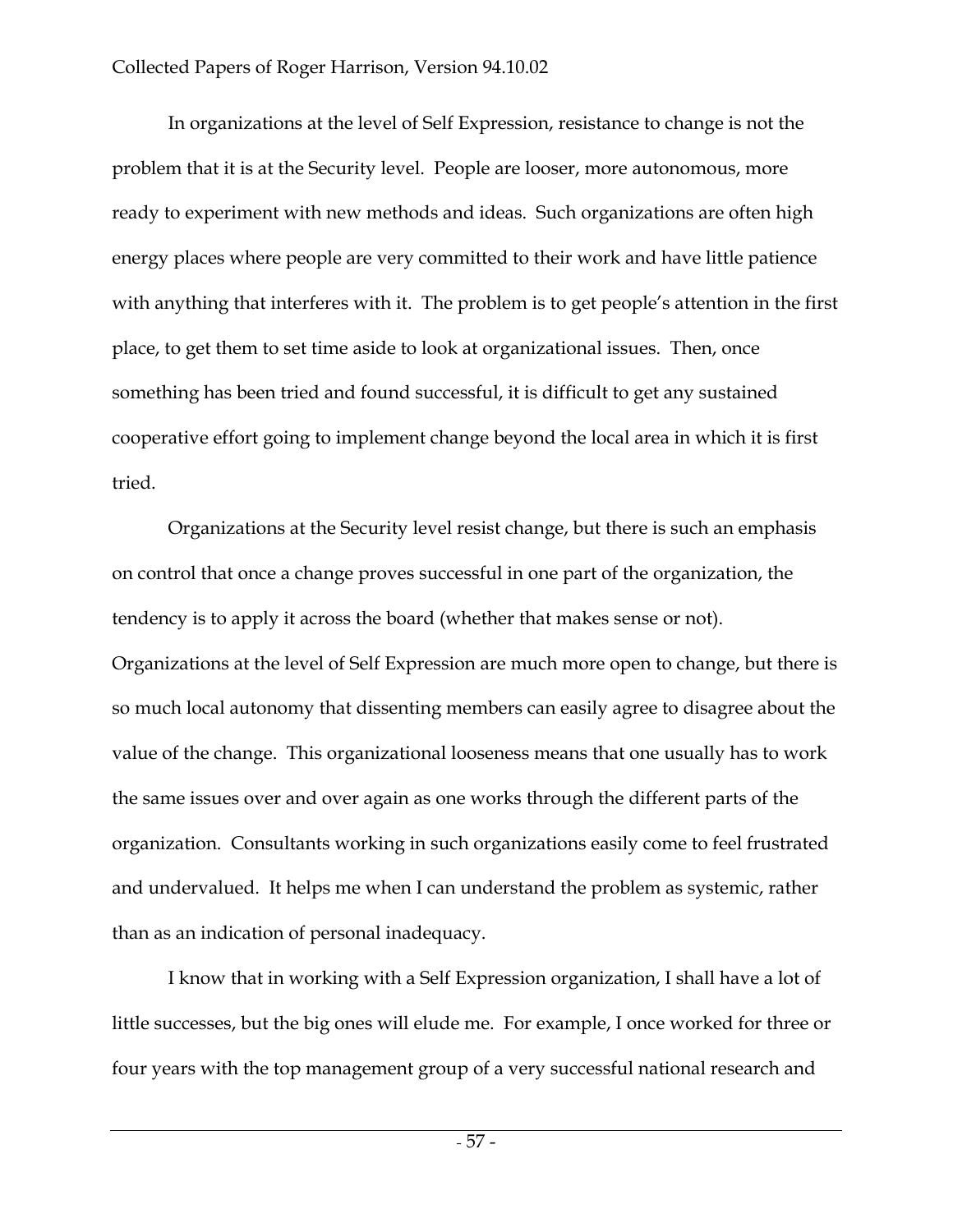development laboratory, trying to get the group to agree on common policies for such things as career paths, budgets and overhead charges, and the way the matrix organization should work. This very Achievement oriented organization was receptive to organization development, and frequently used consultants to facilitate teambuilding and problem-solving meetings at lower levels. The top group, however, successfully resisted all my efforts. Privately, individuals would agree that some of the things I was endeavoring to get their agreement on were desirable; as a group, they were unwilling to force consensus on dissident members.

Such cultures are *metastable.* That is, they can tolerate a lot of changes without changing their fundamental culture much. Universities and colleges are excellent examples of this stability. They tolerate a great deal of individual variation in their members, and they have successfully resisted fundamental systemic change for centuries.

#### *The Centrality of Values in Transcendent Organizations*

Organizations at the Transcendent level are much more likely to make decisions on the basis of fundamental values than are those at lower levels. While they are interested in doing things right, or better, their first commitment is to *doing the right thing*, particularly where people are concerned. They are able to manage the tension associated with inaction while they explore alternatives and build consensus, even when it seems to an outsider that action is imperative. I worked once with a Zen church which operated several businesses and was going through a serious leadership and financial crisis that had the organization deeply split into factions. It was a